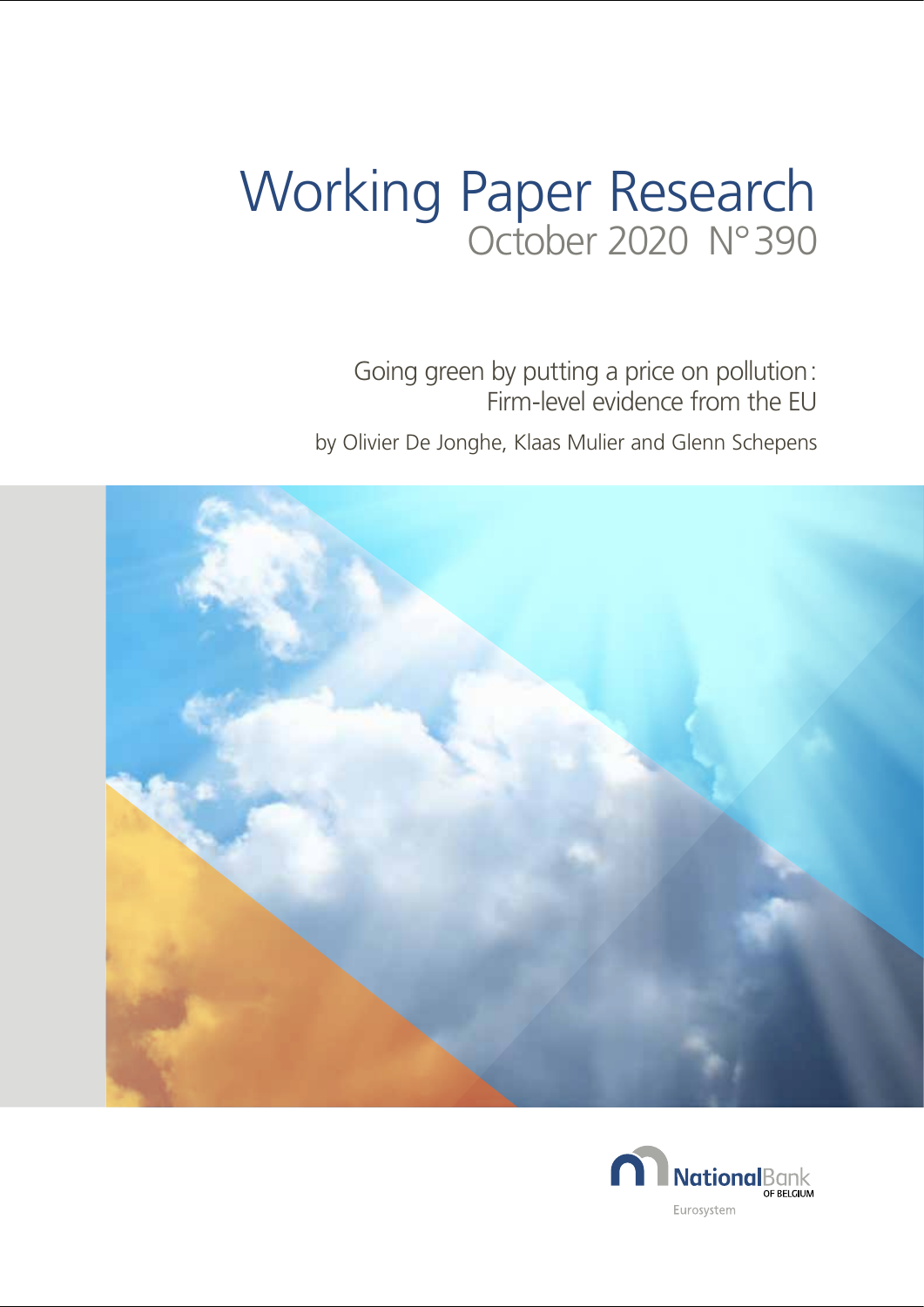#### **Editor**

Pierre Wunsch, Governor of the National Bank of Belgium

# **Editoral**

On October 22-23, 2020 the National Bank of Belgium hosted a Conference on *"*Climate Change: Economic Impact and Challenges for Central Banks and the Financial System*".*

Papers presented at this conference are made available to a broader audience in the NBB Working Paper Series [\(www.nbb.be\)](http://www.nbb.be/). This version is preliminary and can be revised.

#### **Statement of purpose:**

The purpose of these working papers is to promote the circulation of research results (Research Series) and analytical studies (Documents Series) made within the National Bank of Belgium or presented by external economists in seminars, conferences and conventions organized by the Bank. The aim is therefore to provide a platform for discussion. The opinions expressed are strictly those of the authors and do not necessarily reflect the views of the National Bank of Belgium.

#### **Orders**

The Working Papers are available on the website of the Bank: http://www.nbb.be.

© National Bank of Belgium, Brussels

All rights reserved. Reproduction for educational and non-commercial purposes is permitted provided that the source is acknowledged.

ISSN: 1375-680X (print) ISSN: 1784-2476 (online)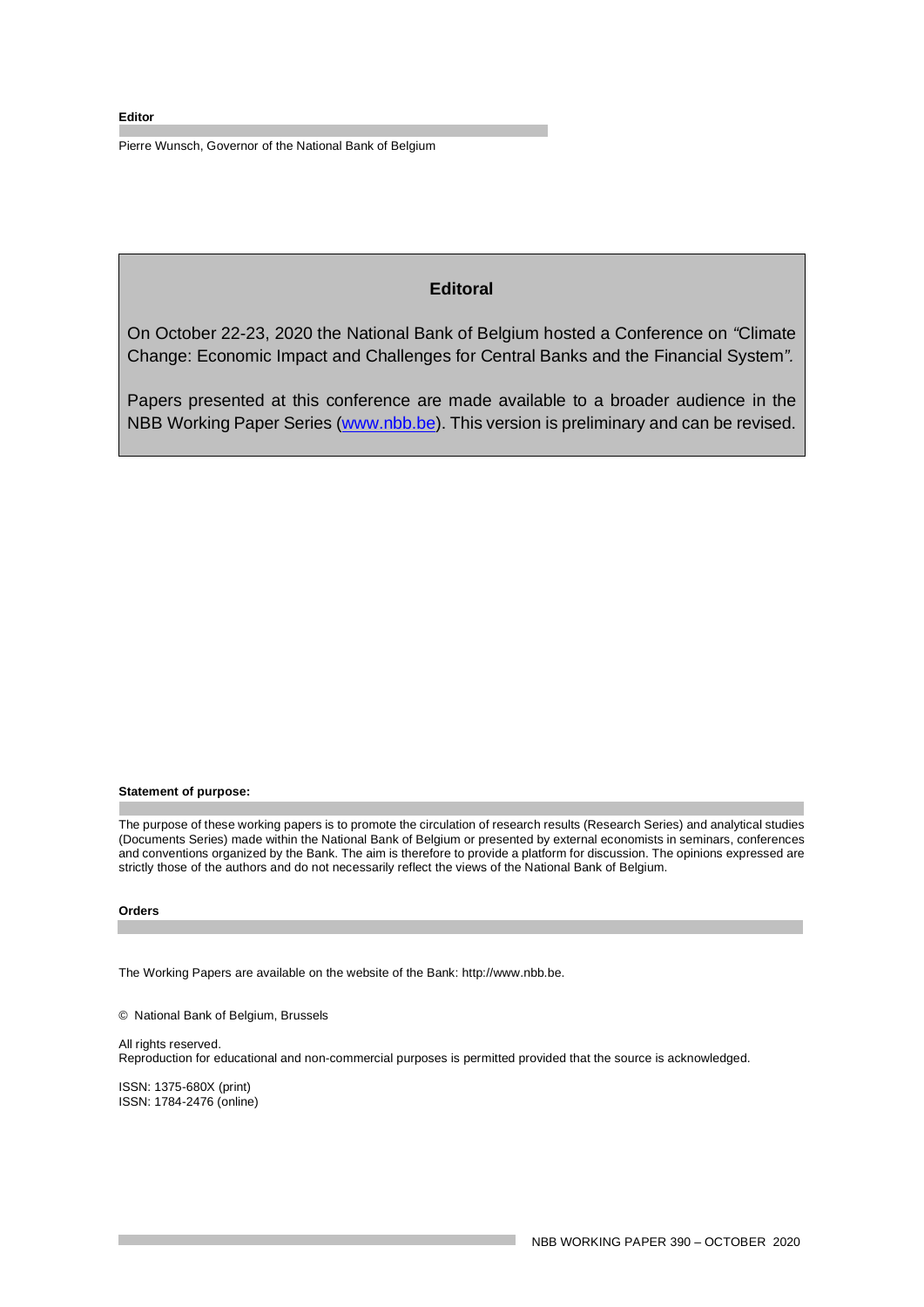# Going green by putting a price on pollution: Firm-level evidence from the EU <sup>∗</sup>

Olivier De Jonghe† Klaas Mulier‡ Glenn Schepens§

October 6, 2020

### **Abstract**

This paper shows that, when the price of emission allowances is sufficiently high, emission trading schemes improve the emission efficiency of highly polluting firms. The efficiency gain comes from a relative decrease in emissions rather than a relative increase in operating revenue. Part of the improvement is realized via the acquisition of green firms. The size of the improvement depends on the initial allocation of free emission allowances: highly polluting firms receiving more emission allowances for free, such as firms on the carbon leakage list, have a weaker incentive to become more efficient. For identification, we exploit the tightening in EU ETS regulation in 2017, which led to a steep price increase of emission allowances and made the ETS regulation more binding for polluting firms.

**Keywords**: climate change, climate regulation, emission trading, firm behaviour, M&A

**JEL classification codes**: D22, G34, G38, Q53, Q54

<sup>∗</sup>Prepared for the 2020 Colloquium "Climate Change: Economic Impact and Challenges for Central Banks and the Financial System" at the National Bank of Belgium. We thank Eva Mulder for excellent research assistance. Klaas Mulier gratefully acknowledges the financial support from the National Bank of Belgium. The views expressed do not necessarily reflect those of the European Central Bank, the National Bank of Belgium, or the Eurosystem.

<sup>†</sup>National Bank of Belgium & Tilburg University, e-mail: olivier.dejonghe@nbb.be

<sup>‡</sup>Corresponding author, Ghent University, e-mail: klaas.mulier@ugent.be

<sup>§</sup>European Central Bank, e-mail: glenn.schepens@ecb.europa.eu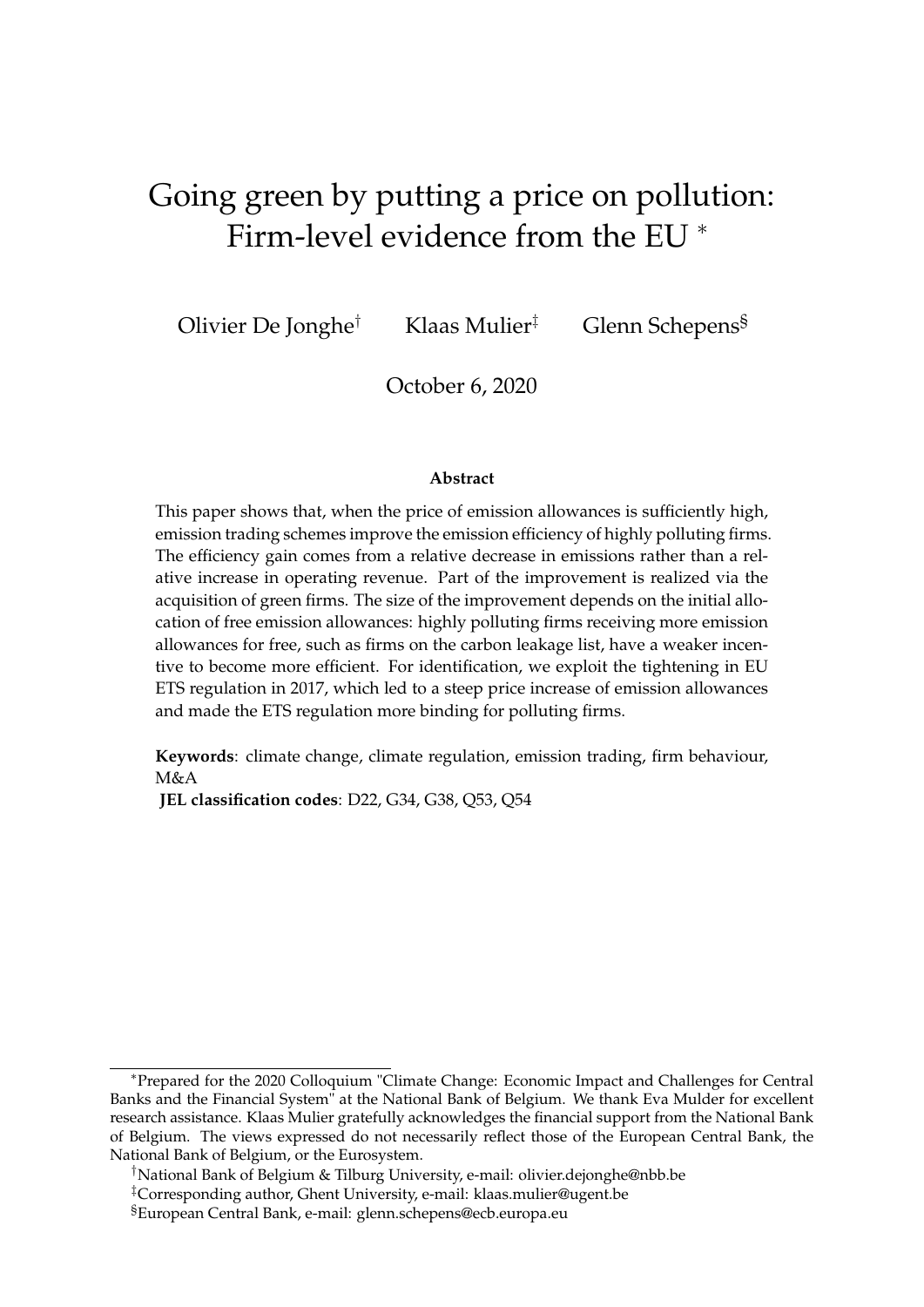# **1 Introduction**

During the twentieth century, the average temperature on earth has increased with 1◦C relative to pre-industrial temperatures, and, scientists predict an increase of 4◦C by the end of the twenty-first century (IPCC, 2013). This global warming is caused by the anthropogenic emission of greenhouse gases [\(IPCC,](#page-31-0) [2013\)](#page-31-0) and significantly affects the environment [\(Thomas et al.,](#page-33-0) [2004\)](#page-33-0), our economies [\(Stern,](#page-33-1) [2006;](#page-33-1) [Nordhaus,](#page-32-0) [2019\)](#page-32-0), and firms [\(Addoum et al.,](#page-30-0) [2020\)](#page-30-0). Policy makers around the world have not remained deaf to this growing evidence and acknowledge the need to transform our economies into low-carbon economies. Typically, climate regulation is seen as a necessary tool to get there.

In 2005, the European Union (EU) introduced the EU Emissions Trading Scheme (ETS), a large-scale 'cap and trade' system aimed at reducing greenhouse gas emissions. Notwithstanding the theoretical attractiveness of emissions trading schemes, it was the first-ever large-scale ETS being implemented. Since then, carbon emissions trading schemes have been on the rise worldwide. The number of ETS evolved from just 1 in 2005 (the EU ETS) to 29 in 2021 (Figure [1\)](#page-34-0), increasing the share of worldwide greenhouse gas emissions covered from around 4.5% to more than 17% (Figure [2\)](#page-34-1).

### **Figures [1](#page-34-0) and [2](#page-34-1) HERE**

The rationale for introducing carbon emissions trading schemes goes back to the 1960s, with Coase's analysis of the problem of social costs [\(Coase](#page-30-1) [\(1960\)](#page-30-1)), and was specifically applied to environmental problems in later work by e.g. [Crocker](#page-30-2) [\(1966\)](#page-30-2), [Dale](#page-30-3) [\(1968\)](#page-30-3), and [Montgomery](#page-32-1) [\(1972\)](#page-32-1). The basic idea is fairly simple: the total amount of emissions can be controlled by putting a cap on the number of emissions, distributing emission allowances among polluting firms (either for free or through auctions) and creating a market where firms can trade these allowances. The system thereby effectively puts a price on carbon emissions. Under certain market conditions, the market equilibrium in such a cap and trade system should be cost-effective, independent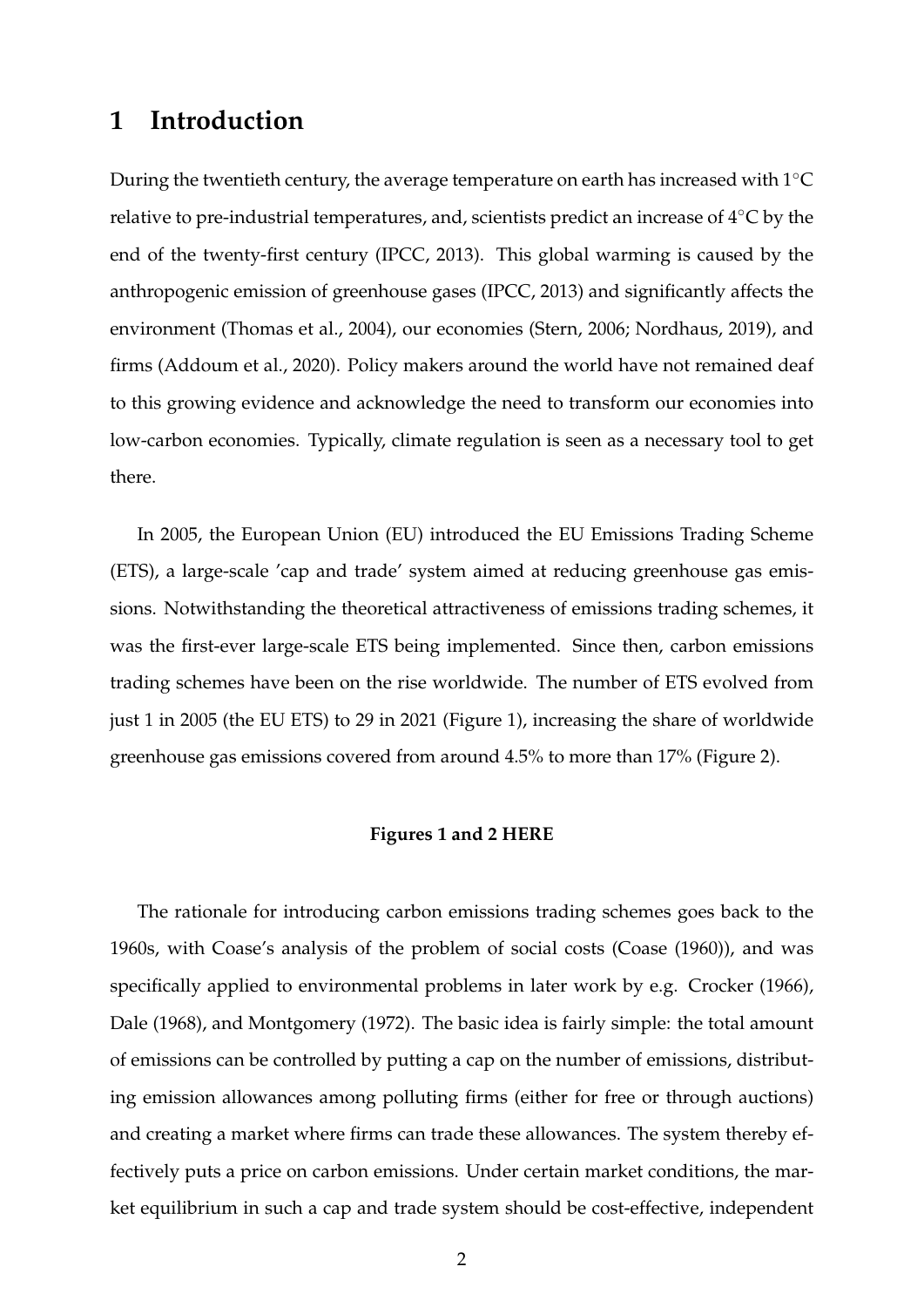of the initial allocation of the emission allowances.

Notwithstanding the theoretical attractiveness of emissions trading schemes and the strong increase in the number of such schemes active over the past years, we know relatively little about whether and how firms reduce emissions in the presence of such a scheme. Putting a price on emissions essentially implies an increase in input costs for firms, to which they can react in different ways: they can decide to produce less, invest in more efficient ('green') production technologies, or even move production to facilities outside of the ETS area.

This paper shows that emission trading schemes improve the emission efficiency of polluting firms, if the price of emission allowances is sufficiently high. The size of the improvement depends on the initial allocation of free emission allowances: polluting firms receiving fewer emission allowances for free have a stronger incentive to become more efficient. Looking into the mechanisms driving these efficiency gains shows that at least part of the improvement is realized via the acquisition of green firms.

For identification we exploit the tightening in EU ETS regulation in 2017, which made the ETS regulation more binding for polluting firms and led to a steep price increase of emission allowances. During the years before this regulatory tightening, carbon prices in the EU ETS market (EUA) were seen as being too low to push firms to significantly reduce  $emissions.<sup>1</sup>$  $emissions.<sup>1</sup>$  $emissions.<sup>1</sup>$  Prices were low due to a structural oversupply of emission allowances, which was a consequence of a depressed demand in the aftermath of the global financial crisis in combination with an inflexible supply of allowances. Indeed, as can be seen in Figure [3,](#page-35-0) the price of an EUA fluctuated around 5 to 6 euro for several years between 2013 and 2016.

## **Figure [3](#page-35-0) HERE**

In February 2017, the EU ETS reforms gained momentum when both the EU Parliament and the EU Council made their position on how to reform the EU ETS public.

<span id="page-4-0"></span><sup>&</sup>lt;sup>1</sup>The carbon price in the EU ETS is the price of an EU emission allowance (EUA), which allows the holder to emit 1 tonne of carbon dioxide equivalent.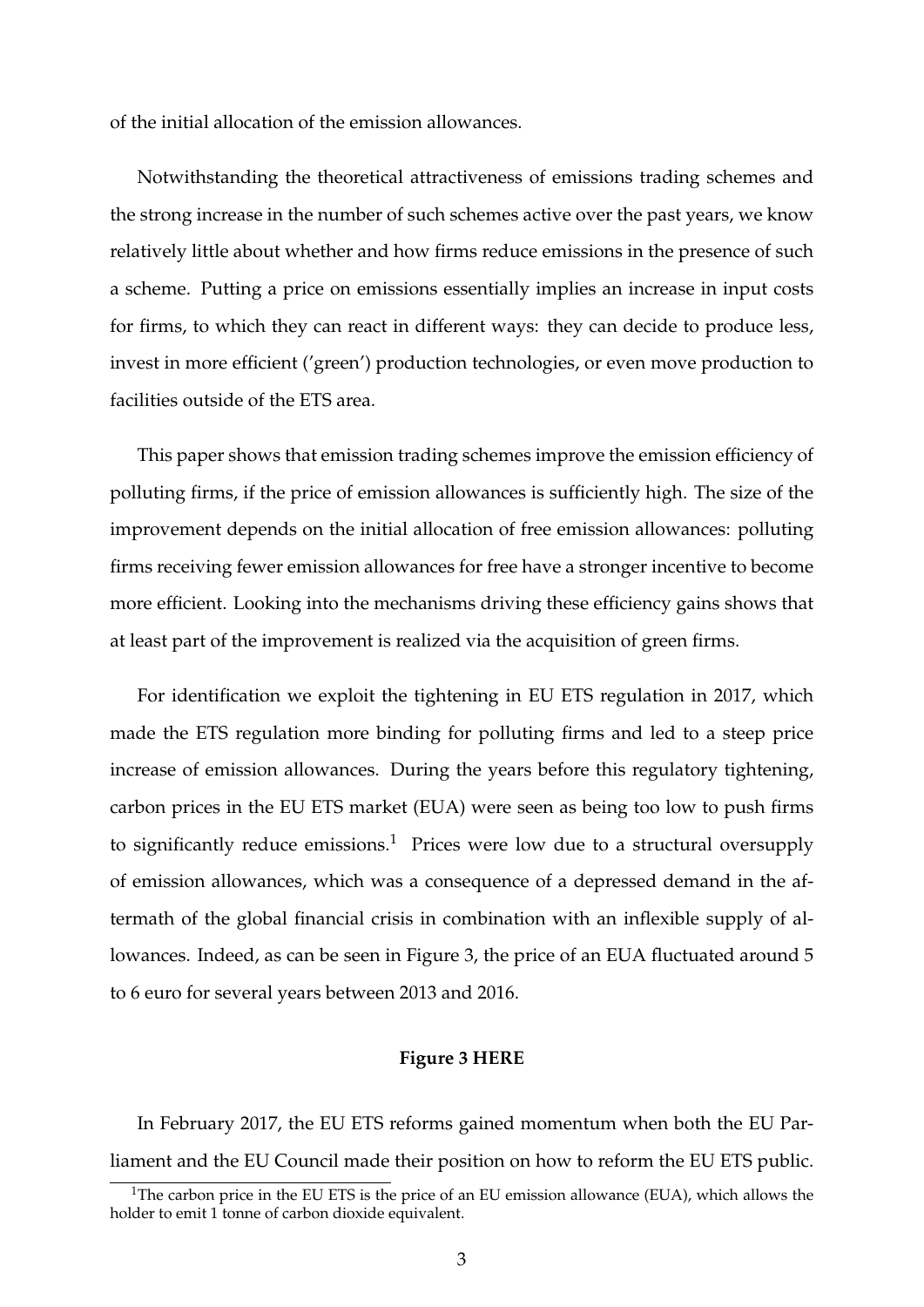A key part of their proposals focused on how to absorb the structural oversupply and make the total supply of emission allowances more flexible, and hence intended to make carbon emissions more expensive for firms. To this end, a "Market Stability Reserve" (MSR) would be established in 2019 to remove the excess supply of emission allowances from the market and store it in a reserve. While the establishment of the MSR was already agreed by EU lawmakers in 2015, the published positions of the EU Parliament and Council in February 2017 significantly strengthened the initial agreement. For instance, several parameters were tightened such that twice as many emission allowances will be added to the MSR each year in case of an excess, and a Cancellation Mechanism allowing the MSR to permanently delete emission allowances from the reserve under certain conditions was announced. These proposals were put into legislation in November 2017. As part of the MSR, the EU communicates each year in May about the total supply and demand for emission allowances in the EU ETS, and hence also about the excess supply of emission allowances, allowing market participants to form expectations about the amount of allowances that will be added to the MSR, and potentially deleted later on.[2](#page-5-0)

The first ever communication in this context was on May 12, 2017. As can be seen in Figure [3,](#page-35-0) that day marks the start of a very long price rally in the market for EU emission allowances. By year end, EUA prices had increased up to 8 euro (a 50% increase), and increased further up to around 30 euro by mid 2019 (a remarkable 500% increase).

To investigate the impact of these regulatory changes on firm behaviour, we employ a difference-in-differences identification strategy that consists of two key pillars. First, the strength of the regulatory tightening agreed in 2017 was largely unexpected and 'bites', meaning that the regulatory change was sufficiently important to shift the marginal emission cost curve for polluting firms upward, triggering a reaction in firm behaviour [\(Reuters,](#page-33-2) [2017\)](#page-33-2). Evidence of this can be seen in the many lobbying attempts by different sectors to get exceptions to the new regulation, as well as the call for mea-

<span id="page-5-0"></span><sup>&</sup>lt;sup>2</sup>See section [3](#page-10-0) for a detailed overview of the regulatory change.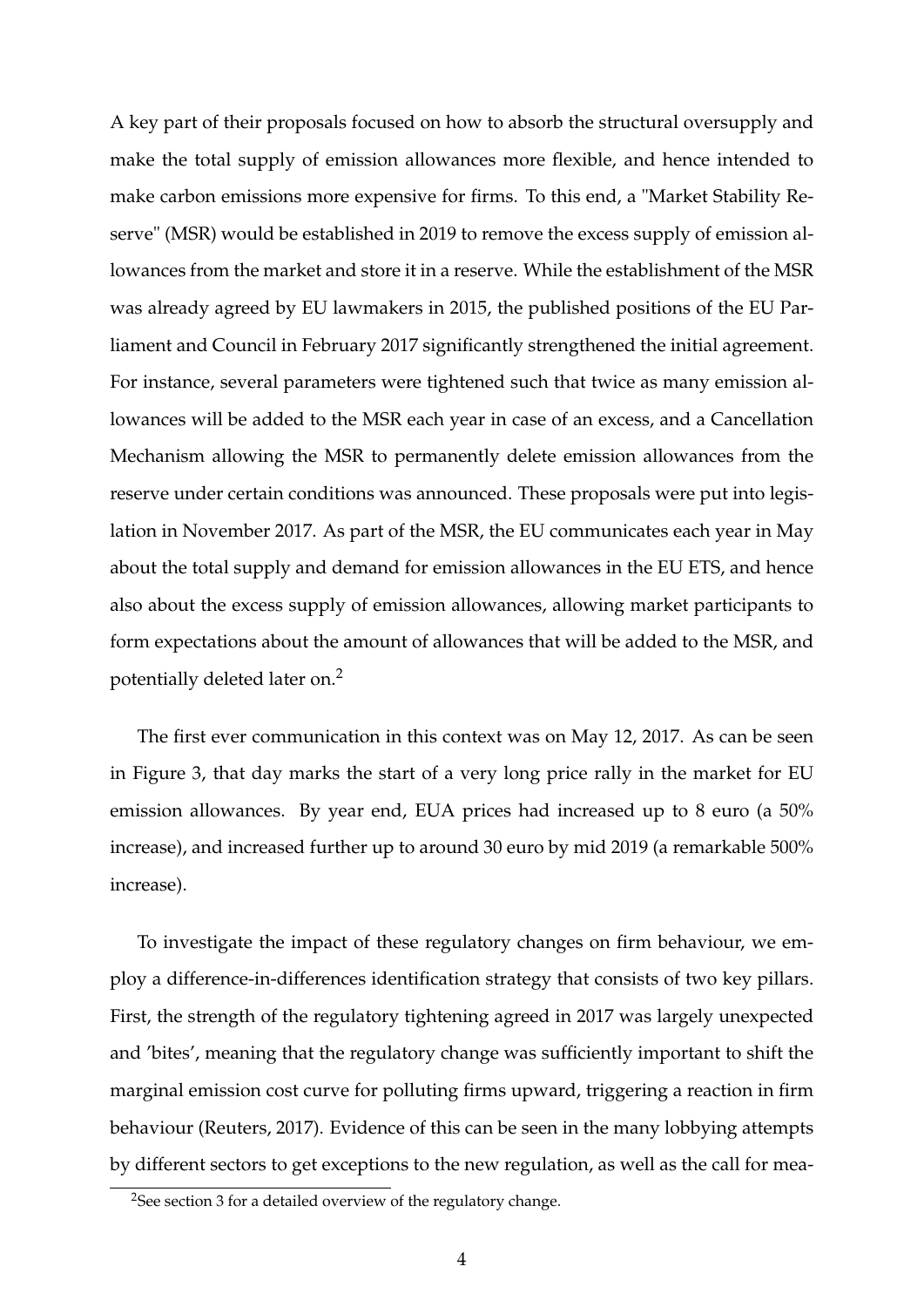sures to protect sectors from foreign competition as a compensation for the upcoming regulatory tightening (see, e.g., [Times](#page-33-3) [\(2017\)](#page-33-3) or [Alliance for a fair ETS](#page-30-4) [\(2017\)](#page-30-4)). Second, not all firms are equally exposed to the regulatory tightening, because some firms receive more emission allowances for free than others. During the regulatory cycle we study, around 43% of total emission allowances in the EU ETS are allocated for free among firms, the rest needs to be purchased through auctions. The yearly number of emission allowances that a firm exactly gets for free is defined by the EU before the start of a regulatory cycle and depends largely on the sector the firm operates in (see Section [3](#page-10-0) below). Firms whose total verified emissions are much higher than the amount of emission allowances they get for free, have a high shortage of free emission allowances. As the rest needs to be purchased through auctions or trades, high allowance shortage firms should be more exposed to the regulatory tightening than firms with a lower allowance shortage.

Our difference-in-differences setup compares firms that ex-ante have a high allowance shortage to firms that ex-ante have a low or no allowance shortage in the same nace 2-digit sector, in the three years before (2014-2016) and after (2017-2019) the regulatory tightening. This way, we are comparing firms producing the same product facing the same product demand, but which mainly differ in the cleanliness of their production technology. Our firm-year level data on the amount of verified emissions and free emission allowances comes from the EU Transactions Log (EUTL). Our final sample consists of 20,095 observations from 3,952 firms, which own a total of 8,820 polluting installations, and cover around 70% of the total greenhouse gas emissions in the EU ETS. We match this data with firm-year level balance sheet and profit & loss account information using Bureau van Dijk's ORBIS database. Information on firms' activities on the market for corporate control, in particular global M&A deal information, comes from Bureau van Dijk's ZEPHYR database.

We show that, once the EU ETS regulation becomes more binding and carbon prices are rising, polluting firms actively reduce emissions and become more carbon efficient, without reducing their overall output. Importantly, this efficiency gain is stronger in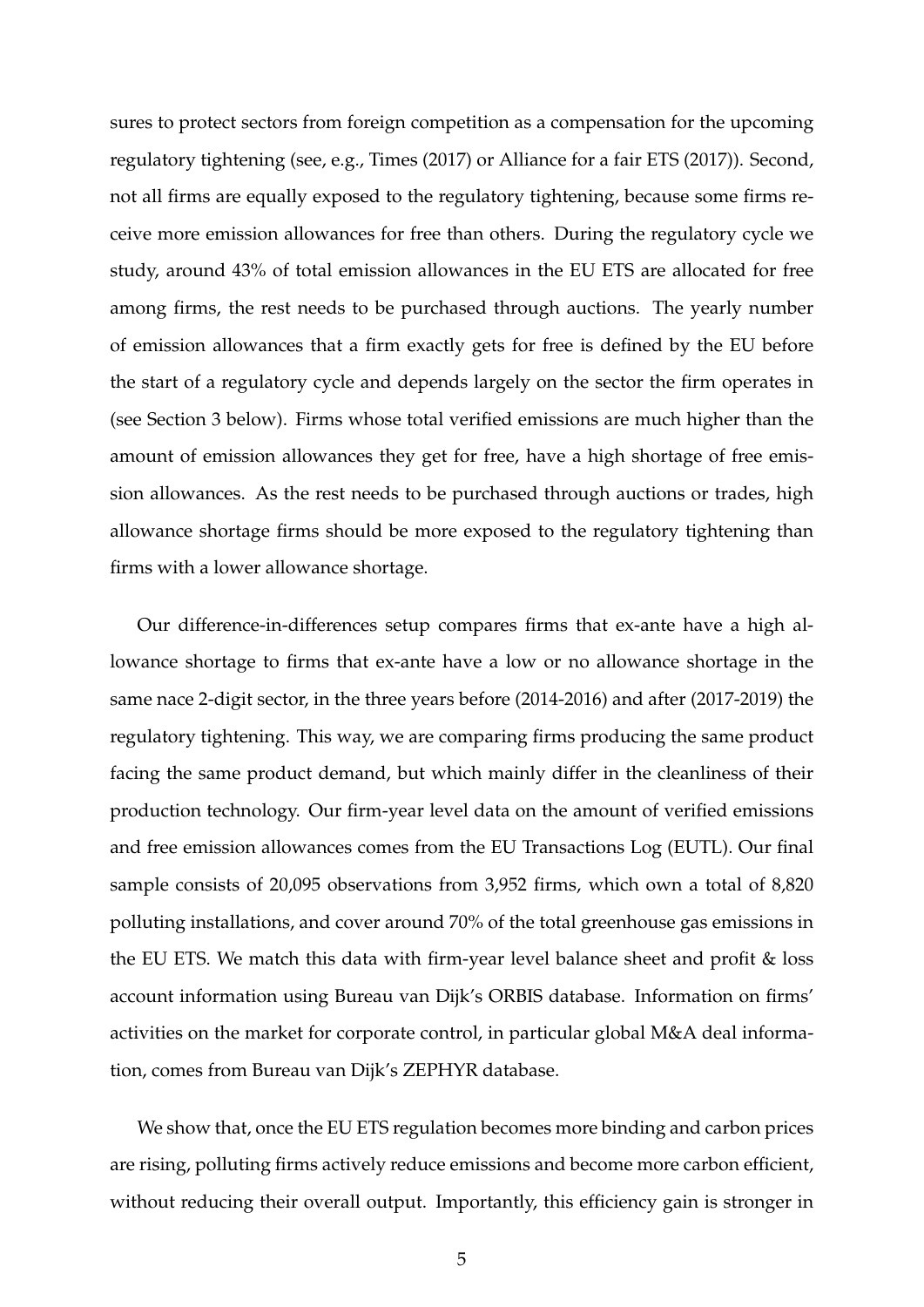sectors that get a relatively lower amount of emission allowances allocated for free, indicating that the initial distribution of allowances seems to matter for firm reactions. Furthermore, we show that the market for corporate control is an important channel to achieve (at least part of) this efficiency gain. Our results indicate that heavily polluting firms are more likely to acquire green firms after 2017. Additionally, the targets of heavily polluting firms are more likely to be located inside the regulated area (i.e. a country participating in the EU ETS) after 2017.

Our paper relates and contributes to three strands of literature, which are (i) the design and effectiveness of climate policies in reducing emissions (ii) the impact of climate policy on firm investment and the market for corporate control and, (iii) the impact of free allowances and carbon leakage on policy effectiveness and firm behavior. A detailed literature review is postponed to the next section, but we already highlight here a few papers that are closest to ours, i.e. studies on the impact of the EU ETS on firm behaviour. Firms' responses to emission trading schemes are multi-faceted and in the context of the EU ETS have been summarized in [Martin et al.](#page-32-2) [\(2016\)](#page-32-2) and [Cludius](#page-30-5) [et al.](#page-30-5) [\(2020\)](#page-30-5). Other recent studies have looked at the impact of the EU ETS on technological change, patenting and innovation [\(Calel and Dechezleprêtre](#page-30-6) [\(2016\)](#page-30-6)) or firms' outward Foreign Direct Investment [\(Borghesi et al.](#page-30-7) [\(2020\)](#page-30-7)).

An important concern with any policy or regulation is regulatory arbitrage. [Deche](#page-31-1)[zleprêtre et al.](#page-31-1) [\(2019\)](#page-31-1) find no such evidence within the EU ETS. In particular, they find no evidence that the EU ETS has led to a displacement of carbon emissions from Europe towards the rest of the world, including in countries with no climate policy in place and within energy-intensive companies. The latter could be due to generous compensations offered by regulators to firms most at risk of such carbon leakage behavior. [Martin et al.](#page-32-3) [\(2014b\)](#page-32-3) document that such compensation rules proposed under the EU ETS result in substantial overcompensation for given carbon leakage risk. We document sizeable heterogeneity in firms' responses to the EU ETS price run-up depending on whether they are on the carbon leakage list or not.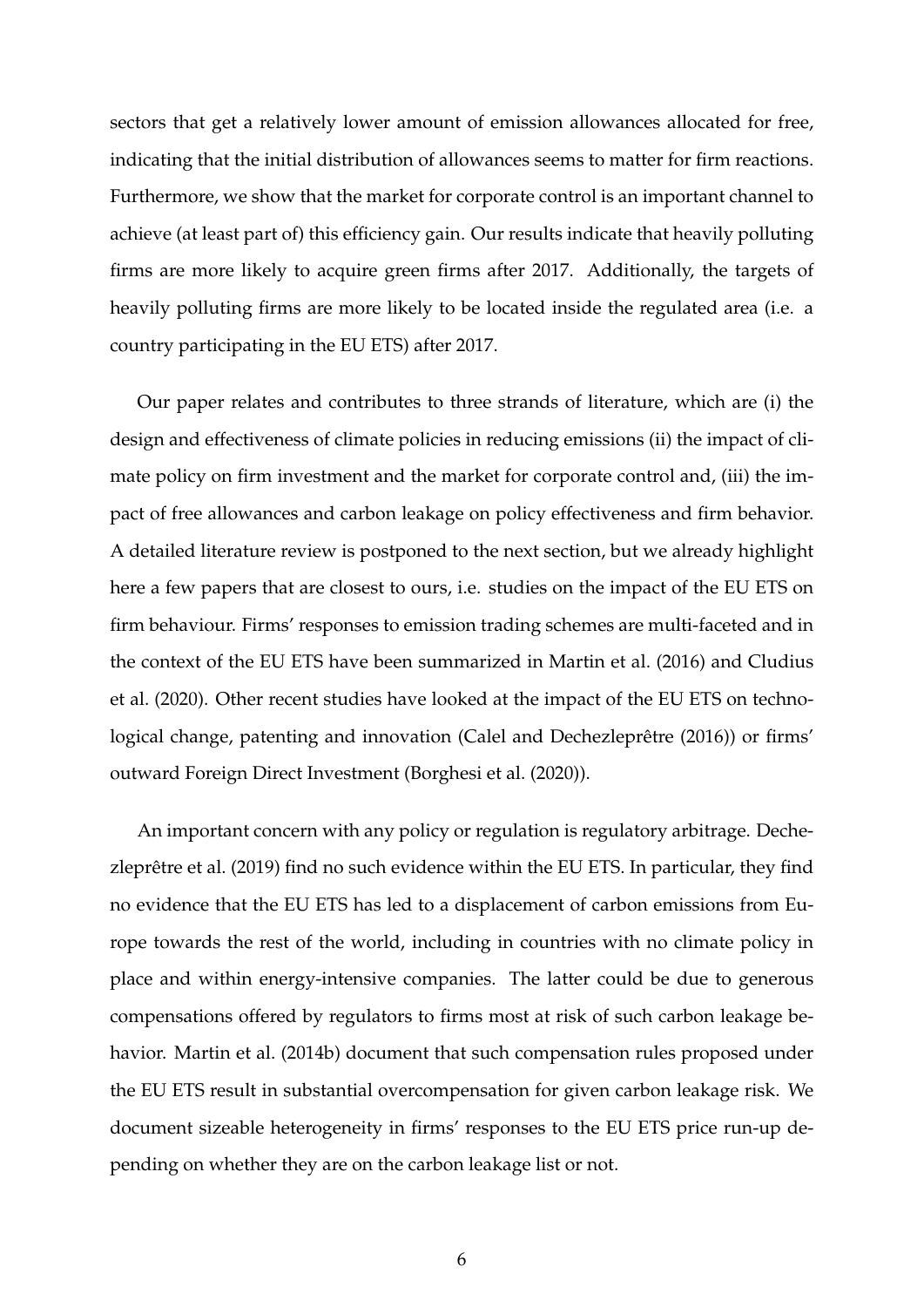# **2 Related literature**

In designing policies to reduce GHG emissions, a regulator can resort to a price or quantity mechanism. A large literature researches optimal climate policy under different conditions, and use [Weitzman](#page-33-4) [\(1974\)](#page-33-4) as the starting point. [Stavins](#page-33-5) [\(2019\)](#page-33-5) provides an interesting overview of the trade-offs between several carbon-pricing policy instruments, in particular carbon taxes versus cap-and-trade mechanisms. Within the EU, an ETS is in place and the ambition is thus to reduce emissions by limiting quantities. Nevertheless, the price of an emission right acts as an important signal [\(Hintermann](#page-31-2) [et al.](#page-31-2) [\(2016\)](#page-31-2)). While not explicitly stated as such, the introduction of the market stability reserve aspired to increase prices to a meaningful level [\(Pahle and Quemin](#page-32-4) [\(2020\)](#page-32-4)). In this paper, we study a quantity-based mechanism, but use the resulting price evolution as a source of quasi-exogenous variation that enables us to identify causal responses by firms.

Firms' responses to emission trading schemes are multi-faceted and have been studied extensively. For a structured review of the literature (until 2015) of the impact of the EU ETS on regulated firms, we refer the reader to [Martin et al.](#page-32-2) [\(2016\)](#page-32-2) and the EC's 2015 report on the cost pass-through in the EU ETS (later published as [Cludius](#page-30-5) [et al.](#page-30-5) [\(2020\)](#page-30-5)) as well as the references cited in both studies. [Dechezleprêtre et al.](#page-31-3) [\(2018\)](#page-31-3) show that installations falling under the ETS regulation in France, Netherlands, Norway and the United Kingdom reduced their emissions by around 10% between 2005 and 2012, compared to installations not falling under the ETS. Importantly, they don't find any impact of the ETS on firm performance. Other recent studies have looked at the impact of the EU ETS on technological change, patenting and innovation [\(Calel](#page-30-6) [and Dechezleprêtre](#page-30-6) [\(2016\)](#page-30-6)) or firms' outward Foreign Direct Investment [\(Borghesi et al.](#page-30-7) [\(2020\)](#page-30-7)).

Evidence from emission trading schemes or carbon prices is also abundant. [Hanna](#page-31-4) [\(2010\)](#page-31-4) studies multinationals' location and production decisions in response to strengthened environmental regulation in the United States (the Clean Air Amendment Acts).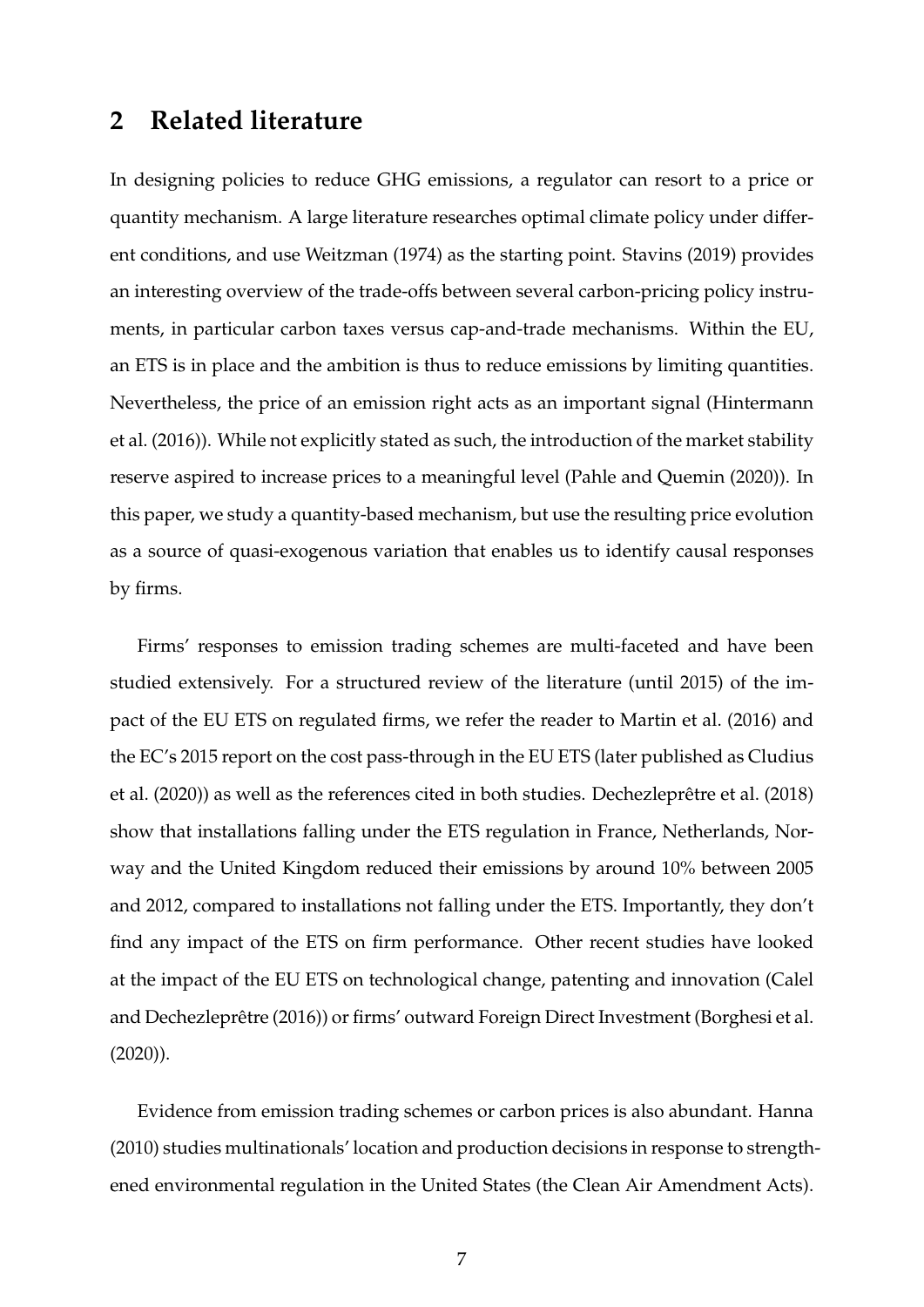[Martin et al.](#page-32-5) [\(2014a\)](#page-32-5) study the impact of a carbon tax in the UK on manufacturing firms their energy intensity as well as economic performance. [Ben-David et al.](#page-30-8) [\(2019\)](#page-30-8) study the California cap-and-trade program and document that financial constraints are an important source of heterogeneity in firms' responses to climate policy as well as climate policy effectiveness.

An important concern with any policy or regulation is regulatory arbitrage. [Bar](#page-30-9)[tram et al.](#page-30-9) [\(2018\)](#page-30-9) document that multinational firms respond to tighter environmental policies at home with performing their polluting activities in countries with relatively weaker policies. [Dechezleprêtre et al.](#page-31-1) [\(2019\)](#page-31-1), on the other hand, find no such evidence within the EU ETS. In particular, they find no evidence that the EU ETS has led to a displacement of carbon emissions from Europe towards the rest of the world, including in countries with no climate policy in place and within energy-intensive companies. The latter could be due to generous compensations offered by regulators to firms most at risk of such carbon leakage behavior. [Martin et al.](#page-32-3) [\(2014b\)](#page-32-3) document that such compensation rules proposed under the EU ETS result in substantial overcompensation for given carbon leakage risk. We document sizeable heterogeneity in firms' responses to the EU ETS price run-up depending on whether they are on the carbon leakage list or not.

Finally, our paper is also related to studies on the market for corporate control and corporate valuation. [Mitchell and Mulherin](#page-32-6) [\(1996\)](#page-32-6) show that corporate takeovers are often the least-cost means for industry structure to respond to the changes brought about by economic shocks. Industries experiencing the greatest amount of takeover activity are those exposed to the greatest fundamental shocks. Relatedly, [Harford](#page-31-5) [\(2005\)](#page-31-5) also shows that regulatory and technological shocks can drive merger waves. We show that firms that are most affected by the policy shock are more likely to acquire other firms. Firms' market valuation is affected by the (first) publication of compliance data [\(Jong et al.](#page-31-6) [\(2014\)](#page-31-6)) as well as the publication of verified emissions and the stance of the carbon price [\(Brouwers et al.](#page-30-10) [\(2016\)](#page-30-10)).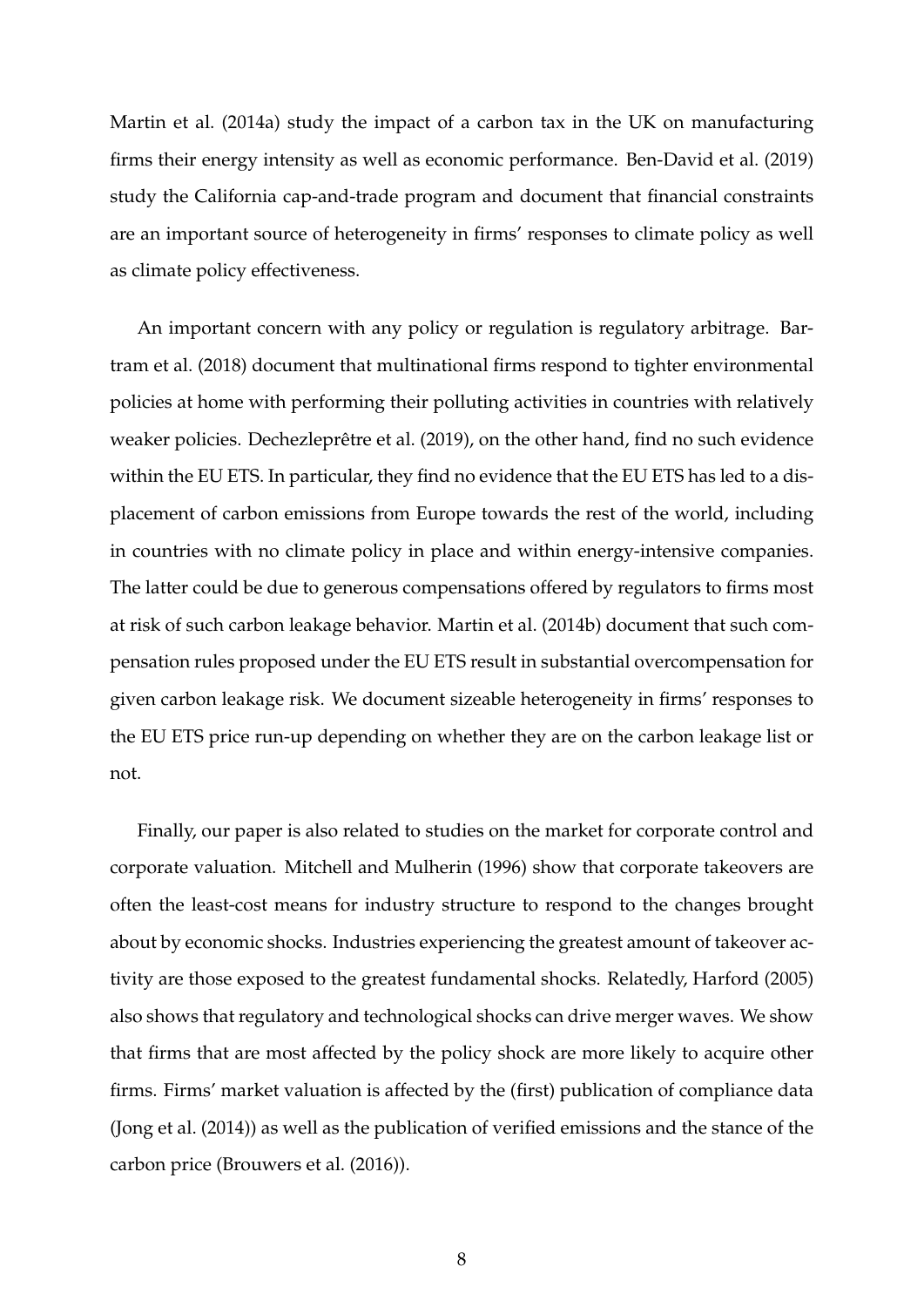# <span id="page-10-0"></span>**3 The EU ETS framework: Institutional background**

# **3.1 General**

The European Union launched the EU Emissions Trading System (EU ETS) in 2005 as the cornerstone of its strategy for reducing emissions of carbon dioxide  $(CO<sub>2</sub>)$  as well as the equivalent amount of two other powerful greenhouse gases, nitrous oxide  $(N_2O)$  and perfluorocarbons (PFC). After phase I (2005-2017) and phase II (2008-2012), the EU ETS is currently reaching the end of phase III (2013-2020). As of 2019, the EU ETS covers approximately 14,000 power stations and manufacturing plants in the 28 EU Member States plus Iceland, Liechtenstein and Norway.<sup>[3](#page-10-1)</sup> In total, around half of the EU greenhouse gas emissions are regulated by the EU ETS. The system works by putting a limit on overall emissions from regulated installations and reduces the limit each year. The percentage amount with which the total limit is being reduced is known as the Linear Reduction Factor and equals 1.74% during phase III. Each year, the EU supplies an amount of emission allowances equal to the limit to the market. Within this market, firms are free to buy and sell emission allowances. However, once per year, external auditors verify the total amount of emissions of the regulated installations, and firms need to surrender as many allowances as their installations have emitted.

The emission allowances are provided to firms either through auctions or for free. How many emission allowances an installation gets for free each year is determined before the start of a regulatory cycle using information from a reference period (see, for instance, [Martin et al.](#page-32-3) [\(2014b\)](#page-32-3) p. 2486 and following). The exact amount is calculated based on a formula where its production quantity during the reference period (in tonnes of product) is multiplied with the efficiency benchmark value for that particular product (measured in emissions per tonne of product). For the firms in our analysis the relevant cycle is EU ETS Phase 3 (2013-2020) and the reference period refers to 2007- 2008. If an installation produces multiple products, the formula is separately applied for each product and the numbers are then added. Next to the elements in this formula,

<span id="page-10-1"></span><sup>&</sup>lt;sup>3</sup>The EU ETS also covers aviation activities in these countries, but that is not included in our sample.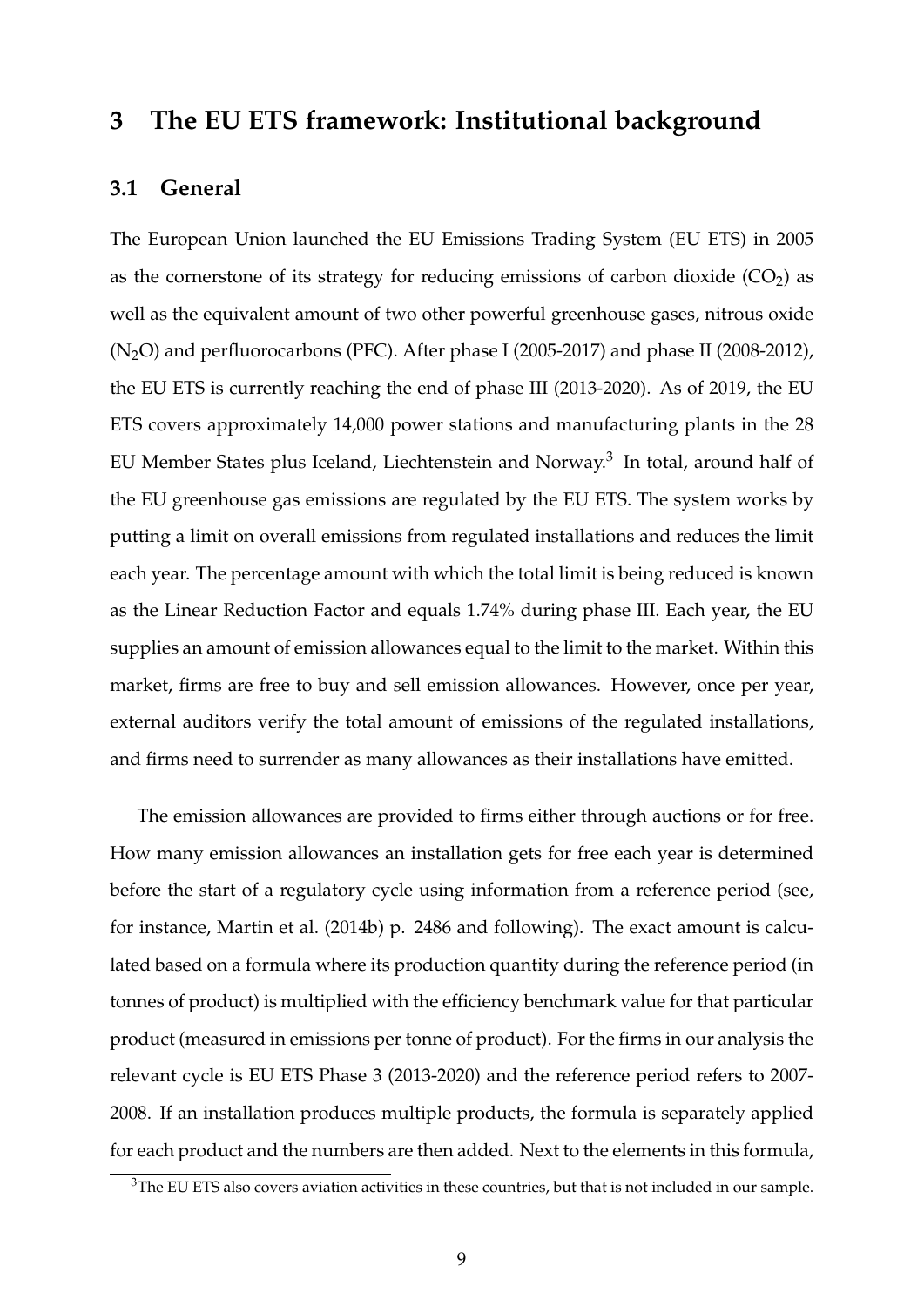the allocation of free emission allowances also depends on the sector.

The total amount of free allowances thus depends on three items. First, the activity level/size of the installation. Logically, it wouldn't make sense if small installations receive the same amount of free allowances as large installations, and, therefore, the amount is proportional to how much output the installation produces. The output is defined before the phase as it is measured during the reference period, but there is an exception possible. If an installation has significantly increased its production capacity after the reference period, or vice versa, then the amount of free allowances will be adjusted proportionally.[4](#page-11-0)

Second, the emission efficiency benchmark of the sector. This is set by the most efficient installations in the sector during the reference period. The benchmark shows with how few emissions it is possible to produce the product. By applying a benchmark, the amount of free allowances an installation can receive is limited to the amount of emissions the installation would emit if it would be using the most efficient technology in the sector.

Third, the sector the firm operates in. To safeguard the competitiveness of sectors covered by the EU ETS, sectors deemed to be exposed to the risk of carbon leakage receive a higher share of free allowances. The EU Commission refers to carbon leakage as the situation that may occur if, for reasons of costs related to climate policies, businesses were to transfer production to other countries with laxer emission constraints. Roughly speaking, a sector is at risk of carbon leakage if the sector faces either a high exposure to non-EU trade (import+export), a high cost impact of the EU ETS relative to the added value of the sector, or a combination of moderate trade exposure and moderate cost impact.<sup>[5](#page-11-1)</sup>

It is estimated that in phase III, on average, around 43% of the emission allowances will have been provided for free. The amount of emission allowances that is provided for free is thus quite significant. However, there is a large heterogeneity across sectors.

<span id="page-11-0"></span><sup>&</sup>lt;sup>4</sup>This also holds for new installations in sectors entitled to free allowances, which can apply for free emission allowances from the NER300 programme.

<span id="page-11-1"></span><sup>5</sup>For an exact definition, see [https://ec.europa.eu/clima/policies/ets/allowances/](https://ec.europa.eu/clima/policies/ets/allowances/leakage_en) [leakage\\_en](https://ec.europa.eu/clima/policies/ets/allowances/leakage_en)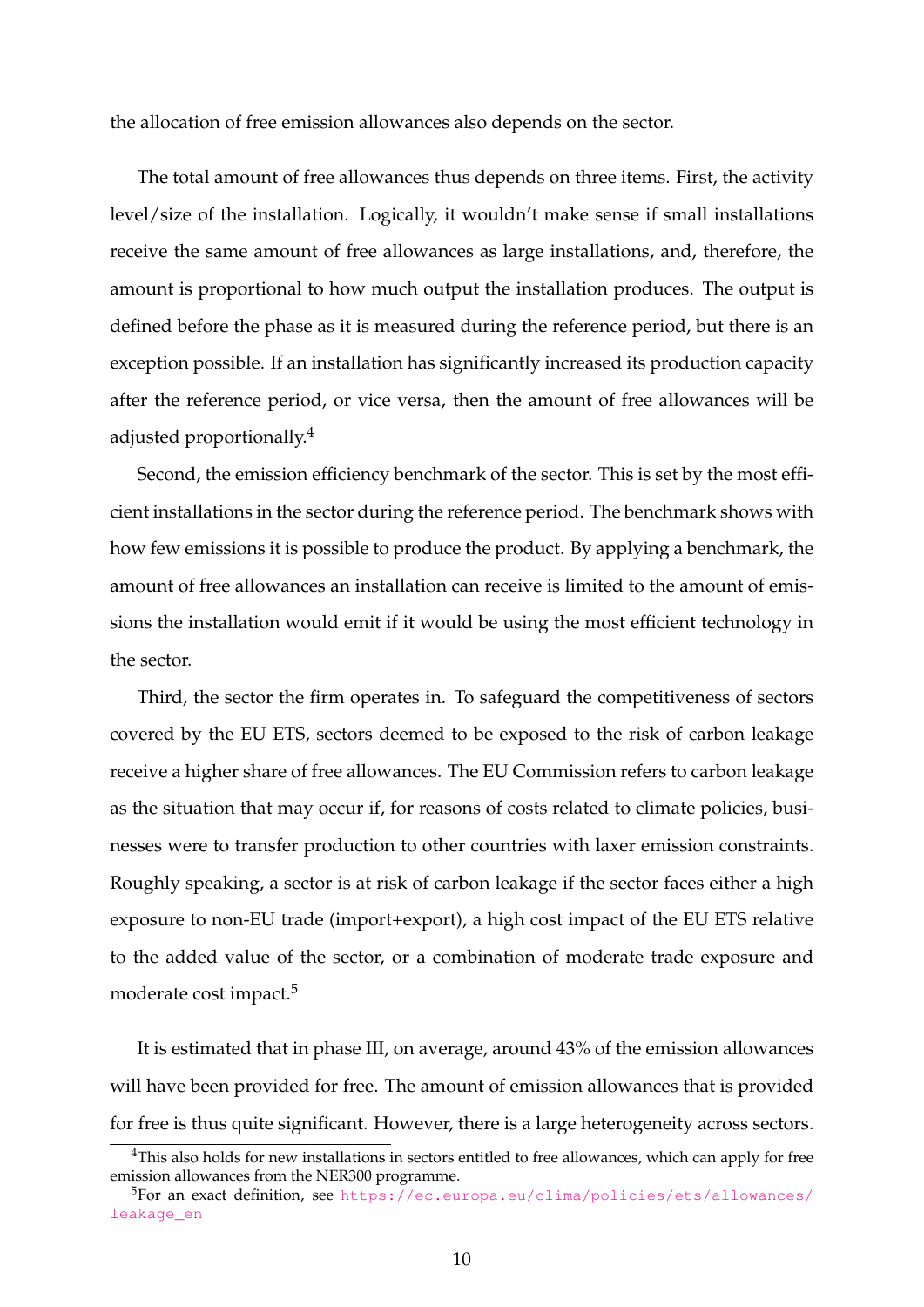For instance, firms in the electricity sector (power generators) get zero<sup>[6](#page-12-0)</sup> emission allowances for free throughout the entire phase, while firms in sectors that are at risk of so-called carbon leakage get a maximum of allowances for free throughout the entire period (i.e. 100% of the formula). Firms in the remaining sectors are in between those extremes: they get some allowances for free but this amount declines over time (from 80% of the formula in 2013 to 30% in 2020).

# **3.2 The Reforms for trading phase IV (2021-2030)**

In February 2017, EU ETS reforms gained momentum, as both the EU Parliament and the Council made their position on how to reform the EU ETS regulation public. A key part of these proposals focussed on how to (further) reduce the total supply of available emission allowances, and hence make emissions more expensive for firms.

Already in July 2015, EU lawmakers agreed on the establishment of the "Market Stability Reserve" (MSR), which would be active from 2019 onwards. The MSR was envisioned to address the structural oversupply of allowances by removing (part of) the excess supply of emission allowances and store it in a reserve. The published positions of the EU Parliament and of the Council in February 2017 strengthened the initial 2015 agreement by tightening its parameters, so that it takes more allowances out of circulation each year, and by allowing the MSR to permanently remove emission allowances from the reserve under certain conditions, known as the Cancellation Mechanism.

More precisely, it was proposed to put 24% instead of 12% of the oversupply of emission allowances into the MSR if the oversupply exceeds 833 million emission allowances in a given year. Furthermore, it was proposed to do this for each year between 2019 and 2023, one year longer than the initial proposal. Additionally, it was proposed that, as of 2023, if the number of allowances in the MSR exceeds the volume

<span id="page-12-0"></span> $6P_0$ ower generators in Bulgaria, Cyprus, Czech Republic, Estonia, Hungary, Lithuania, Poland and Romania can still get limited allowances for free from their government to allow their economies to catch up with the rest of Europe, but, if so, there are some conditions attached.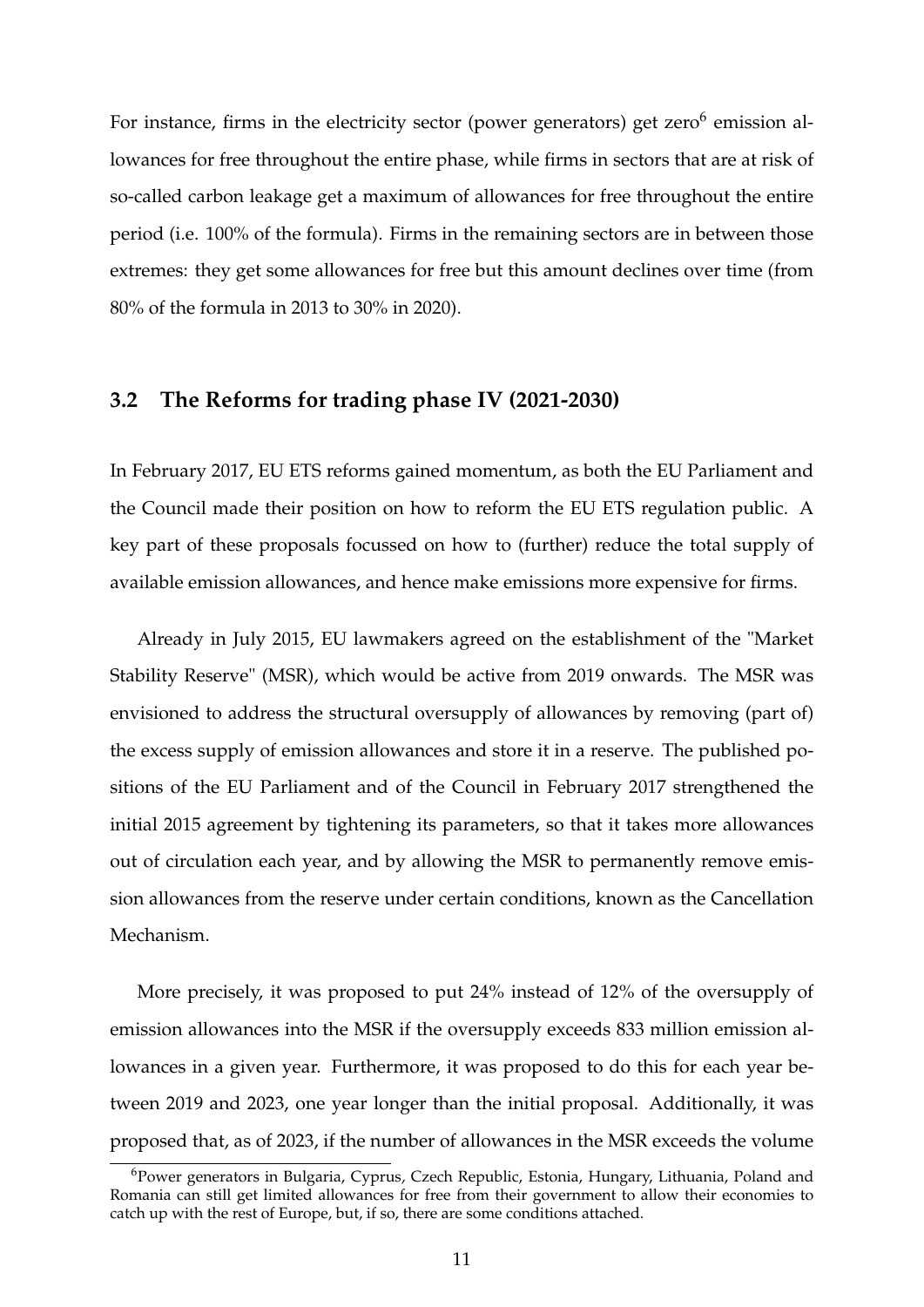auctioned in the previous year, then the excess will be automatically and permanently removed from the market (i.e. MSR). Finally, two tightening measures from the 2015 proposal were confirmed by the Parliament and Council in 2017. This concerned the increase of the annual Linear Reduction Factor from 1.74% to 2.2% as of 2021. And the 900 million allowances that were back-loaded in 2014-2016 will be transferred to the MSR rather than auctioned in 2019-2020. Inter-institutional negotiations between the Parliament, the Council and the Commission were eventually concluded on 9 November 2017, and the final legislation indeed foresaw this significant tightening of the existing regulation.

As part of the MSR, the EU communicates each year in May about the total supply and demand for emission allowances in the EU ETS, and hence also about the excess supply of emission allowances, allowing market participants to form expectations about the amount of allowances that will be added to the MSR, and potentially deleted later on. The first ever communication in this context was on May 12, 2017. The details about the Market Stability Reserve that were then released, confirmed that the 833 million EUR threshold would likely be exceeded during the 2019-2023 period, and that a significant amount of emission allowances would likely be deleted.<sup>[7](#page-13-0)</sup>

# <span id="page-13-1"></span>**4 Empirical setup and identification strategy**

# **4.1 Difference-in-differences setup**

In order to identify the impact of emissions trading schemes on firm behaviour, we focus on the regulatory tightening in the EU ETS that was agreed upon in the course of 2017 (see Section [3\)](#page-10-0). We employ a difference-in-differences setup that allows us to

<span id="page-13-0"></span> $7$ This is clear because the MSR starts with 900 million allowances from the back-loading stored in it and additionally 24% of the structural oversupply will be added to the MSR each year over the period 2019-2023. The reported oversupply in May 2017 equals 1.7 billion, implying that around 870 million allowances (above the threshold of 833 million) can be expected to be added gradually to the MSR over the period 2019-2023. Knowing that the amount of allowances auctioned in 2017 was 950 million and knowing that this amount will decline significantly over the years to come (because of the still ongoing switch from free allowances to auctioning in non-carbon leakage sectors (up to 2020) and because of the linear reduction factor), it can be expected that the amount of emission allowances being cancelled in 2023 will be very large.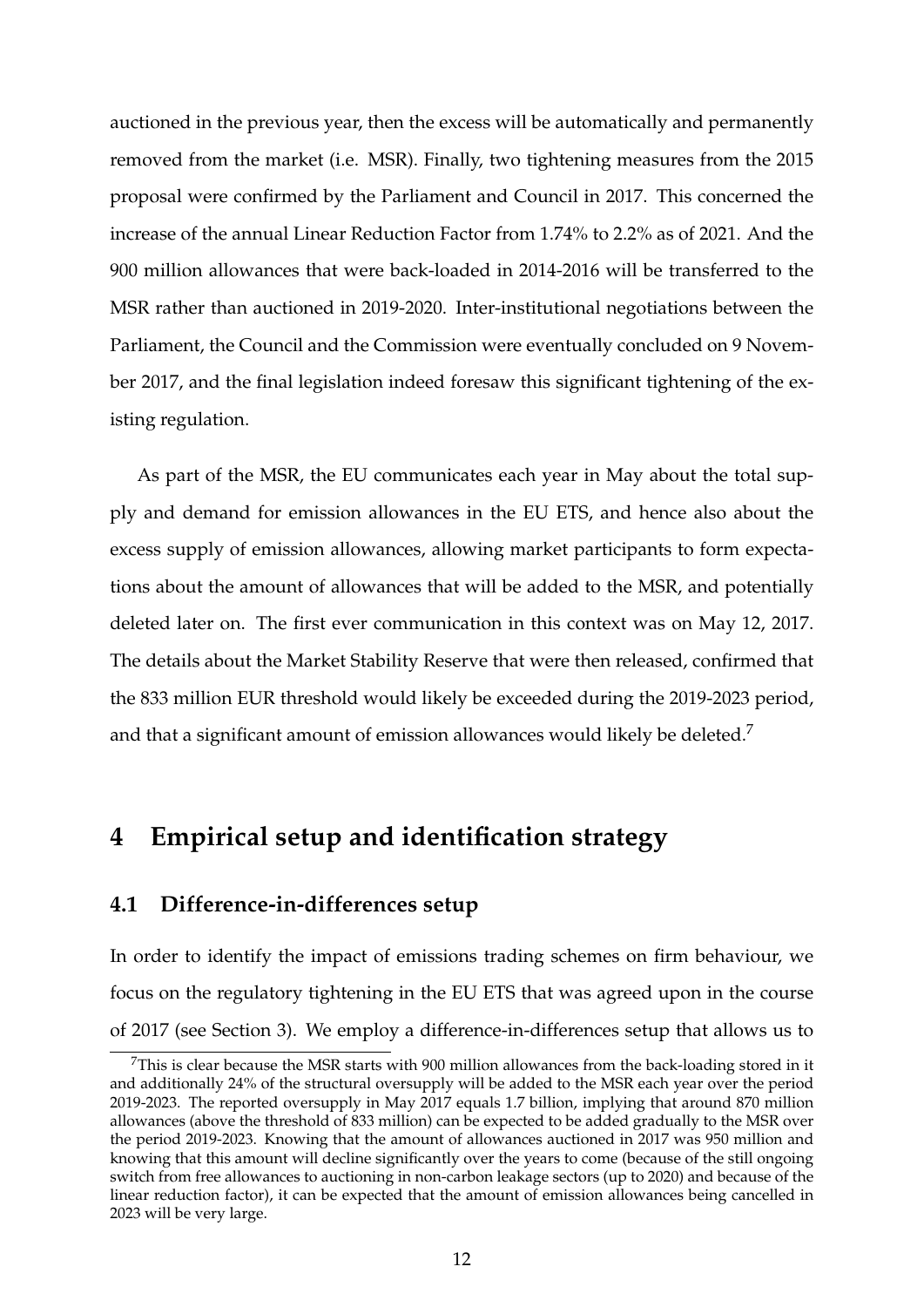compare firms that are immediately exposed to an increase in their input costs as a consequence of this regulatory tightening, with a control group of similar firms that are not, or significantly less exposed to this.

Whether the tightening in regulation and the subsequent jump in the price for emission allowances actually leads to an increase in input costs, depends on a firm's total emissions and the number of emission allowances it receives for free. Before the start of each regulatory cycle, the EU determines for each regulated firm and for each year of the cycle how much emission allowances a firm will receive for free (See section [3](#page-10-0) above). As such, firms with higher levels of emissions than free allowances should be more exposed than firms with a smaller shortage.

Therefore, we differentiate between firms' exposure to the tightening in EU ETS regulation by calculating each firm's *Allowance Shortage* over the pre-regulatory tightening period (2013-2016). We define this as the firm-level 2013-2016 average of the difference between the total verified emissions and the number of free allowances, scaled by total assets. For a firm *i*, the *Allowance Shortage* is measured as follows:

$$
Allowance Shortage_i = \frac{1}{4} \sum_{y=2013}^{2016} \frac{emissions_{i,y} - free emission allowsances_{i,y}}{total assets_{i,y}}
$$
 (1)

The numerator captures the number of allowances which will need to be purchased through auctions or trading, and hence proxies for the exposure to the regulatory change and subsequent price increase. The denominator corrects for the fact that a shortage of 1 million emission allowances is very different for firms with 1 billion EUR of assets than for firms with 10 million EUR of assets. The larger the *Allowance Shortage*, the more expensive it will become to keep emitting greenhouse gases once EUA prices start rising after the regulatory tightening.

We use *Allowance Shortage<sup>i</sup>* to construct a *High Exposure<sup>i</sup>* dummy. This dummy takes the value 1 if a firm has an *Allowance Shortage<sup>i</sup>* that is above the median in its NACE 2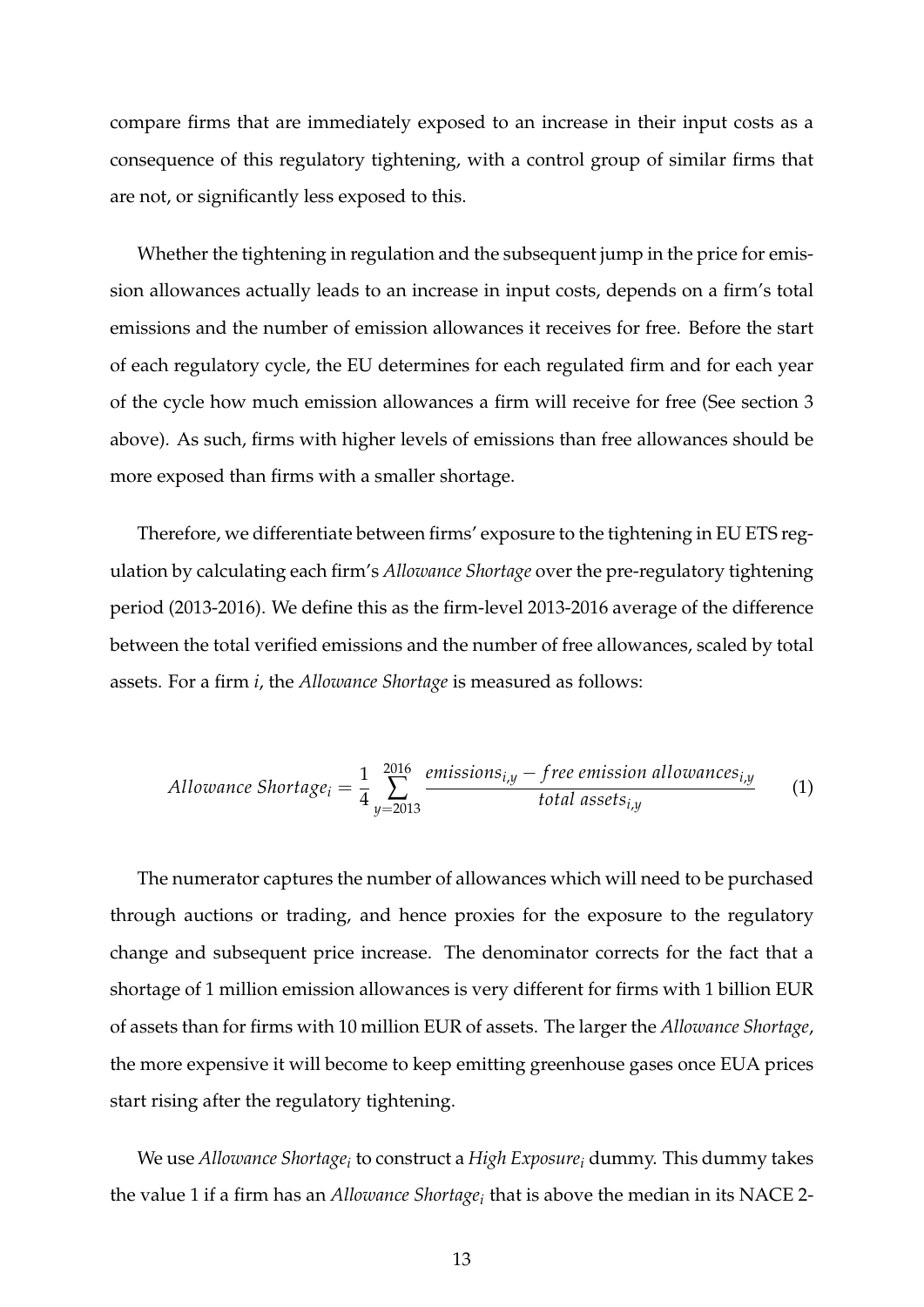digit sector, and zero otherwise. This way, we are comparing firms that produce similar products, thus facing similar product demand and proportionally receiving similar free allowances, but that differ in the cleanliness of their production technology.

Our main difference-in-differences specification then looks as follows:

<span id="page-15-0"></span>
$$
Y_{i,t} = \beta_1 \text{Post}_t + \beta_2 \text{High Exposure}_i + \beta_3 \text{High Exposure}_i \times \text{Post}_t + \beta_4 X_{i,t} + \epsilon_{i,t} \tag{2}
$$

Where, in our main specifications,  $Y_{i,t}$  will be either a firm's emission efficiency, proxied by the log of operating revenue over emissions, or the log of total emissions, or the log of operating revenue. *Post<sup>t</sup>* is a dummy equal to one from 2017 onwards, and zero otherwise. Our main coefficient of interest is  $\beta_3$ , which should capture the impact of the regulatory tightening on the exposed firms, relative to the non-exposed firms. *Xi*,*<sup>t</sup>* represents a potential set of control variables and/or fixed effects. In most specifications, we will add firm fixed effects and year fixed effects, which implies that respectively  $\beta_2$  and  $\beta_1$  will be subsumed. In additional specifications, we saturate this model with country-sector-year fixed effects instead of year fixed effects, in order to control for country-sector level shocks that could bias our estimates (such as, for instance, country level changes in VAT on electricity consumption).

# **4.2 Underlying assumptions**

Our identification strategy relies on two assumptions. First, over the period 2013-2016, the EU ETS regulation had a very limited, or even no impact on firms because the EUA price did not 'bite'. Since the EU ETS did not impact firms during that period, it also did not differentially affect firms with *Low* and *High Exposure*. Second, the tightening of the regulation in 2017 came earlier and stronger than expected, and hence was unanticipated by firms with both *Low* and *High Exposure*. Below, we provide a detailed underpinning of these assumptions. Later, a parallel trend analysis during the pre-regulatory tightening period will provide some empirical underpinning.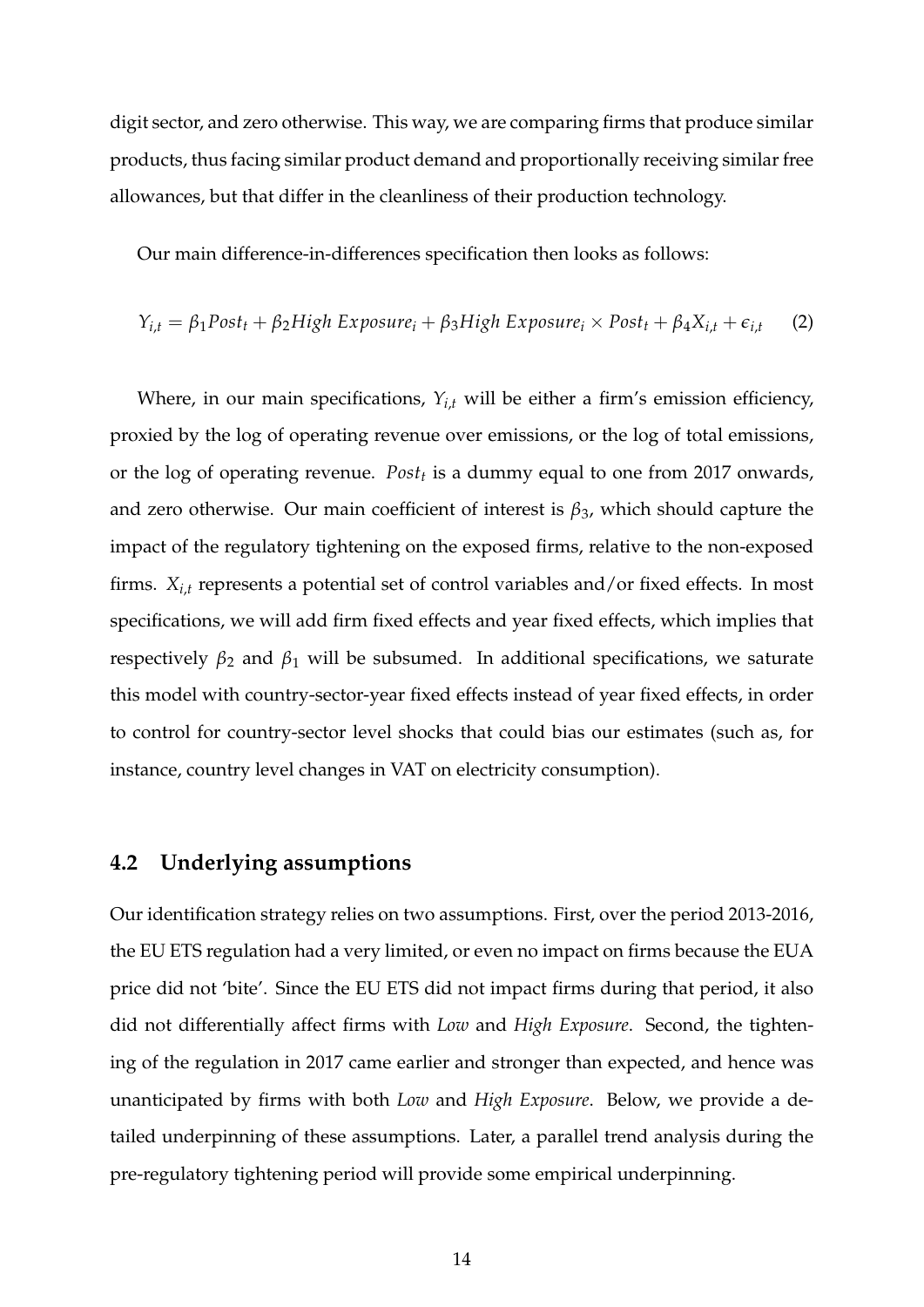In 2008, the European Commission modeled a cost-efficient scenario to assess the economic, social, and environmental impact of climate policies using a carbon price of 39 EUR per ton CO2 [\(Delbeke et al.](#page-31-7) [\(2010\)](#page-31-7)). Most theoretical studies confirm that in order to achieve climate ambitions, carbon prices need to be in that order of magnitude. [Knopf et al.](#page-32-7) [\(2013\)](#page-32-7), for instance, compare a number of existing economy-energy models, and show that optimal prices range from 20 to 70 EUR per ton CO2 (for 2020). Empirical studies focusing on the causal impact of the EU ETS during phase I (2005- 2007) and II (2008-2012) provide evidence in line with this. [Petrick and Wagner](#page-33-6) [\(2014\)](#page-33-6), [Wagner et al.](#page-33-7) [\(2014\)](#page-33-7) and [Klemetsen et al.](#page-32-8) [\(2016\)](#page-32-8) show that regulated firms reduced emissions, while [Calel and Dechezleprêtre](#page-30-6) [\(2016\)](#page-30-6) show that regulated firms were incentivized to invest in low-carbon technologies. During phase I and II, however, emission prices initially fluctuated around 20 EUR per ton CO2, reached a high of 30 EUR in early 2008, but plummeted to 7 EUR by 2012.

By the time phase III of the EU ETS started in 2013, emission prices had reached an all-time low of around 3 EUR per ton CO2, and remained at very low levels for the years after (see Figure [3\)](#page-35-0). These price levels are widely seen as too low to have a real impact and push firms to abate emissions since buying emission allowances is simply cheaper (see, e.g., [Edenhofer et al.](#page-31-8) [\(2014\)](#page-31-8), [Edenhofer et al.](#page-31-9) [\(2017\)](#page-31-9) and [Pahle et al.](#page-32-9) [\(2018\)](#page-32-9)).

In 2015, the European Commission submitted a legislative proposal to reform the EU ETS for 2021-2030 (COM(2015)0337). The views of the European Council and the European Parliament on the Commission's proposal, however, only became clear on February 2[8](#page-16-0) of 2017.<sup>8</sup> Not only did these views signal that all parties involved very much wanted to push through ETS reforms, the views also came earlier than expected, and their content was stronger than expected.

Ian Duncan, MEP and the European Parliament's rapporteur on ETS reforms at that time, mentioned during the morning of February 28, 2017 at the Argus Emissions Con-

<span id="page-16-0"></span> ${}^{8}$ The legislative process in the EU implies that both the EU Parliament and the EU Council adopt a position on the proposal and can amend the proposal. The Commission can then come with an updated proposal. In the end, all parties have to agree on the text, which happened in November 2017.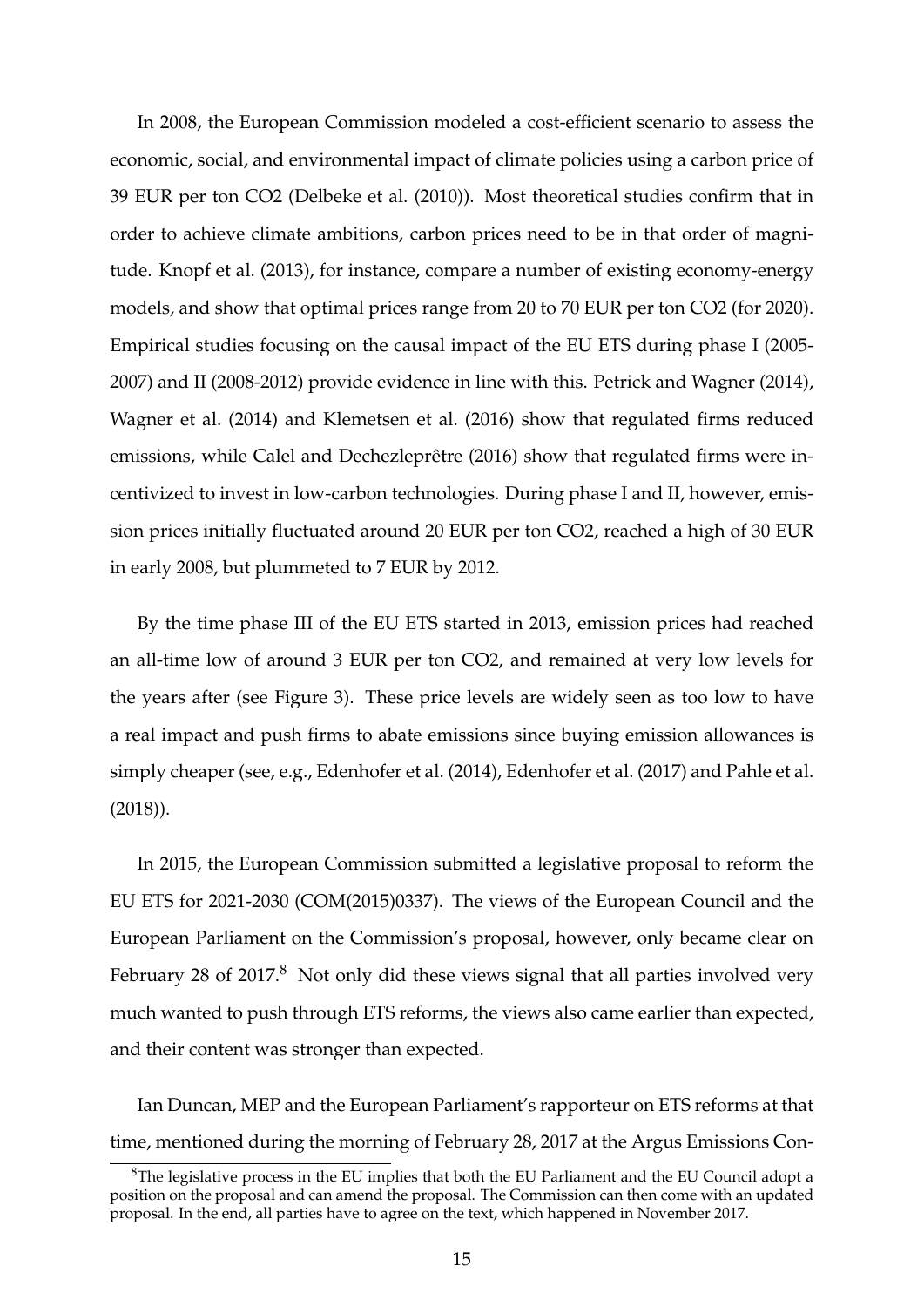ference that *"A Council agreement was unlikely before summer at the earliest."*, yet the EU Council made its position public later that day. Two days later, Duncan emphasized in a column<sup>[9](#page-17-0)</sup> that "T*he substance of the Council's position is as surprising as its arrival was epiphanic."* and that *"Somewhat unexpectedly, many of their proposals mirror the elements of the agreement that emerged from the parliamentary bunfight: cancellation of a significant number of allowances and increasing the withdrawal rate of the Market Stability Reserve (MSR) being the two main elements."*

# <span id="page-17-2"></span>**5 Data**

We combine data from multiple sources. First, we assemble all available information on the yearly amount of free emission allowances and total verified emissions at the installation-level from the European Union Transaction Log (EUTL) during phase III of the EU ETS (2013-2020). This gives us information about 14,268 installations.

The EUTL also contains identifying information (name, address, a national ID number) on the firm that owns the installation. We use this firm information to match the EUTL data with firm balance sheet and P&L data from Bureau van Dijk's ORBIS dataset. For our analysis, we aggregate the installation-year level emissions at the firm-year level, in order to be able to construct emission efficiency measures that include both emissions and firm balance sheet data. Finally, again using this identifying information, we match our data with information on all M&A deals during the sample period from Bureau van Dijk's ZEPHYR dataset.

Our final sample consists of 20,095 observations from 3,952 firms in 27 European countries, which own a total of 8,820 installations. These installations cover around 70% of the yearly total emissions registered in the EUTL (see Figure [4\)](#page-36-0).[10](#page-17-1) During the sample period, 1,132 acquisitions have been officially announced by 481 firms from the sample, representing 806 unique firm-year observations given that some firms had

<span id="page-17-0"></span><sup>9</sup>[https://www.euractiv.com/section/emissions-trading-scheme/opinion/](https://www.euractiv.com/section/emissions-trading-scheme/opinion/ets-reform-agreement-catches-its-architect-by-surprise/) [ets-reform-agreement-catches-its-architect-by-surprise/](https://www.euractiv.com/section/emissions-trading-scheme/opinion/ets-reform-agreement-catches-its-architect-by-surprise/).

<span id="page-17-1"></span><sup>&</sup>lt;sup>10</sup>With the notable exception of 2019, where we only cover around 20% of the total emissions. This is due to the fact that firm-level balance sheet data for 2019 is not yet registered in ORBIS for a large part of the firms in our sample. We plan to update the sample as soon as 2019 data is available for these firms.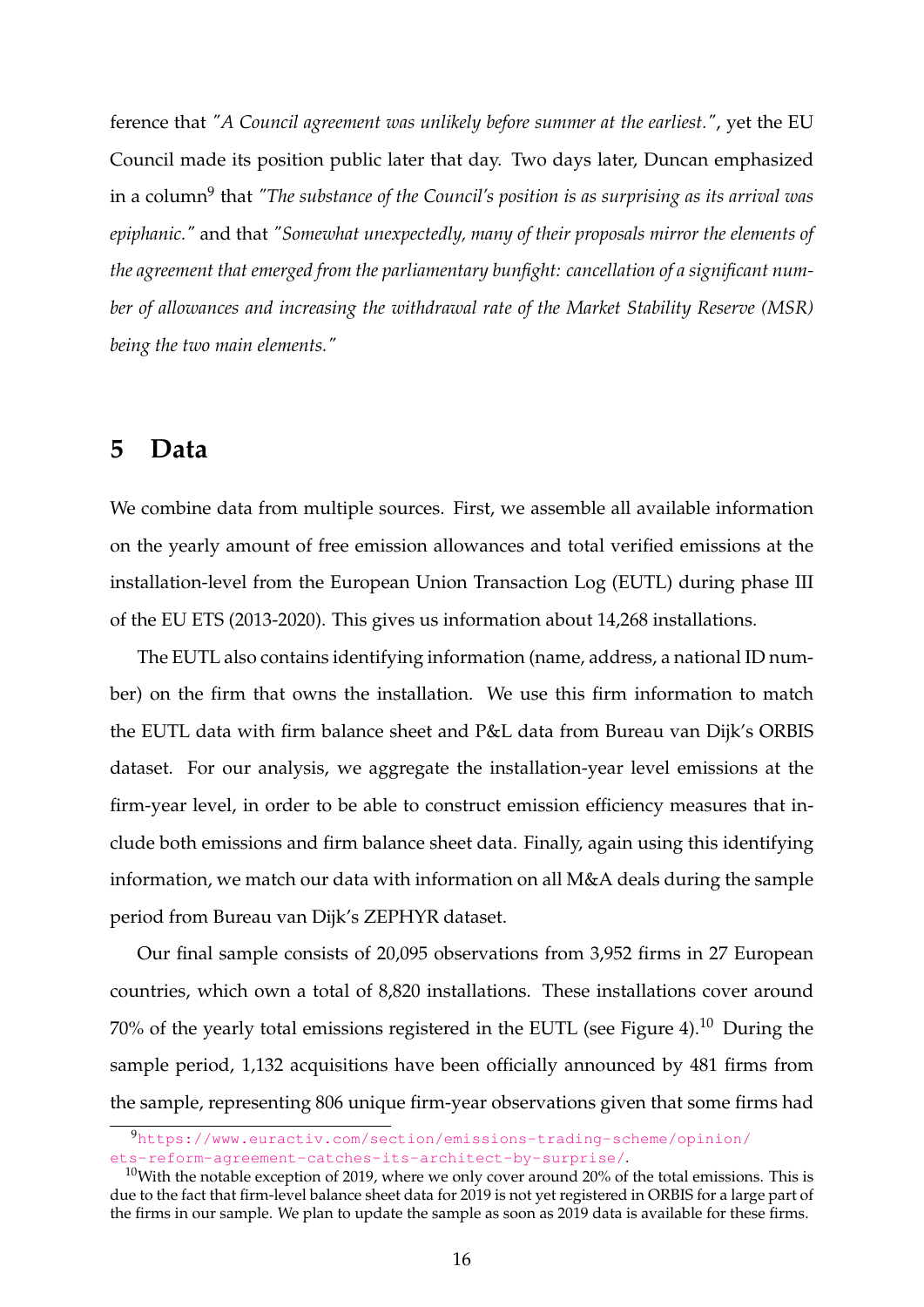years where they announced multiple acquisitions.

#### **Figures [4](#page-36-0) and [5](#page-37-0) HERE**

Figure [5](#page-37-0) shows the total amount of 2016 emissions (in kiloton CO2 equivalents) for the 5 largest emitting sectors (NACE 2 level) in our sample. The electricity and gas sector (NACE 2 code 35) is the largest emitter, emitting more than 600,000 kiloton in 2016. This corresponds with 49% of total 2016 emissions in our sample (1,227,503 kiloton). Other large emitting sectors are all manufacturing sectors: the manufacturers of non-metallic minerals (10%), basic metals (9%), refined petroleum products (9%), and chemicals (8%). All other sectors together emit less than 15%, and none of these individually emits more than 3.5% of total emissions.

Summary statistics on all variables used throughout the paper can be found in Table [1.](#page-41-0) Our main variable of interest throughout the paper is a firm's emission efficiency. We proxy for emission efficiency by a firm's operating revenue (in thousand EUR) scaled by total emissions (in ton CO2-equivalent). The higher this value, the more energyefficient a firm is producing. The evolution of the aggregate emission efficiency in our sample is depicted in Figure [6,](#page-38-0) The proxy is fairly constant between 2014 and 2016, and then steadily increases from 2017 onwards.

## **Table [1](#page-41-0) and Figure [6](#page-38-0) HERE**

For all M&A deals, we gather information on the country where the target is located, as well as information on whether the acquisition concerns a new target (i.e. where the firm had no prior (minority) stake). *M*&*A within the EU ETSi*,*j*,*<sup>t</sup>* is a dummy that takes the value of 1 for firm *i* in year *t* if target *j* is located in one of the 31 countries that participate in the EU ETS, and 0 otherwise. *M*&*A new targeti*,*j*,*<sup>t</sup>* is a dummy that takes the value of 1 if firm *i*'s stake in target *j* prior to the acquisition in year *t* was equal to 0% and, 0 otherwise.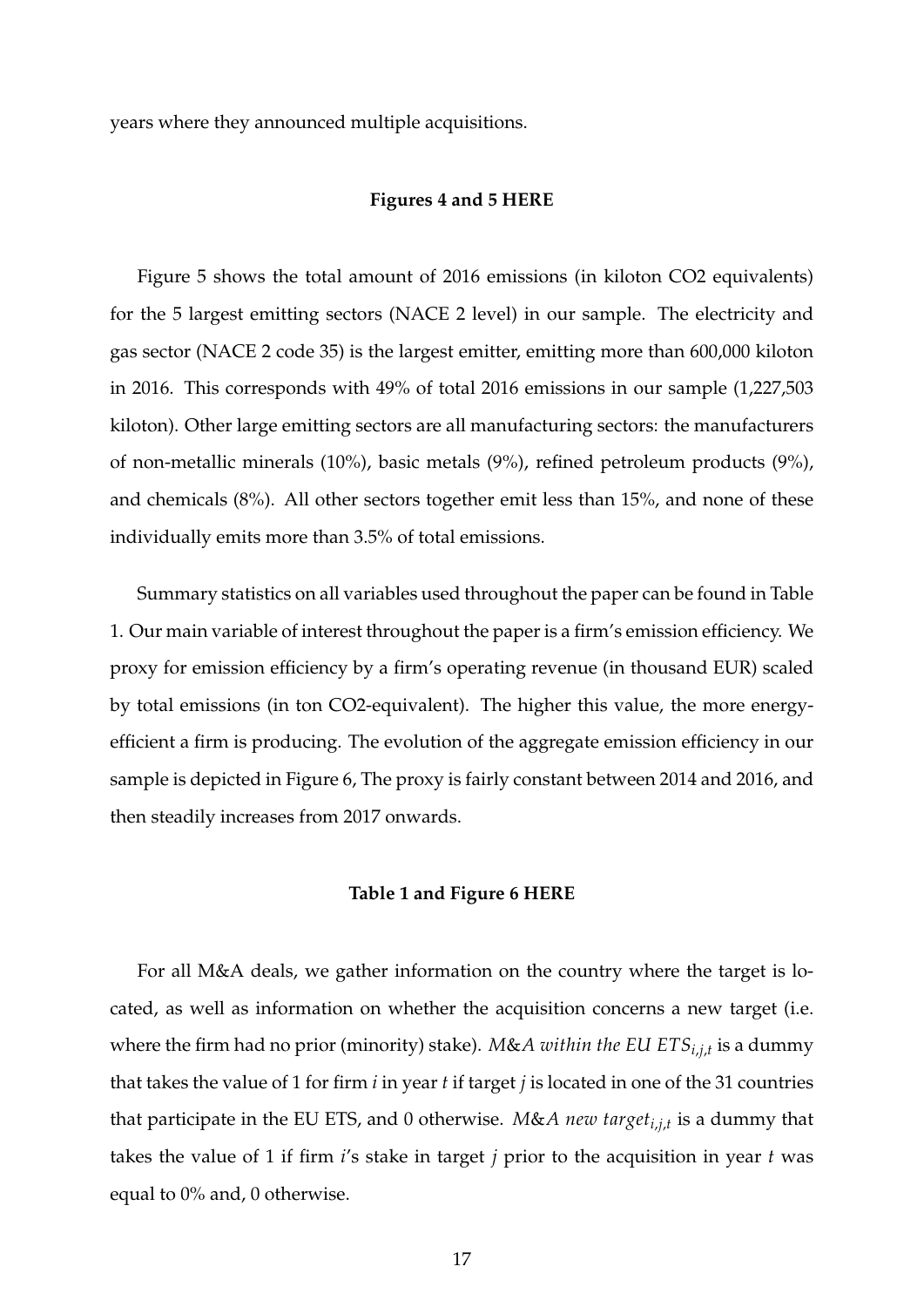We also gather information on the *greenness* of the deal. We get this information from three variables in ZEPHYR that contain textual information about the deal: namely the deal editorial, deal rationale, and deal comments. We then develop a 'green' dictionary<sup>[11](#page-19-0)</sup> in Wordstat for STATA and analyse how green each deal is. Using this tool to textually analyze the information embedded in these three variables, we obtain a variable *M*&*A greennessi*,*j*,*<sup>t</sup>* which measures the % of words in the text that is part of the 'green' dictionary for firm *i*'s acquisition of target *j* in year *t*.

As can be seen in Panel B of Table [1,](#page-41-0) the average deal in the sample scores low on greenness and contains less than one 'green' word per 100 words of text (namely 0.67 per 100 words).[12](#page-19-1) However, there is significant heterogeneity in the greenness of acquisitions. On the one hand, around 65% of the deals have an *M*&*A greennessi*,*j*,*<sup>t</sup>* equal to 0. On the other hand, around 10% of the deals have an *M*&*A greennessi*,*j*,*<sup>t</sup>* larger than 2.5 words per 100 words, and thus explicitly mention green factors motivating the deal. In Appendix A, we give a couple of examples of text from M&A deals in the sample, in particular from some acquisitions that score low and some that score high on *M*&*A greennessi*,*j*,*<sup>t</sup>* . Because some firms do multiple acquisitions in a given year, we take the average of *M*&*A greennessi*,*j*,*<sup>t</sup>* at firm-year level and obtain *M*&*A greennessi*,*<sup>t</sup>* . *M*&*A within the EU ETSi*,*<sup>t</sup>* is a dummy that takes the value of 1 if at least one the targets *j* of firm *i* in year *t* is located in one of the 31 countries that participate in the EU ETS, and 0 otherwise. *M*&*A new targeti*,*<sup>t</sup>* is a dummy that takes the value of 1 if the firm *i*'s stake in at least one of the targets *j* prior to the acquisition in year *t* was equal to 0% and, 0 otherwise.

<span id="page-19-0"></span> $11$ For our green dictionary, we start from the CSR dictionary developed by [Pencle and Malaescu](#page-33-8) [\(2016\)](#page-33-8), which consists of four dimensions: employees, human rights, social and community, and environment. The environment dictionary contains 451 words like, e.g., green engineering, renewable energy, solar panel, conservation. We started from this dictionary but deleted words that we found less appropriate for green concerns (although they might be considered as environmental concerns) like, e.g., caged animals, bribe, genetically modified.

<span id="page-19-1"></span> $12$ Note that the analysis leaves out common, meaningless words such as 'the' or 'and' from the wordcount.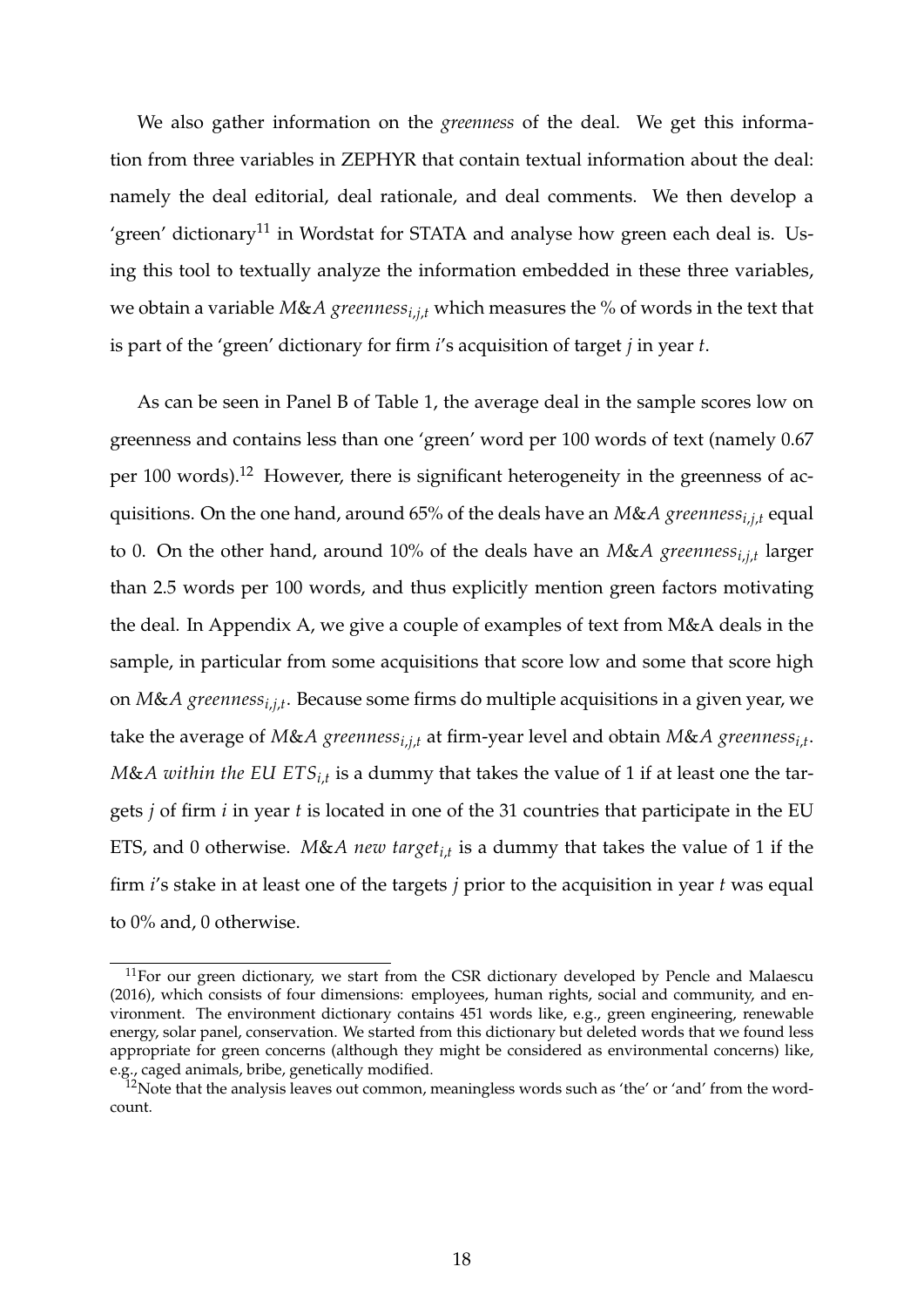# **6 Empirical analysis**

We present four sets of results. First, we document that the tightening in ETS regulation increased the emission efficiency of polluting firms. Second, we focus on the role of the initial endowments of ETS rights. Our results suggest that a high amount of initial endowments leads to lower efficiency gains. Third, we investigate the role of M&A activity in the greening process. Our results show that heavily polluting firms are more likely to acquire green firms after the regulatory tightening. Finally, we present a number of test that ensure the robustness of our main findings.

# **6.1 ETS regulation and firms' emission efficiency**

In this section, we document the impact of the tightening in ETS regulation on firms' emission efficiency. Throughout the analysis, a firm's emission efficiency is proxied by the ratio of its operating revenue (in thousand euro) over its total emissions (in tonne  $CO<sub>2</sub>$  equivalent).

Table [2](#page-42-0) presents the results of four regressions that have the natural logarithm of the emission efficiency measure as dependent variable. In column 1, the regression only includes the *Post<sup>t</sup>* dummy as independent variable, together with a set of firm fixed effects. The *Post<sup>t</sup>* dummy is equal to one for the years 2017, 2018 and 2019. The positive and significant coefficient on this dummy of 0.082 indicates that the emission efficiency of the average firm in our sample increased with around 8% when comparing the 2017-2019 period with 2014-2016.

The specification in column 2 only includes the *High exposure<sup>i</sup>* dummy on the righthand side, together with year fixed effects. As explained in section [4,](#page-13-1) this dummy is equal to one for the firms that have an allowance shortage that is above the median in its (NACE 2-digit) sector between 2013 and 2016, and are thus most exposed to the regulatory tightening and the subsequent emission price increase. The negative and significant coefficient indicates that, on average, these firms are substantially less emission efficient than the low-exposed firms.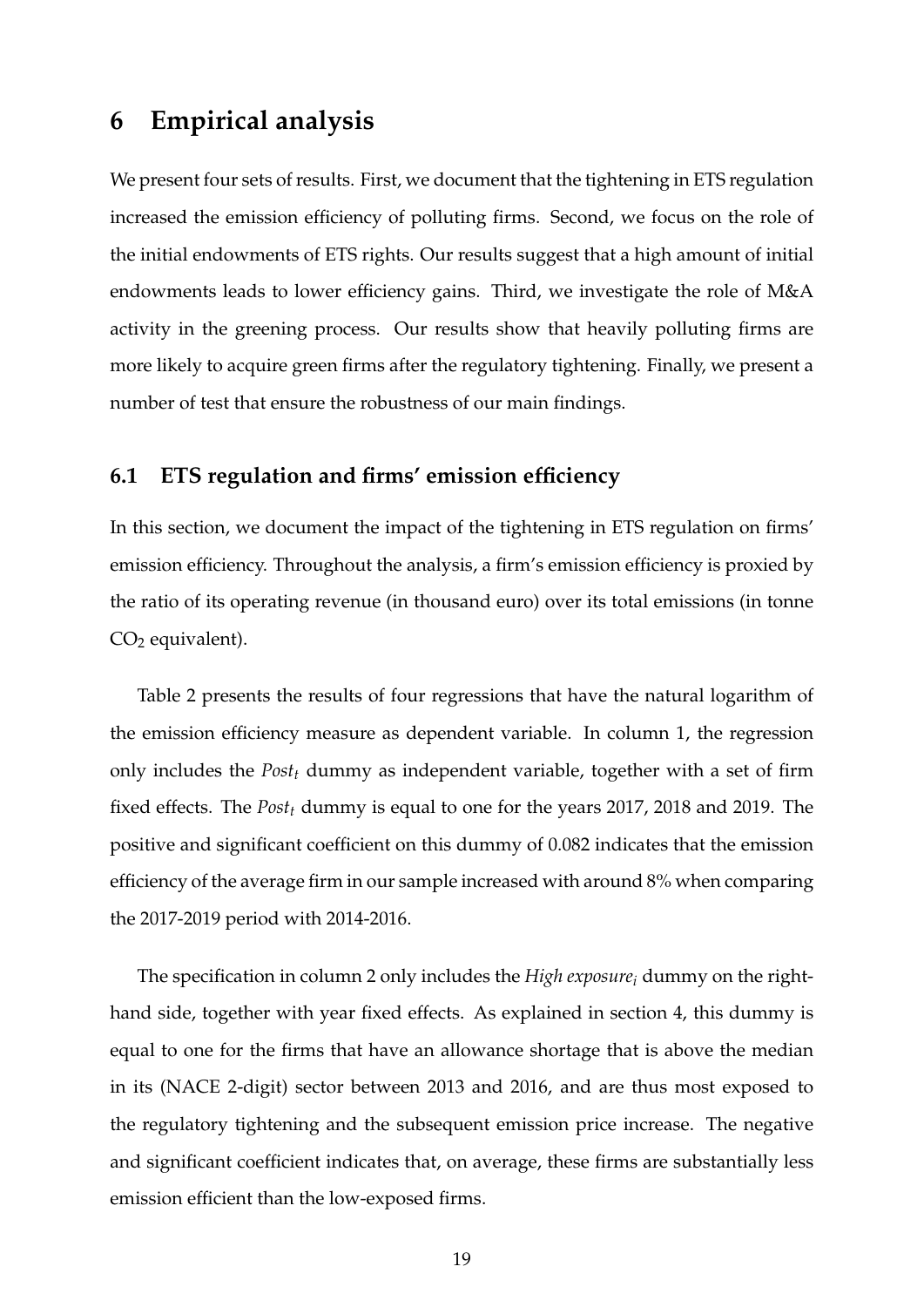Columns 3 and 4 of Table [2](#page-42-0) illustrate our first main finding. These columns report the results from estimating Equation [2.](#page-15-0) In column 3 we include firm and year fixed effects, while column 4 includes firm and country-sector-year fixed effects. The positive and significant coefficient in both columns indicates that the tightening of the ETS regulation significantly increased the emission efficiency of the high-exposed firms. Depending on the exact specification, we get an estimated improvement of either 4.9% (column 3) or 8.7% (column 4).

### **Table [2](#page-42-0) HERE**

Next, we estimate a specification where we replace the *High exposure<sup>i</sup> x Post<sup>t</sup>* interaction with a set of *High exposure<sup>i</sup> x Year* interaction terms. In this way, we can analyse the yearly difference in emission efficiency between high- and low-exposed firms. In order to avoid a dummy variable trap, this comparison has to be made relative to a benchmark year, which is 2016 in our case (i.e. the last year before the regulatory change takes place).

Figure [8](#page-40-0) shows the coefficients on the interaction terms in this specification. The fact that the coefficients in 2014 and 2015 are non-significant indicates that both high- and low-exposed firms where evolving in a very similar way in terms of emission efficiency during the years before the regulatory tightening. This implies that the parallel trends assumption for our setup is unlikely to be violated.

The coefficients for 2017 and 2018 are positive and significant. The relative improvement in emission efficiency for the high-exposure group increases from around 7% in 2017 to above 10% in 2018. For 2019, we still find a positive impact, albeit lower than in 2018 and insignificant. Note, however, that our sample for 2019 is very much incomplete for now, due to balance sheet data not yet being available for more than 80% of the firms in our sample. It is thus difficult to draw strong conclusions for 2019 given this limited sample.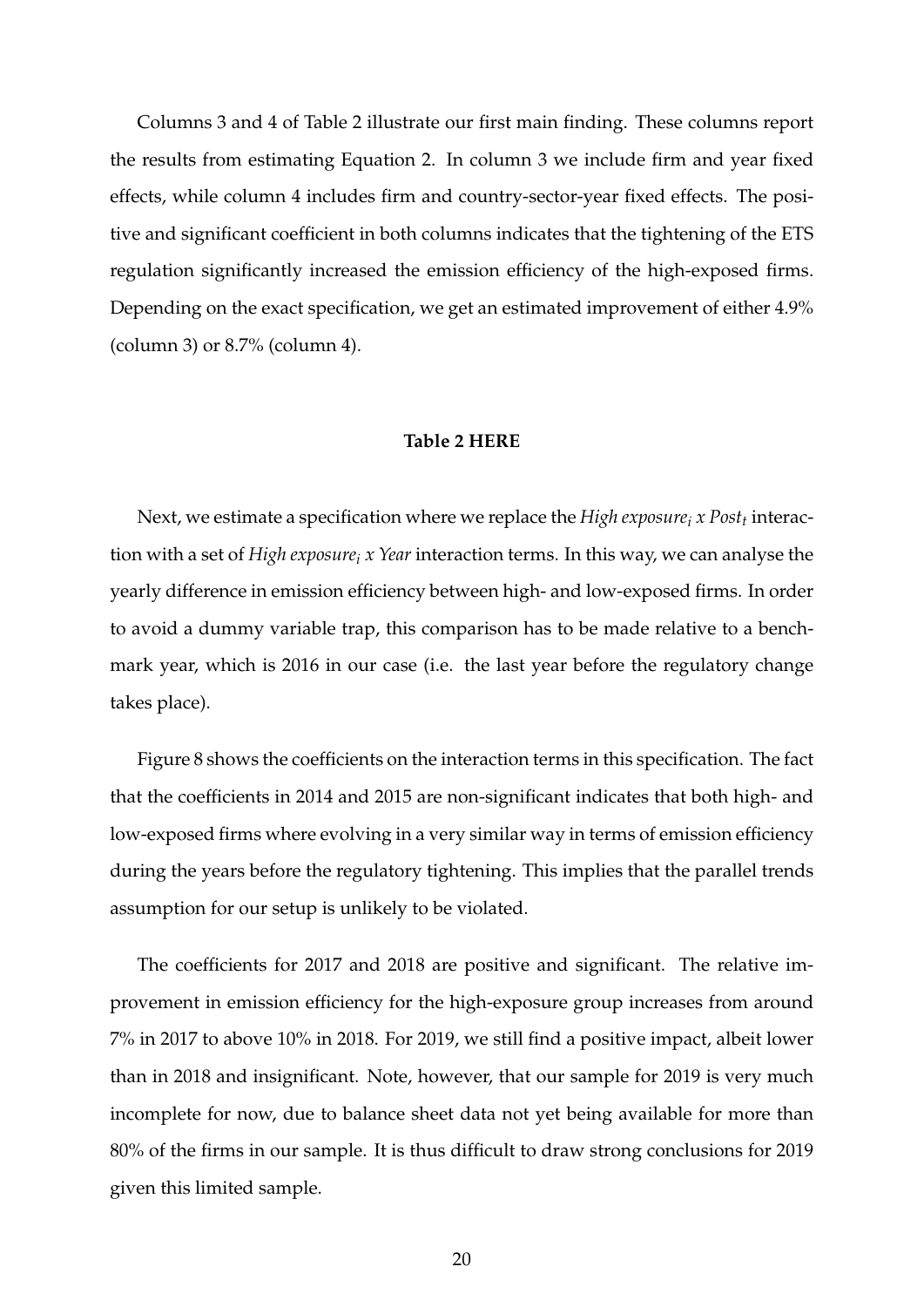#### **Figure [8](#page-40-0) HERE**

In Table [3](#page-43-0) we show that this improvement in emission efficiency is mainly driven by a reduction in emissions, while operating revenue remained stable. Columns 1 and 2 of Table [3](#page-43-0) focus on firm emissions. The dependent variable in both columns is the natural logarithm of total verified firm emissions. Column 1 indicates that over the period 2017-2019, the average reduction of emissions of high exposed firms (relative to low-exposed firms) was 7.2%. Column 2 breaks this average down year-by-year. The results in this column show that by the end of 2019, and relative to low-exposed firms, high-exposed firms reduced their emissions by 11.3%, compared to their average emissions over the period 2014-2016. Columns 3 and 4 of Table [3](#page-43-0) show that there is no significant difference in the evolution of operating revenue for the high- and the lowexposed group. The increase in emission efficiency is thus driven by a reduction in emissions, and not by a reduction in firm activity.

## **Table [3](#page-43-0) HERE**

# **6.2 Free allowance allocation and emission efficiency**

This section illustrates that the initial allocation of free allowances matters for firms' reaction to regulatory tightening. Firms with a high amount of initial allowances have a lower incentive to scale back emissions.

The first column of Table [4](#page-44-0) documents the effect of the regulatory change for the sub-sample of firms that are on the carbon leakage list. Firms on this list get a maximum of allowances for free throughout the entire period. The high-exposed firms in this group do not significantly improve their emission efficiency after the tightening of the regulation. In contrast, Column 2 documents that our main result is driven by firms not on the carbon leakage list. For this group of firms, we do find a significant improvement of the emission efficiency by the high exposed firms. They increase their efficiency by 10.7% once the regulation is tightened.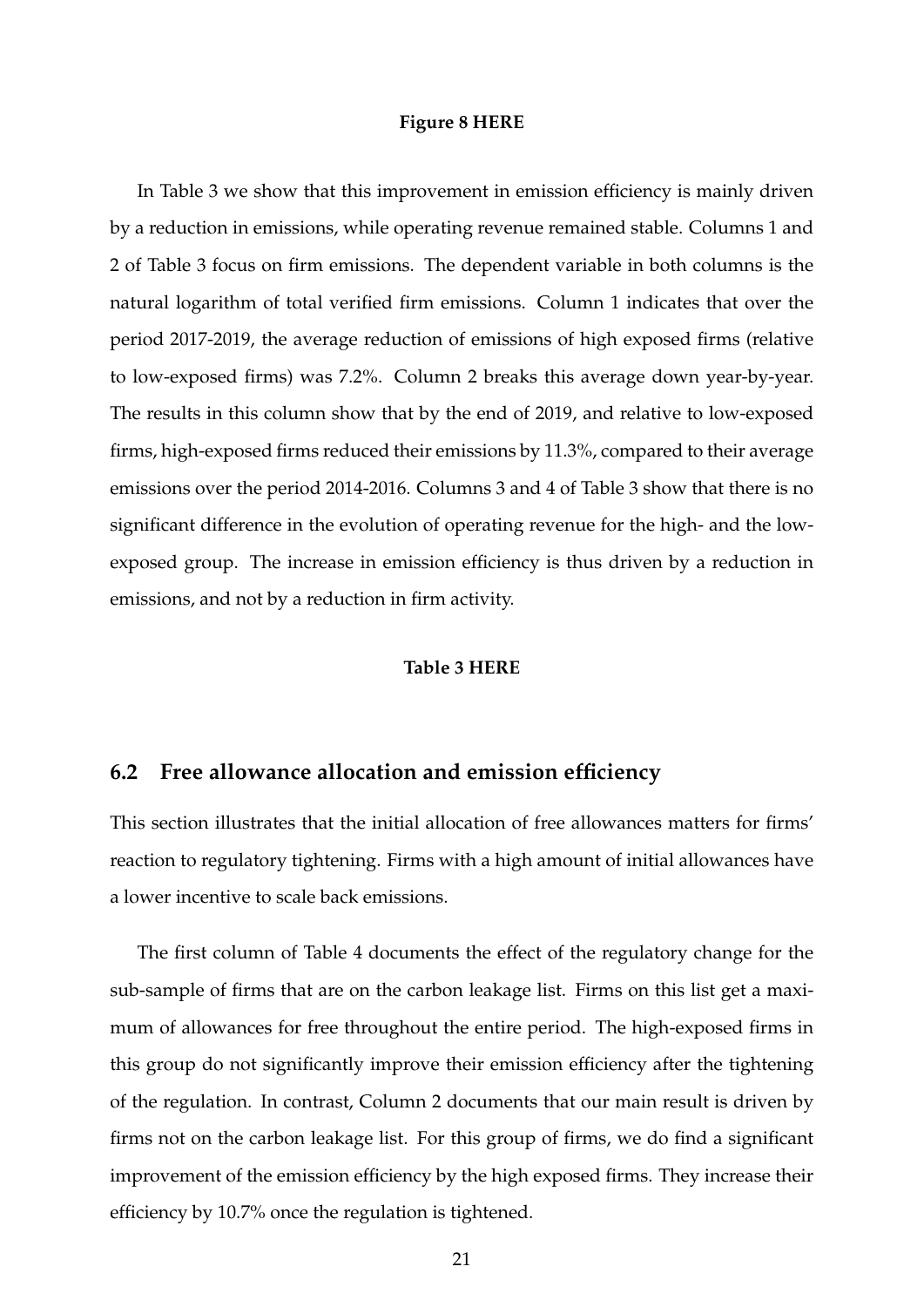In column 3 of Table [4](#page-44-0) we focus on a group of firms that get zero emission allowances for free: the electricity producers. The reaction of the high-exposed firms in this group is even stronger: relative to the low-exposed firms, they improve their emission efficiency by 15.7%. This further confirms that initial allocation of free emissions matter for a firm's reaction to the regulatory tightening. Column 4 shows that high-exposed, non-electricity producers that are not on the leakage list also improve their emission efficiency, but to a somewhat lesser extent than the electricity producers (with 9.8%). The reason for this is that these firms still get some allowances for free, while the electricity producers receive zero free allowances.

### **Table [4](#page-44-0) HERE**

# **6.3 The market for corporate control**

In this section, we shed light on the economic channel through which these highexposed firms have become more efficient. More specifically, we analyse whether firms that are more exposed to the effects of the regulatory tightening have changed their behaviour in the market for corporate control relative to firms that are less exposed. We look at the market for corporate control as M&As are often seen as the least-cost option when firms face large economic shocks [\(Mitchell and Mulherin,](#page-32-6) [1996;](#page-32-6) [Harford,](#page-31-5) [2005\)](#page-31-5). As mentioned, firms can react to an increase in production costs due to an increase in carbon prices in several ways. Firms can try to acquire targets that would allow them to produce in a more efficient/cleaner way, and hence reduce their exposure to the policy tightening. However, firms can also try to acquire targets outside the regulated area that would allow them to shift the polluting production to non-regulated countries, and hence also reduce their exposure to the policy tightening.

To this end, we first analyse the greenness of the acquisitions that have been an-nounced by the firms in our sample using the same diff-in-diff setting as before.<sup>[13](#page-23-0)</sup> We

<span id="page-23-0"></span> $13$ We add two firm-year level control variables in the regressions, namely, lagged firm size and lagged firm profitability.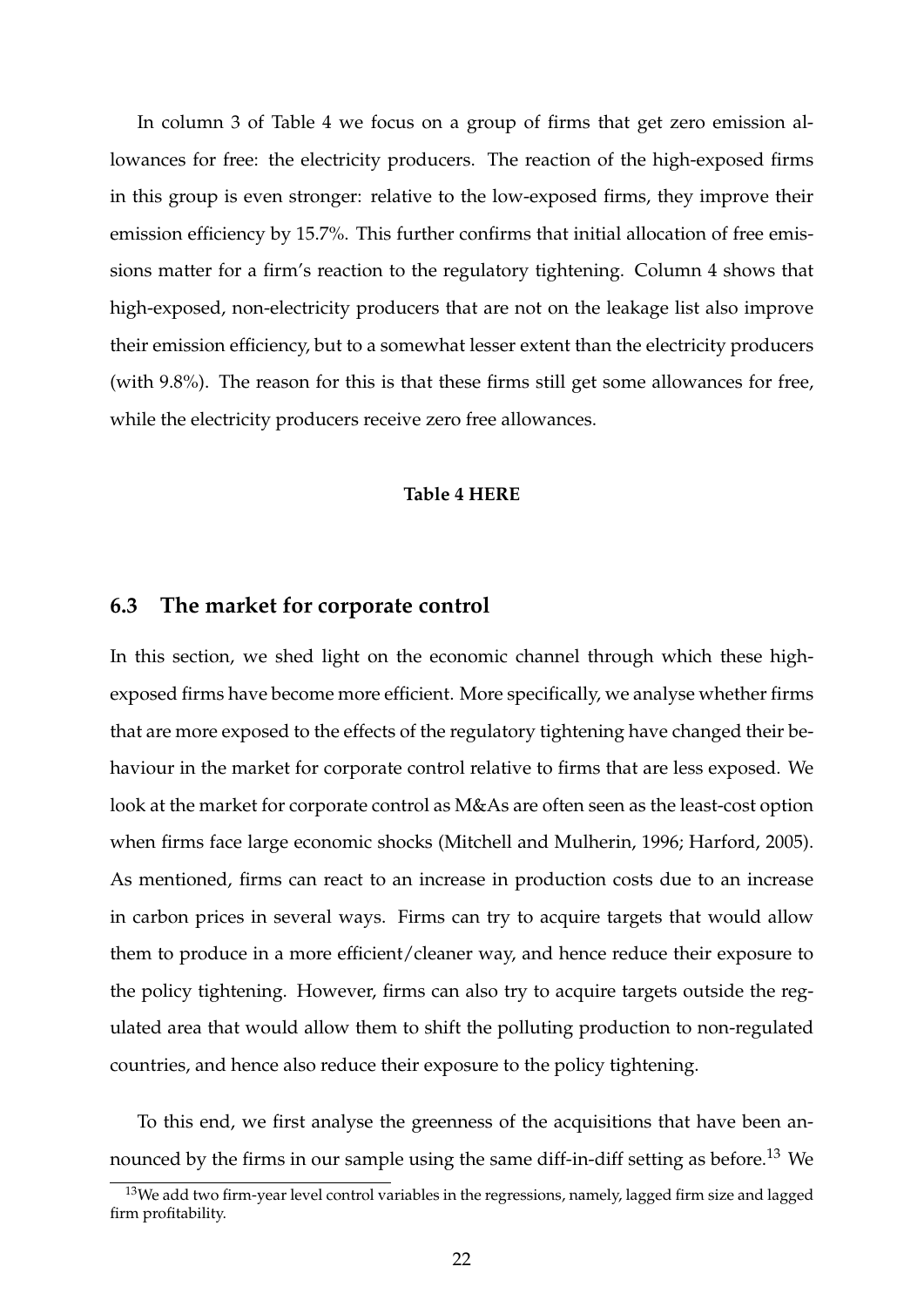proxy for the greenness of an acquisition by using a textual analysis based variable *M*&*A greennessi*,*<sup>t</sup>* , which captures the percent of words included in three textual deal variables, that are being identified as 'green' in our dictionary (see Section [5](#page-17-2) above for a detailed overview of its construction). As can be seen in column 1 of Table [5,](#page-45-0) the average acquisition of low exposed firms is slightly less green in the post-regulatory tightening period, relative to before (i.e., -0.126 but insignificantly). Further, the acquisitions of high exposed firms appear to have been less green in the pre-regulatory tightening period than those of low exposed firms (-0.230\*\*). Interestingly, high exposed firms have on average become significantly more focussed on green targets since the regulatory tightening (relative to low exposed firms, 0.350\*\*).

## **Table [5](#page-45-0) HERE**

As of column 2 in Table [5](#page-45-0) we significantly strengthen the identification and add firm and year fixed effects to the regression. This results in a drop in the number of observations from 806 to 500, as this analysis requires firms to have acquisitions in both the pre- and post-regulatory tightening period. But, this allows us to rule out that the results would be driven by other unobserved heterogeneity in time-invariant characteristics between high and low exposed firms. Indeed, column 2 shows us that the same high exposed firms have adjusted their takeover policy more towards greener targets after the regulatory tightening, in comparison to low exposed firms (0.480\*\*). The results are also economically meaningful as the increase in greenness of high exposed firms of 0.480 equals an increase of 71 percent relative to unconditional average or an increase of 0.43 standard deviation. In columns 3 and 4, we split the sample into firms that operate in sectors that are on the carbon leakage list and in sectors that are not on this list, respectively. As firms that are on the carbon leakage list receive more allowances for free than firms that are not on the list, we expect that the change in takeover policy observed in columns 1 and 2 is predominantly driven by firms that are on not on the carbon leakage list. Indeed, this exactly what we observe. The coefficient for firms that are not on the carbon leakage list (in column 4) is statistically significant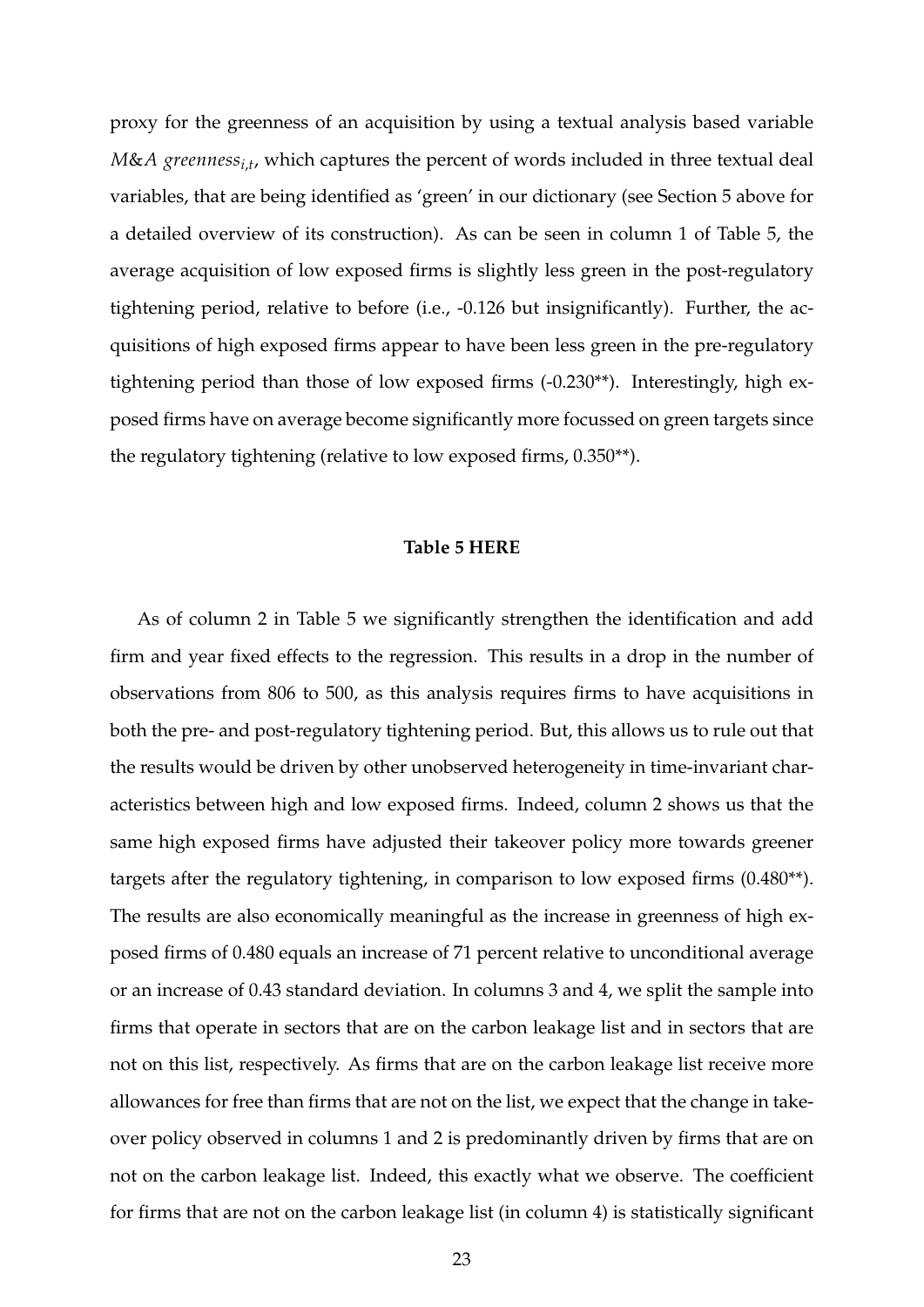and is two and a half times larger than the coefficient for firms on the carbon leakage list (in column 3), which appears to be not significantly different from zero. In Table [6,](#page-46-0) we further split the sample of firms that are not on the carbon leakage list into electricity producers, which get zero allowances for free, and the rest. In line with previous results and hypotheses, the focus on green takeovers is largest for high exposed electricity producers.

# **Table [6](#page-46-0) HERE**

Next, we analyse whether the EU ETS reforms pushed firms to relocate production outside the EU ETS via M&As. We again rely on our diff-in-diff setting but use *M*&*A within the EU ETSi*,*<sup>t</sup>* as dependent variable. This variable takes the value of 1 if at least one the targets of firm *i* in year *t* is located in one of the 31 countries that participate in the EU ETS, and 0 otherwise. The results of this analysis are shown in panel A of Table [7.](#page-47-0) As can be seen in column 1, low exposed firms have become slightly less likely to acquire targets in the regulated area in the post-regulatory tightening period relative to before (i.e., -0.028 but not significantly different from zero). Further, the targets of high exposed firms were less likely to be located in the EU ETS in the pre-regulatory tightening period relative to the targets of low exposed firms (- 0.040 but not significantly different from zero). Interestingly, in comparison with low exposed firms, high exposed firms have become significantly more focussed on taking over firms located inside the EU ETS since the regulatory tightening (0.078\*). Column 2 shows again the within-firm effect and controls for year-specific effects in takeover policies. The estimate confirms the finding that high-exposed firms have become more likely to acquire targets inside the EU ETS since 2017 relative to low exposed firms (0.123\*\*). Hence, our results seem not in line with the hypothesis that firms that are more exposed to the regulatory tightening would seek opportunities to relocate production outside the regulated area. This effect is also economically relevant. Since the regulatory tightening, the likelihood that a target is located inside the EU ETS became between 8 and 12 percent higher for high-exposed firms than for low-exposed firms.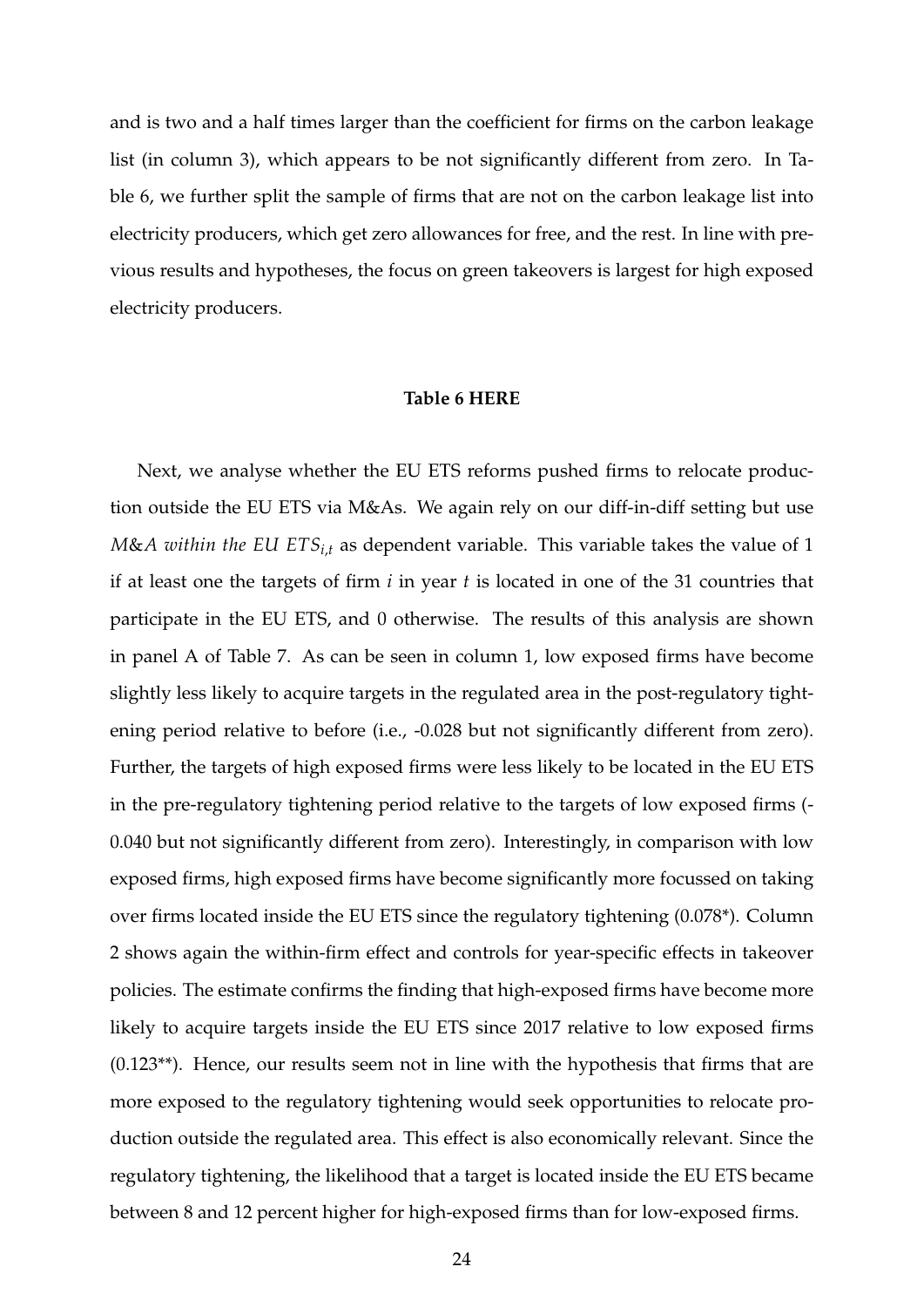#### **Table [7](#page-47-0) HERE**

We then look whether this effect differs for firms that receive a lot of emission allowances for free (in casu those on the carbon leakage list) versus firms that do not (i.e. those not on the carbon leakage list) in columns 3 and 4. While the coefficient lies around 12 percent for both groups, it is significantly different from zero for firms that only get few free allowances but not significantly different from zero for firms that do get a lot of free allowances.

Finally, we investigate whether the observed effects are indeed coming from an active change in takeover policy. To do so, we test whether exposed firms have become more likely to look for new targets as opposed to increasing their shares in firms where they had prior stakes. For this, we change the dependent variable in our diff-in-diff to *M*&*A new targeti*,*<sup>t</sup>* , which takes the value of 1 if firm *i*'s stake prior to the acquisition was equal to 0% in at least one of the targets in year *t* and, 0 otherwise. The results are shown in panel B of Table [7.](#page-47-0) The diff-in-diff estimates in columns 1 and 2 show that,since the tightening, high- exposed firms have become more likely to invest in new targets than low-exposed firms (0.049 and 0.138). However, the effect is not significantly different from zero, although the t-stat in column 2 gets close (1.44). If we look whether the effect differs for firms on the carbon leakage list versus firms that are not on the carbon leakage list in columns 3 and 4, we see that the effect is zero for firms on the carbon leakage list but high and significant for firms not on the carbon leakage list. This shows that high exposed firms that do not get much emission allowances for free have become more likely to acquire new targets since the regulatory tightening than low exposed firms.

All-in-all, these results indicate that the regulatory tightening of the EU ETS impacted firms that are most exposed to its consequences, to the extent that these firms changed their takeover policy. We find no evidence that highly exposed firms searched for opportunities to relocate production outside the regulated area in reaction to the policy tightening, but rather tried to minimize their exposure by looking for new,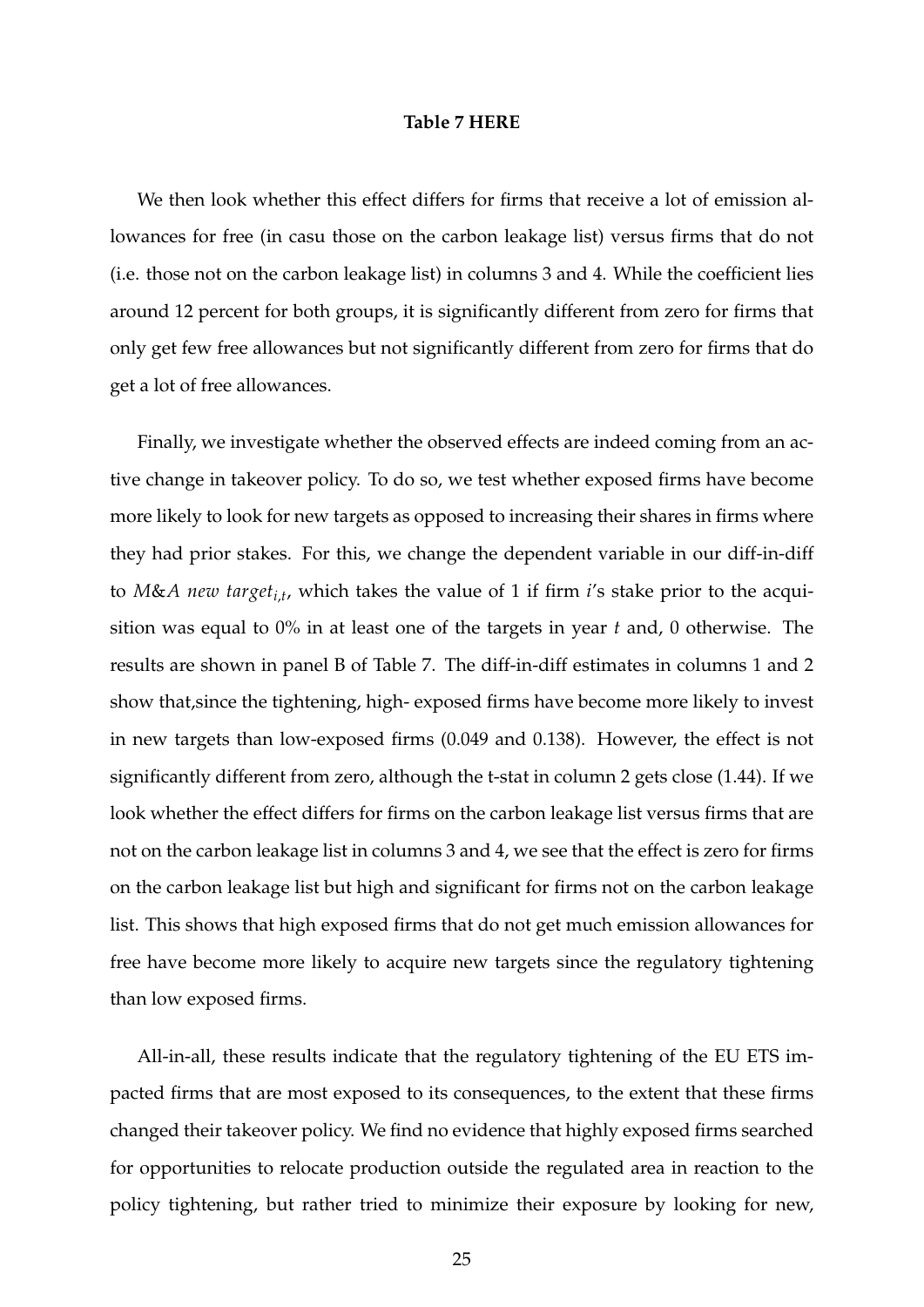greener targets inside the regulated area.

# **6.4 Robustness**

Tables [8](#page-48-0) and [9](#page-49-0) include a number of robustness checks for the results documented in table [2.](#page-42-0) First, we focus on alternative proxies for a firm's emission efficiency. Instead of using operating revenue over emissions, we use either sales over total emissions, fixed assets over total emissions or total assets over total emissions as a proxy for emission efficiency. In columns 1 to 3 of table [8](#page-48-0) we use these proxies as dependent variable in a specification similar to column 4 in table [2.](#page-42-0) For all these proxies we find a significant increase in emission efficiency at high-exposed firms, with point estimates ranging between 7.8 and 12.4%.

Column 4 of table [8](#page-48-0) re-estimates the specification from column 4 in table [2,](#page-42-0) but now with additional firm-level control variables included (log of total assets and the firm's profit margin). The result remains qualitatively unchanged. In column 5 we replace the high-exposure dummy with its continuous counterpart, i.e. our *Allowance Shortage* measure. Using this variable also indicates that firms with a higher shortage are increasing their emission efficiency after the regulation is tightened.

# **Table [8](#page-48-0) HERE**

Finally, table [9](#page-49-0) shows that our main results are not purely driven by the largest sectors in terms of emissions, but that the reaction to the regulatory tightening is a widespread phenomenon. In columns 1-3, we drop the largest emitting sector (NACE code 35: Electricity, gas, steam and airconditioning supply), while in columns 4-6 we additionally drop the next two largest sectors (NACE 23: Manufacture of other nonmetallic mineral products; NACE 24 Manufacture of basic metals ). Dropping these sectors, we still find a significant improvement of emission efficiency for the highexposure group, ranging between 6.1 (column 1) and 7.9% (column 4). Additionally,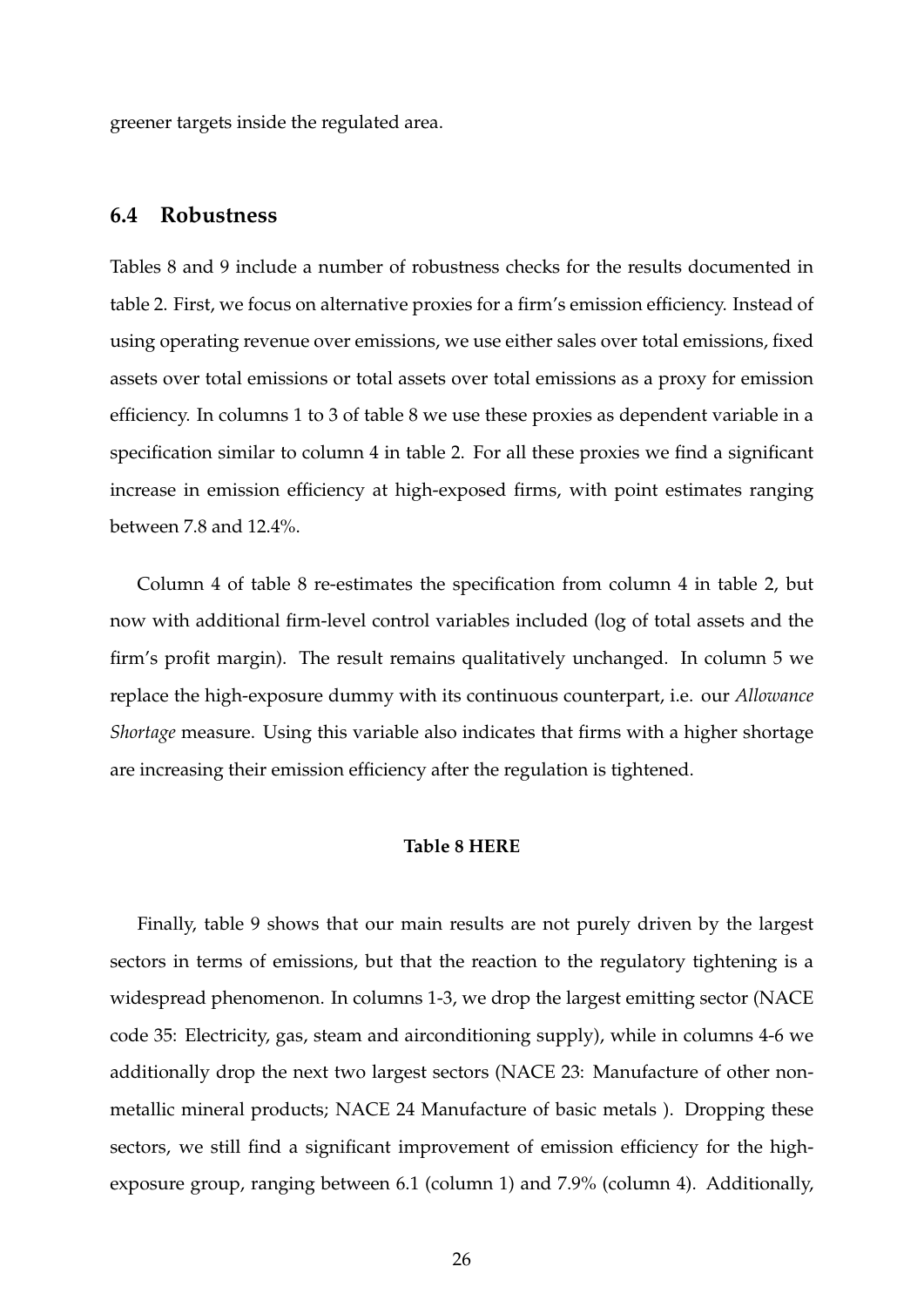it still holds that this improvement is driven by a reduction in emissions, while there was no significant difference in the change in operating revenue.

# **Table [9](#page-49-0) HERE**

# **7 Conclusion**

In designing policies to reduce greenhouse gas emissions, a regulator can resort to a price or a quantity mechanism. In this paper, we study a quantity-based mechanism, but use the price evolution caused by an unexpected quantity tightening as a source of quasi-exogenous variation that enables us to identify causal responses by firms. More specifically, we study how firms respond to the unanticipated price rally in the EU emission allowance market, that took off in 2017, caused by a major tightening in EU ETS regulation.

In a difference-in-differences setup, we study the differential behaviour of firms that are highly exposed to an increase in their input costs as a consequence of this regulatory tightening, with a control group of similar firms that are not, or significantly less exposed to this.

We have three main findings. First, we document that the tightening in EU ETS regulation increased the emission efficiency of polluting firms. The efficiency gain comes from a relative decrease in emissions rather than a relative increase in operating revenue. Second, we focus on the role of the initial endowments of free emission allowances. Our results suggest that a high amount of initial endowments, such as for instance for firms on the carbon leakage list, leads to lower efficiency gains. Third, we investigate the role of M&A activity in the greening process. Our results show that heavily polluting firms are more likely to acquire green targets after the regulatory tightening.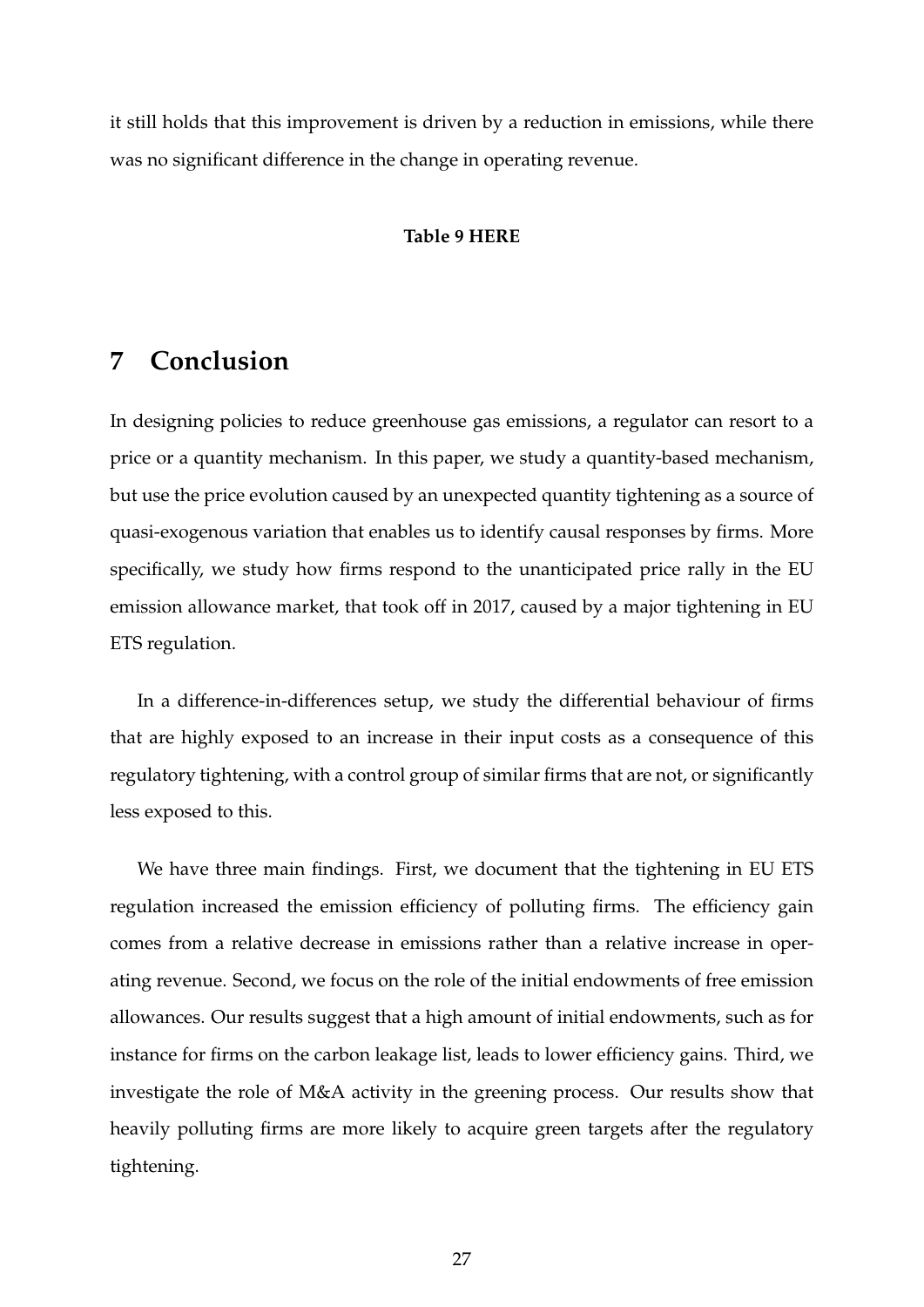Our paper has a number of important policy implications. First of all, a quantitybased mechanism aimed at reducing greenhouse gas emissions works better when the price of an emission allowance is an informative signal and sufficiently high. Second, the design of the auction mechanism and free allocation of emission allowances matters for the effectiveness of the policy. Third, in an attempt to become more energy-efficient, firms bid for and acquire greener targets. The market for corporate control could thus be an important mechanism for a green transition as it stifles competition among innovative energy-efficient firms to become the next target. Fourth, carbon leakage through FDIs may be limited, as we find that highly exposed firms did not look for opportunities to relocate production outside the regulated area. Whether carbon leakage takes place via extra-EU trade is an unresolved issue and would require international trade data for the firms in the ETS.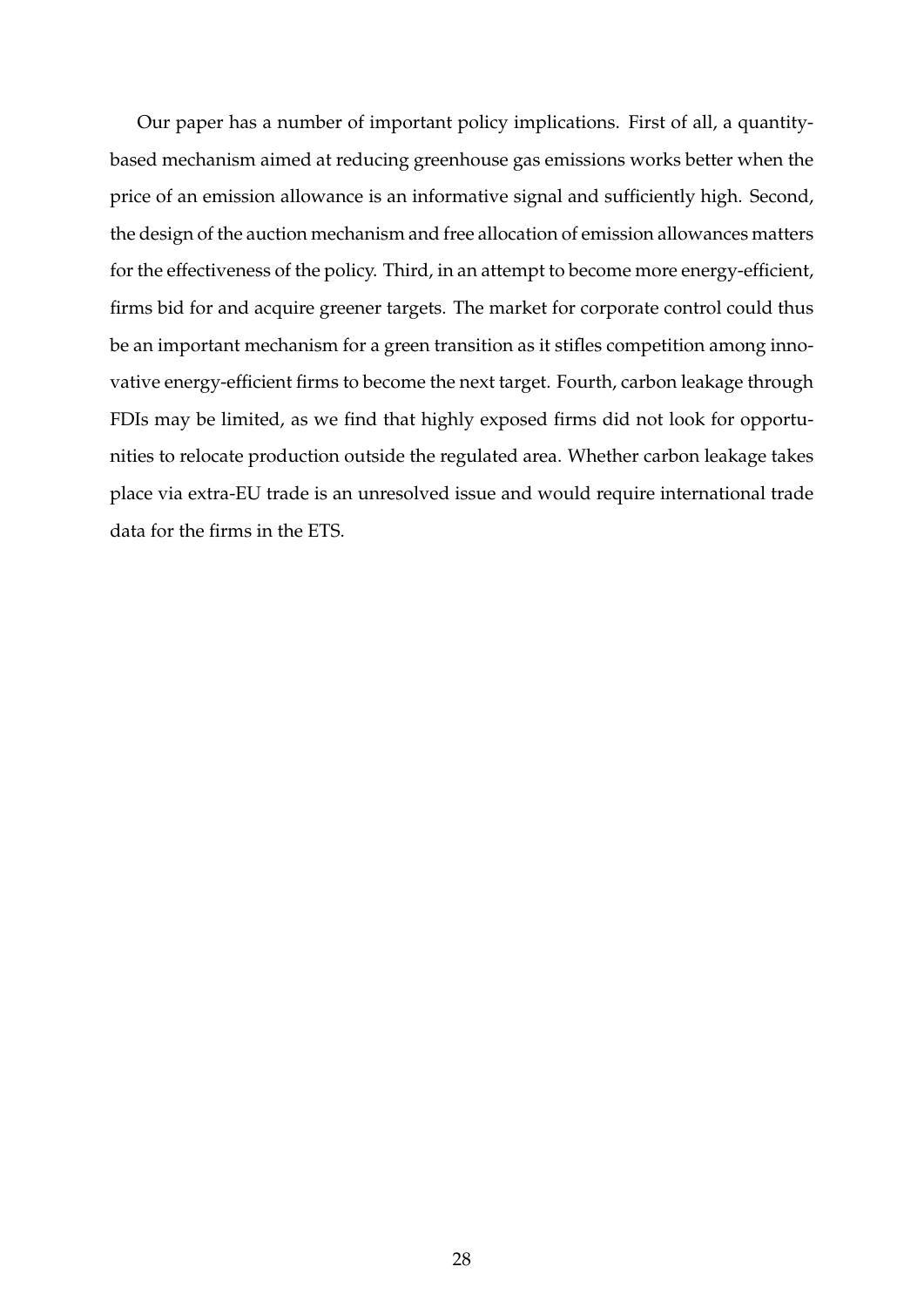# **References**

<span id="page-30-0"></span>Addoum, J. M., Ng, D. T., and Ortiz-Bobea, A. (2020). Temperature Shocks and Establishment Sales. *The Review of Financial Studies*, 33(3):1331–1366.

<span id="page-30-4"></span>Alliance for a fair ETS (2017). No trade-off on fairness. *April 2017*.

- <span id="page-30-9"></span>Bartram, S. M., Hou, K., and Kim, S. (2018). Exporting pollution: Where do multinational firms emit co2? *Fisher College of Business Working Paper No. 2018-03-20*.
- <span id="page-30-8"></span>Ben-David, I., Jang, Y., Kleimeier, S., and Viehs, M. (2019). Environmental policy and directed technological change: evidence from the european carbon market. *Fisher College of Business Working Paper No. 2019-03-004*.
- <span id="page-30-7"></span>Borghesi, S., Franco, C., and Marin, G. (2020). Outward foreign direct investment patterns of italian firms in the european union's emission trading scheme\*. *The Scandinavian Journal of Economics*, 122(1):219–256.
- <span id="page-30-10"></span>Brouwers, R., Schoubben, F., Van Hulle, C., and Van Uytbergen, S. (2016). The initial impact of eu ets verification events on stock prices. *Energy Policy*, 94:138 – 149.
- <span id="page-30-6"></span>Calel, R. and Dechezleprêtre, A. (2016). Environmental policy and directed technological change: evidence from the european carbon market. *Review of economics and statistics*, 98(1):173–191.
- <span id="page-30-5"></span>Cludius, J., de Bruyn, S., Schumacher, K., and Vergeer, R. (2020). Ex-post investigation of cost pass-through in the eu ets - an analysis for six industry sectors. *Energy Economics*, 91:104883.
- <span id="page-30-1"></span>Coase, R. H. (1960). The problem of social cost. *Classic papers in natural resource economics*.
- <span id="page-30-2"></span>Crocker, T. D. (1966). The structuring of atmospheric pollution control systems. *The economics of air pollution*, 61:81–84.

<span id="page-30-3"></span>Dale, J. (1968). Pollution, property, and prices: An essay in policy-making.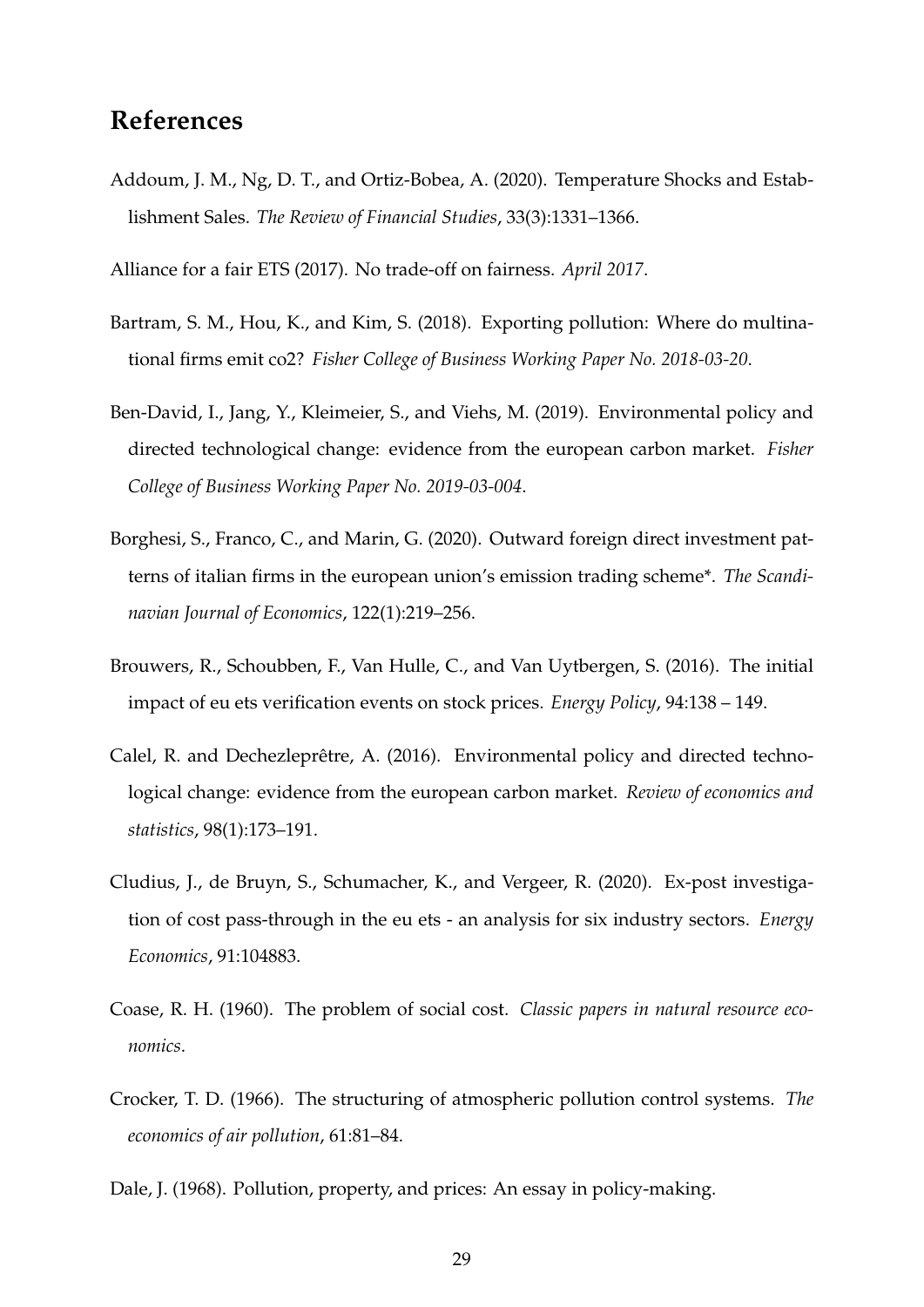- <span id="page-31-1"></span>Dechezleprêtre, A., Gennaioli, C., Martin, R., Muûls, M., and Stoerk, T. (2019). Searching for Carbon Leaks in Multinational Companies. *CEP Discussion Papers*, (dp1601).
- <span id="page-31-3"></span>Dechezleprêtre, A., Nachtigall, D., and Venmans, F. (2018). The joint impact of the european union emissions trading system on carbon emissions and economic performance. *OECD Economics Department Working Papers*, (1515).
- <span id="page-31-7"></span>Delbeke, J., Klaassen, G., Van Ierland, T., and Zapfel, P. (2010). The role of environmental economics in recent policy making at the european commission. *Review of Environmental Economics and Policy*, 4(1):24–43.
- <span id="page-31-9"></span>Edenhofer, O., Flachsland, C., Wolff, C., Schmid, L. K., Leipprand, A., Koch, N., Kornek, U., and Pahle, M. (2017). Decarbonization and eu ets reform: Introducing a price floor to drive low-carbon investments. *Berlin: Mercator Research Instituteon Global Commons and Climate Change*.
- <span id="page-31-8"></span>Edenhofer, O., Normark, B., and Tardieu, B. (2014). Reform options for the european emissions trading system (eu ets). *Euro-CASE Policy Position Paper*.
- <span id="page-31-4"></span>Hanna, R. (2010). Us environmental regulation and fdi: Evidence from a panel of usbased multinational firms. *American Economic Journal: Applied Economics*, 2(3):158–89.
- <span id="page-31-5"></span>Harford, J. (2005). What drives merger waves? *Journal of Financial Economics*, 77(3):529  $-560.$
- <span id="page-31-2"></span>Hintermann, B., Peterson, S., and Rickels, W. (2016). Price and Market Behavior in Phase II of the EU ETS: A Review of the Literature. *Review of Environmental Economics and Policy*, 10(1):108–128.
- <span id="page-31-0"></span>IPCC (2013). Climate change 2013: The physical science basis. contribution of working group i to the fifth assessment report of the intergovernmental panel on climate change. *Cambridge University Press*.
- <span id="page-31-6"></span>Jong, T., Couwenberg, O., and Woerdman, E. (2014). Does eu emissions trading bite? an event study. *Energy Policy*, 69:510 – 519.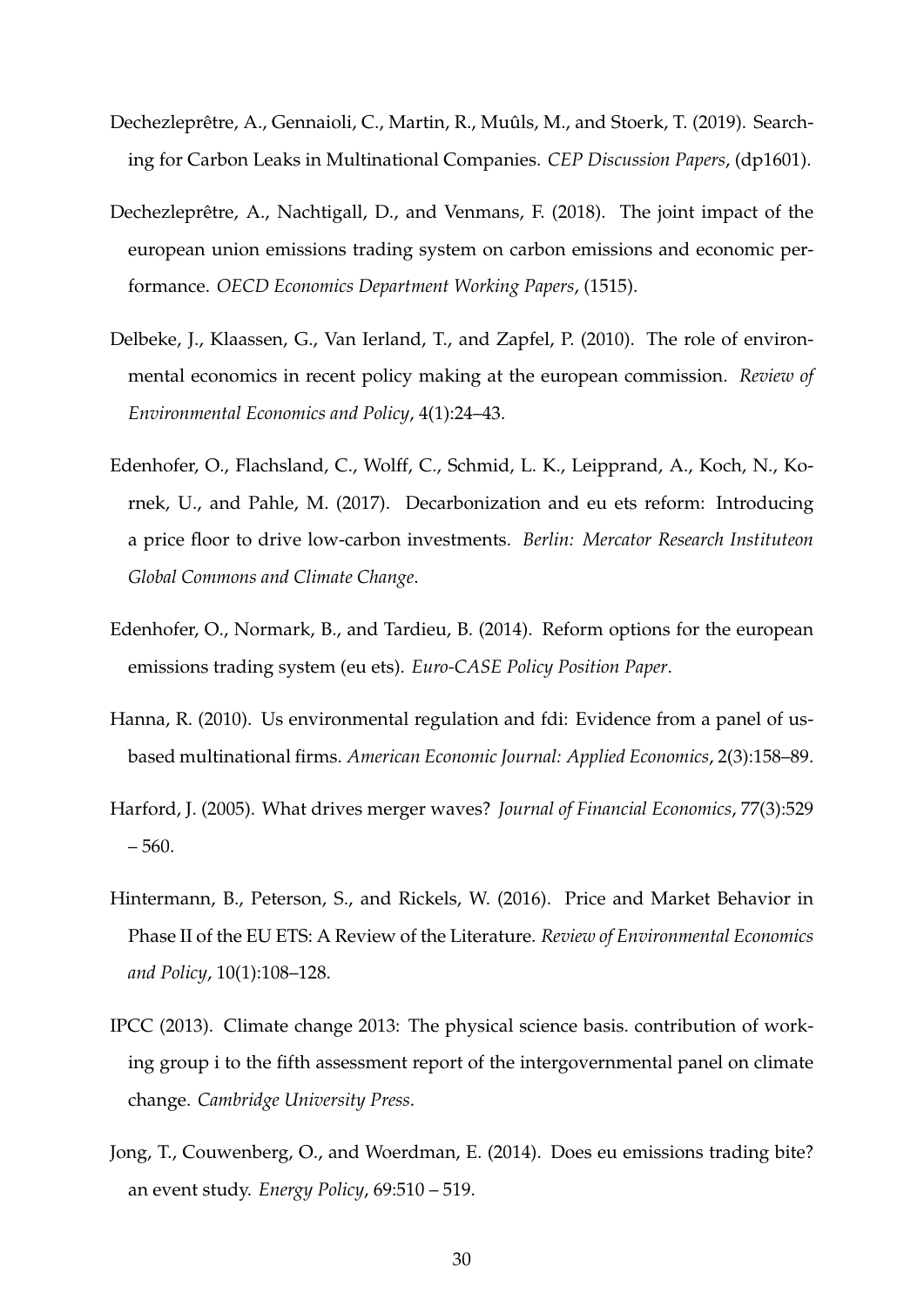- <span id="page-32-8"></span>Klemetsen, M. E., Rosendahl, K. E., and Jakobsen, A. L. (2016). The impacts of the eu ets on norwegian plants' environmental and economic performance. *Working Paper*.
- <span id="page-32-7"></span>Knopf, B., Chen, Y.-H. H., De Cian, E., Förster, H., Kanudia, A., Karkatsouli, I., Keppo, I., Koljonen, T., Schumacher, K., and Van Vuuren, D. P. (2013). Beyond 2020—strategies and costs for transforming the european energy system. *Climate Change Economics*, 4(supp01):1340001.
- <span id="page-32-5"></span>Martin, R., de Preux, L. B., and Wagner, U. J. (2014a). The impact of a carbon tax on manufacturing: Evidence from microdata. *Journal of Public Economics*, 117:1 – 14.
- <span id="page-32-2"></span>Martin, R., Muûls, M., and Wagner, U. J. (2016). The Impact of the European Union Emissions Trading Scheme on Regulated Firms: What Is the Evidence after Ten Years? *Review of Environmental Economics and Policy*, 10(1):129–148.
- <span id="page-32-3"></span>Martin, R., Muûls, M., de Preux, L. B., and Wagner, U. J. (2014b). Industry Compensation under Relocation Risk:A Firm-Level Analysis of the EU Emissions Trading Scheme. *American Economic Review*.
- <span id="page-32-6"></span>Mitchell, M. L. and Mulherin, J. (1996). The impact of industry shocks on takeover and restructuring activity. *Journal of Financial Economics*, 41(2):193 – 229.
- <span id="page-32-1"></span>Montgomery, W. D. (1972). Markets in licenses and efficient pollution control programs. *Journal of economic theory*, 5(3):395–418.
- <span id="page-32-0"></span>Nordhaus, W. (2019). Climate change: The ultimate challenge for economics. *American Economic Review*, 109(6):1991–2014.
- <span id="page-32-9"></span>Pahle, M., Burtraw, D., Tietjen, O., Flachsland, C., and Edenhofer, O. (2018). Preserving the integrity of the eu ets under unilateral action. In *World Congress for Environmental and Resource Economics, Gothenburg*.
- <span id="page-32-4"></span>Pahle, M. and Quemin, S. (2020). Eu ets: The market stability reserve should focus on carbon prices, not allowance volumes. In *Energypost.eu, The best thinkers on energy*.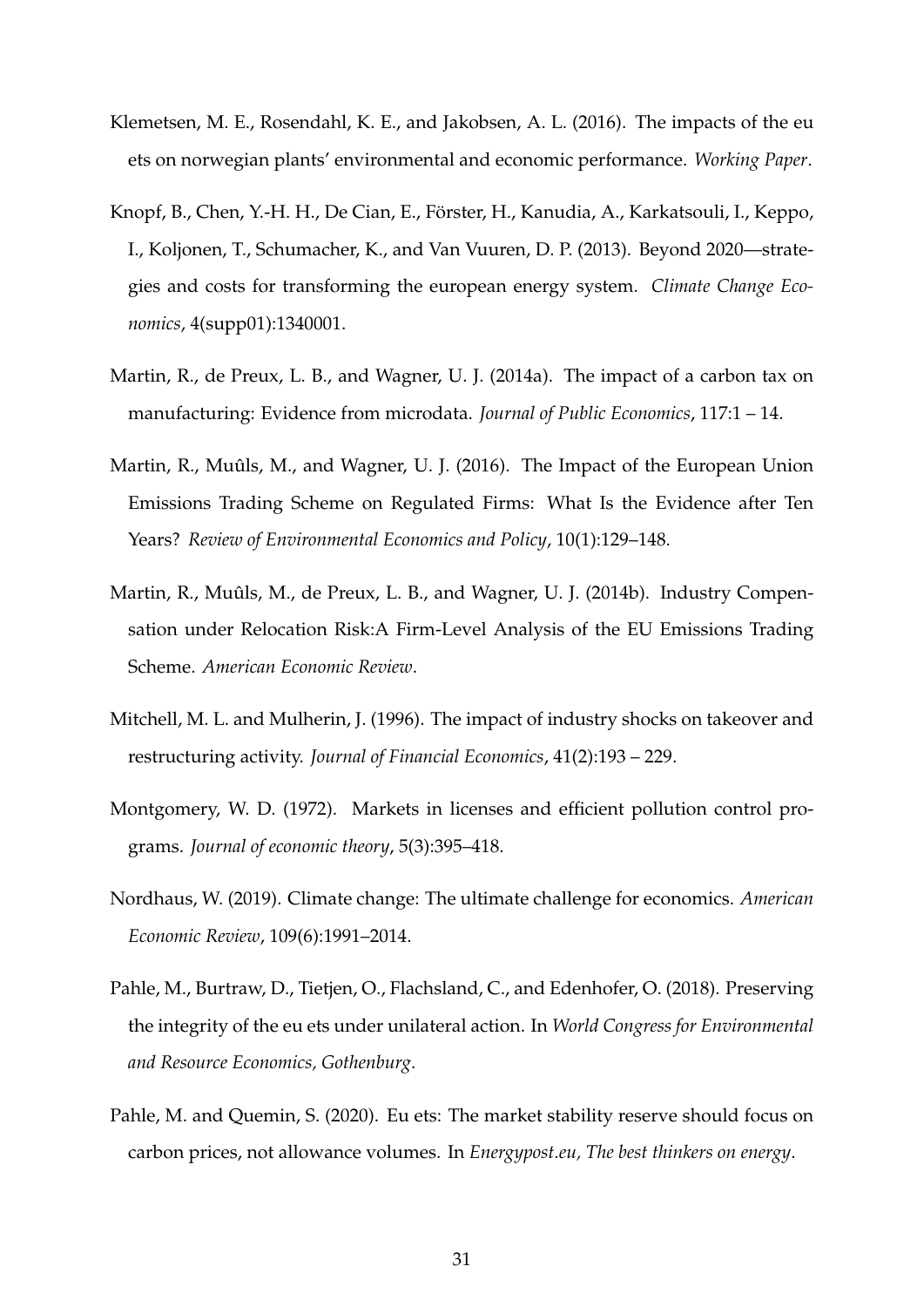- <span id="page-33-8"></span>Pencle, N. and Malaescu, I. (2016). What's in the Words? Development and Validation of a Multidimensional Dictionary for CSR and Application Using Prospectuses. *Journal of Emerging Technologies in Accounting*, 13(2):109–127.
- <span id="page-33-6"></span>Petrick, S. and Wagner, U. J. (2014). The impact of carbon trading on industry: Evidence from german manufacturing firms. *Available at SSRN 2389800*.
- <span id="page-33-2"></span>Reuters (2017). Analysts raise eu carbon price forecasts on expectations of market reform: survey. *October 11, 2017*.
- <span id="page-33-5"></span>Stavins, R. (2019). Carbon taxes vs. cap and trade: Theory and practice. *Harvard Project on Climate Agreements, Discussion paper ES 19-9*.
- <span id="page-33-1"></span>Stern, N. (2006). Stern review: The economics of climate change. *London: HMTreasury*.
- <span id="page-33-0"></span>Thomas, C., Cameron, A., Green, R., Bakkenes, M., Beaumont, L., Collingham, Y., Erasmus, B., de Siqueira, M. F., Grainger, A., Hannah, L., Hughes, L., Huntley, B., van Jaarsveld, A., Midgley, G., Miles, L., Ortega-Huerta, M., Townsend Peterson, A., Phillips, O., and Williams, S. (2004). Extinction risk from climate change. *Nature*, 427:145–148.
- <span id="page-33-3"></span>Times, F. (2017). Arcelormittal calls for carbon levy on imports to eu companies. *February 12, 2017*.
- <span id="page-33-7"></span>Wagner, U. J., Muûls, M., Martin, R., and Colmer, J. (2014). The causal effects of the european union emissions trading scheme: evidence from french manufacturing plants. In *Fifth World Congress of Environmental and Resources Economists, Instanbul, Turkey*. Citeseer.
- <span id="page-33-4"></span>Weitzman, M. L. (1974). Prices vs. quantities. *The Review of Economic Studies*, October, 41(4):477–491.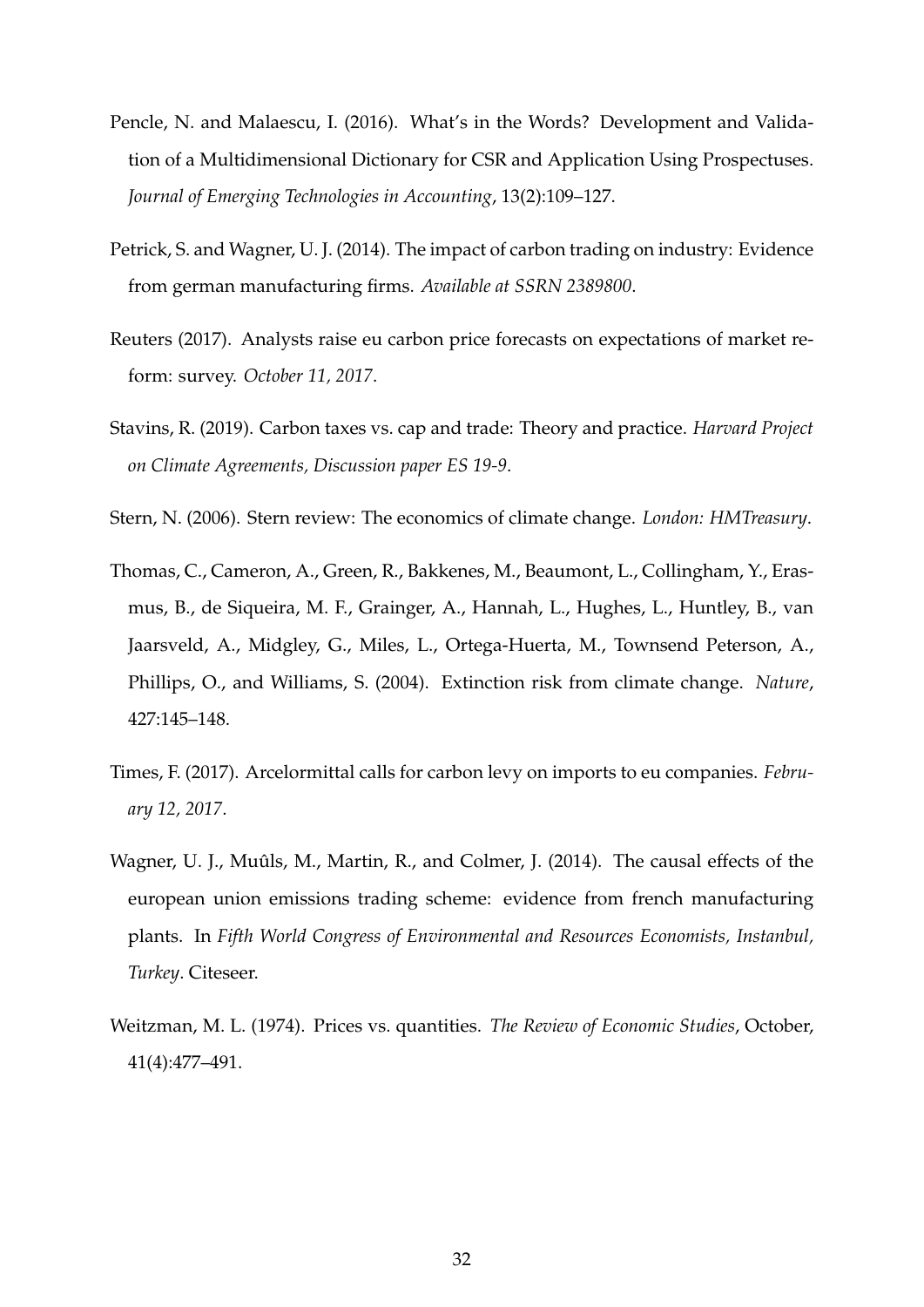# **Figures and Tables**

<span id="page-34-0"></span>

Figure 1: **Number of Emission Trading Schemes worldwide.** This figure show the evolution of the number of the active ETS programmes worldwide. Source: Worldbank Carbon Pricing Dashboard.

<span id="page-34-1"></span>

Figure 2: **Emissions covered by Emission Trading Schemes.** This figure show the evolution of the share of worldwide greenhouse gas emissions covered by emissions trading schemes. Source: Worldbank Carbon Pricing Dashboard.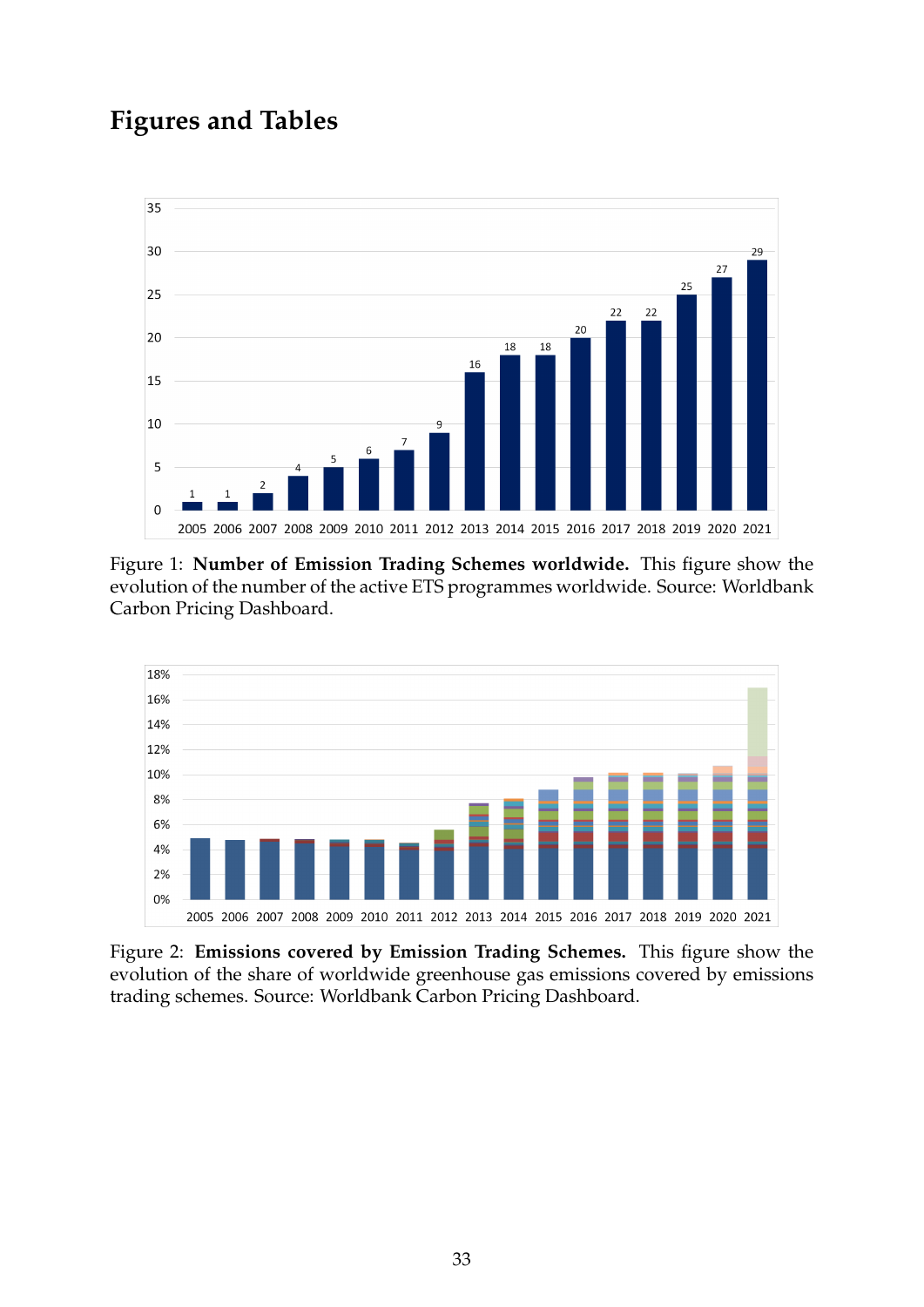<span id="page-35-0"></span>

Figure 3: **ETS Carbon Market Prices.** This figure show the evolution of the price of an EUA. One EUA gives the holder the right to emit one tonne of carbon dioxide, or the equivalent amount of two more powerful greenhouse gases, nitrous oxide (N2O) and perfluorocarbons (PFCs). Data is taken from Sandbag.be.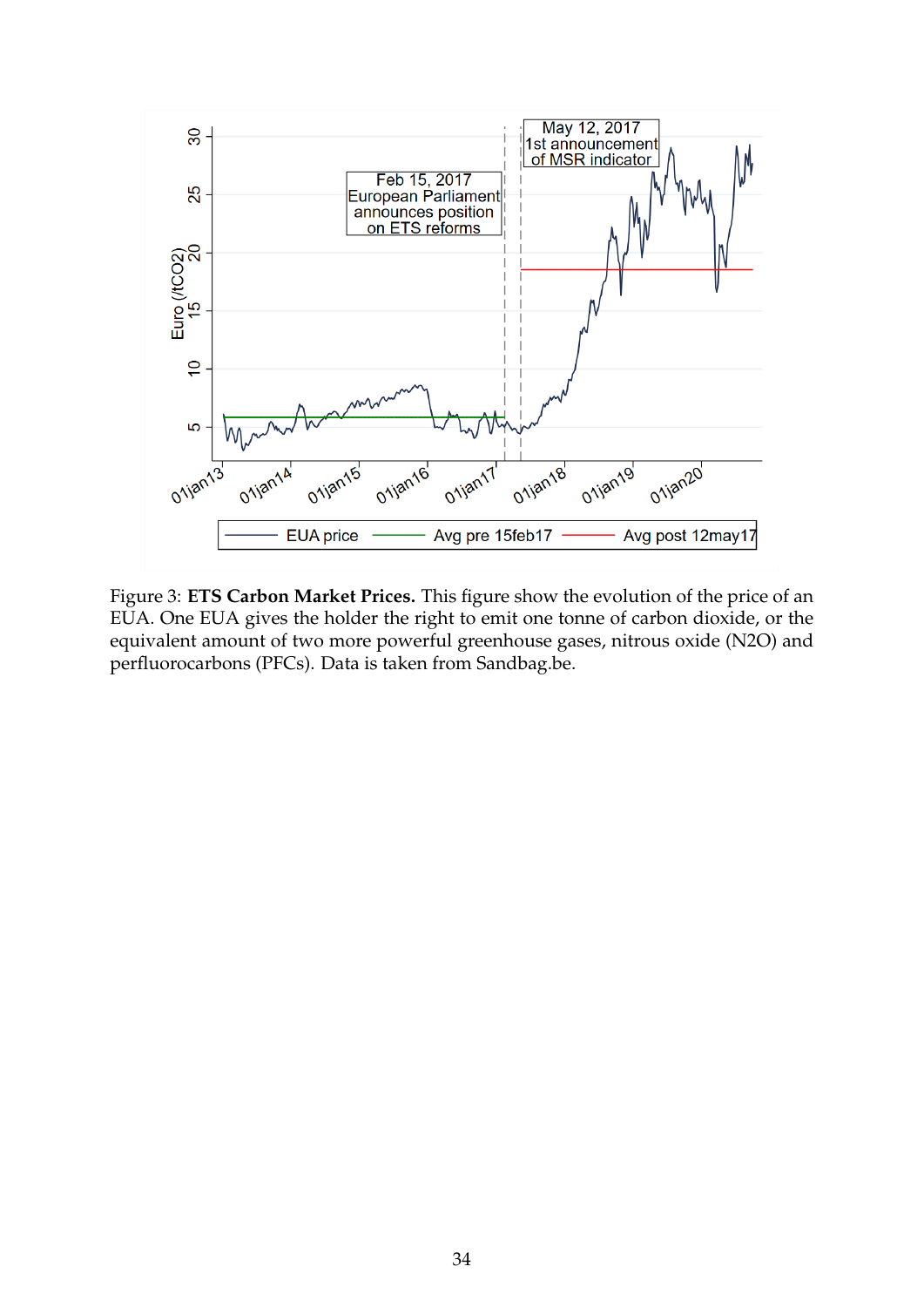<span id="page-36-0"></span>

Figure 4: **Emissions over time - sample coverage.** This figure show the evolution of the yearly aggregated verified emissions registered in the EU Transaction Log (solid line), the yearly aggregated verified emissions of the installations for which we find a matching firm in the Bureau Van Dijk Orbis (dashed line), and the yearly aggregated verified emissions in our final regression sample. The difference between the last two series is due to missing balance sheet information for some of the matched firms. For 2019, firm-level data is still missing for a large subset of the firms in our sample. Source: EU Transaction Log, BvD Orbis and own calculations.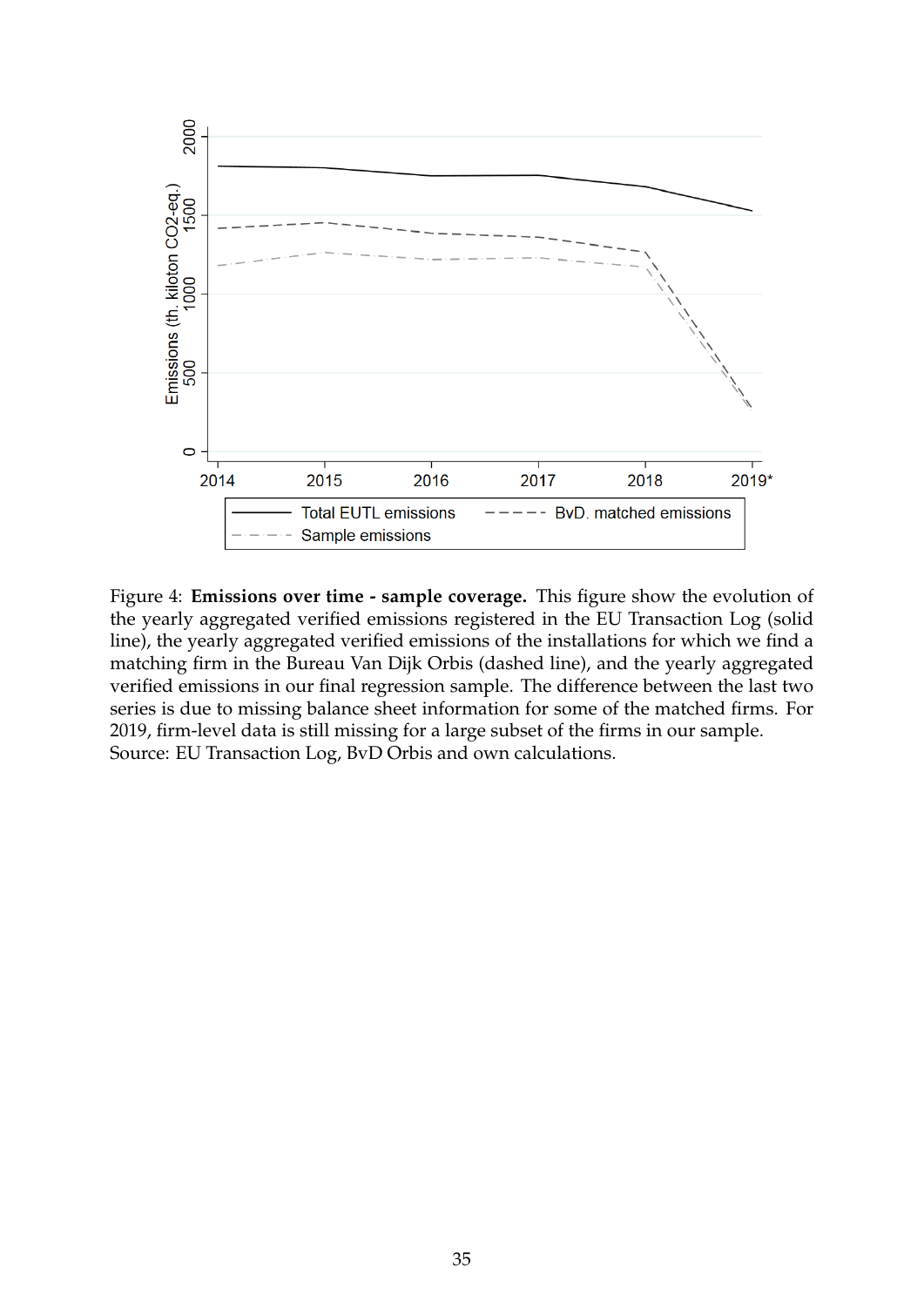<span id="page-37-0"></span>

Figure 5: **Emissions by sector in 2016.** This figure show the sector-level greenhouse gas emissions (in kiloton CO2-equivalents) in 2016 for the firms in our sample. The NACE 2 sector code is mentioned between brackets. The official full sector names are *Electricity, gas, steam and air conditioning supply* (35), *Manufacture of other non-metallic mineral products* (23), *Manufacture of basic metals* (24), *Manufacture of coke and refined petroleum products* (19), and *Manufacture of chemicals and chemical products* (20). *Other* contains the emissions of all other sectors, none of which individually emit more than 3.5 % of total 2016 emissions.

Source: EU Transaction Log, BvD Orbis and own calculations.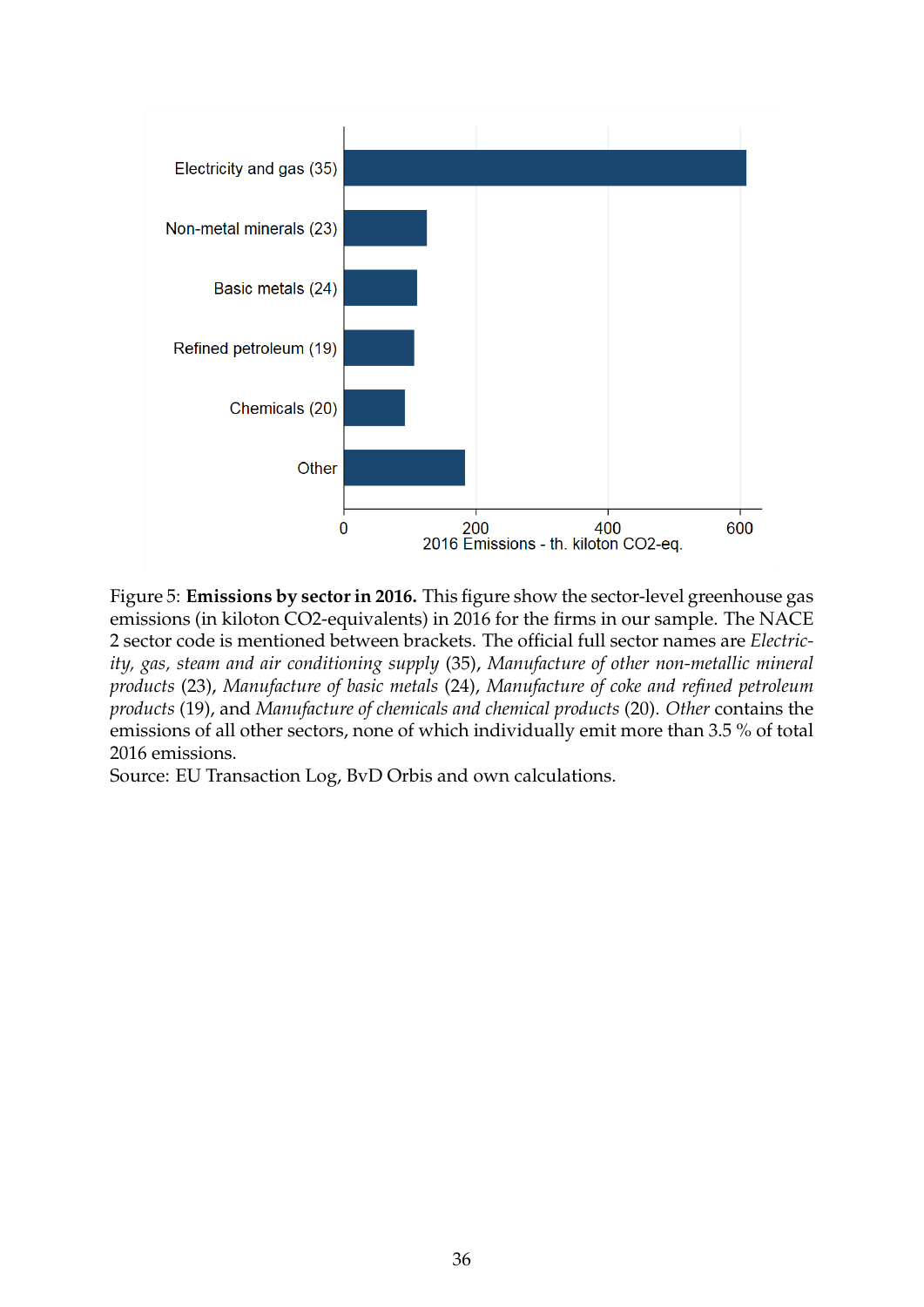<span id="page-38-0"></span>

Figure 6: **Aggregate Emission Efficiency.** This figure show the evolution of emission efficiency over time. Aggregate emission efficiency is proxied by operating revenue (in thousand EUR), scaled by aggregate verified emissions (in tons of CO2 equivalents). The sample consists of all firms that have installations falling under ETS regulation for which we have firm-level data.

Source: EU Transaction Log, BvD Orbis and own calculations.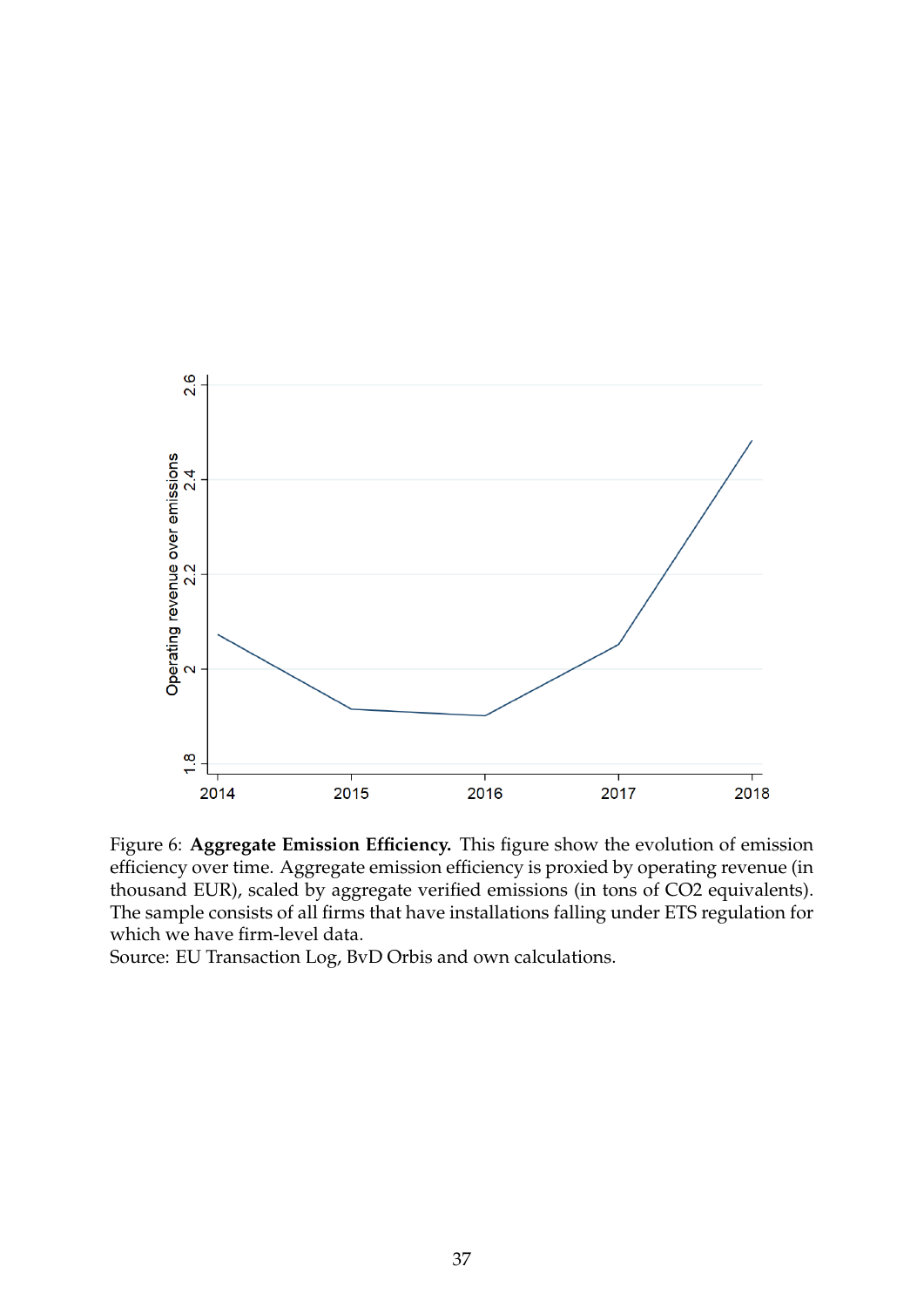

Figure 7: **Aggregate Emission Efficiency - High vs. Low Exposed Firms.** This figure show the evolution of aggregate emission efficiency over time for high -and lowexposed firms in our sample. Aggregate emission efficiency is proxied by operating revenue (in thousand EUR), scaled by aggregate verified emissions (in tons of CO2 equivalents). A high-exposed (low-exposed) firm is defined as a firm with an allowance shortage above (below) the median allowance shortage in their NACE 2-digit sector. A firm's allowance shortage is defined as the firm-level 2013-2016 average of the difference between the total verified emissions and the number of free allowances, scaled by total assets. The sample consists of all firms that have installations falling under ETS regulation for which we have firm-level data. For 2019, firm-level data is still missing for a large subset of the firms in our sample (data available for only 693 firms out of 3,952).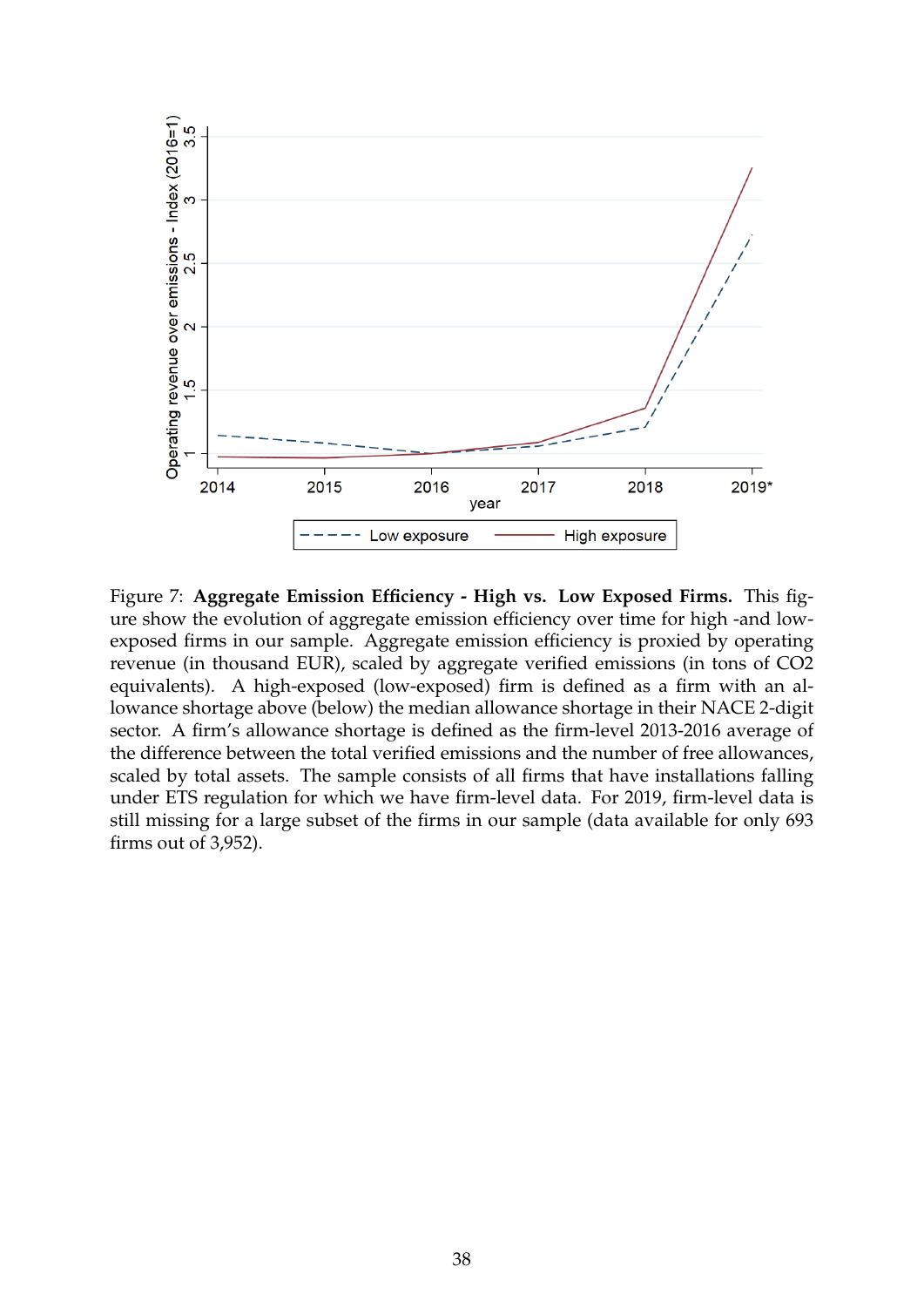

Figure 8: **Parallel trends - yearly coefficients main specification** Note: This figure shows we the  $\beta$  coefficients from estimating the following specification:

<span id="page-40-0"></span>
$$
Y_{i,t} = \sum_{t=2014}^{t=2019} \beta_t High\ Exposure_i \times D_{year=t} + \delta_i + \gamma_{i,c,t} + \epsilon_{i,t}
$$
 (3)

*High exposure<sub>i</sub>* is a dummy equal to one for all firms with an allowance shortage above the median in their NACE 2-digit sector. A firm's allowance shortage is defined as the firm-level 2013-2016 average of the difference between the total verified emissions and the number of free allowances, scaled by total assets.*Dyear*=*<sup>t</sup>* is a dummy equal to one for the year t. In order to avoid the dummy variable trap, we leave out the 2016 dummy (i.e. the last year before the regulatory change takes place).  $\delta_i$  is a firm fixed effect and *γi*,*c*,*<sup>t</sup>* is an industry-country-year fixed effect. For 2019, we only have data for 693 firms, vs. total firm sample of 3,694 for this specification (specification with firm and industry-country-year FE.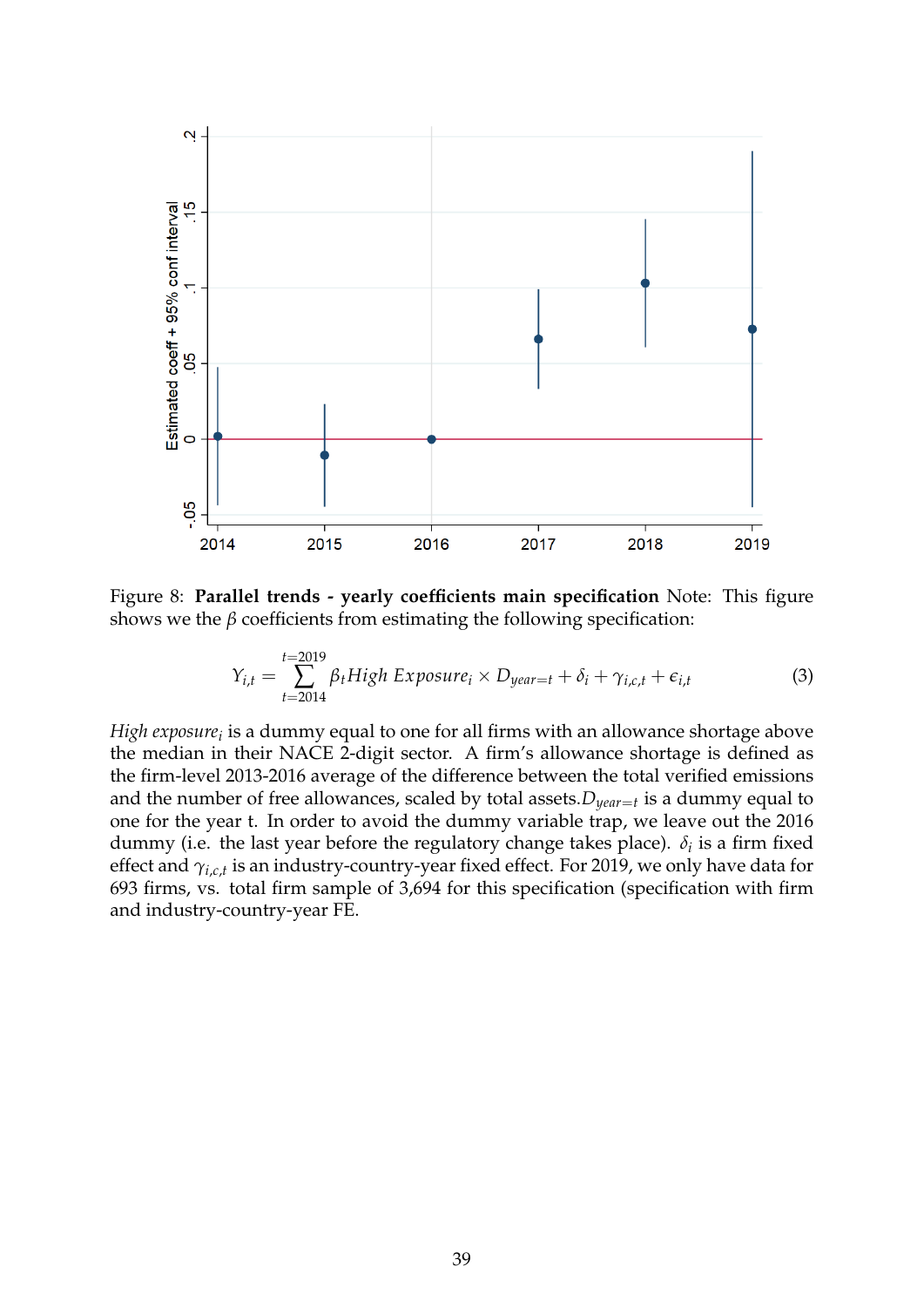|                                                                    | All firms |           |          |            |             |
|--------------------------------------------------------------------|-----------|-----------|----------|------------|-------------|
|                                                                    | Mean      | <b>SD</b> | P1       | P99        | $\mathbf N$ |
| Panel A                                                            |           |           |          |            |             |
| Operating revenue (in EUR th.) over emissions (ton CO2 equivalent) | 50.45     | 235.85    | 0.05     | 1949.78    | 20,095      |
| Operating revenue (EUR th.)                                        | 689,111   | 4,103,388 | 962      | 12,230,222 | 20,095      |
| Ln(turnover))                                                      | 18.15     | 1.94      | 13.78    | 23.01      | 20,095      |
| Emissions (ton CO2 equivalent)                                     | 314,398   | 1,571,594 | 41       | 6,481,606  | 20,095      |
| Ln(Emissions)                                                      | 10.19     | 2.25      | 3.74     | 15.51      | 20,095      |
| Shock exposure                                                     | $-0.01$   | 0.04      | $-0.21$  | 0.07       | 20,095      |
| Ln(Total assets)                                                   | 18.43     | 1.93      | 14.32    | 23.67      | 20,087      |
| P/L before tax over sales                                          | $-0.03$   | 7.20      | $-0.65$  | 0.59       | 18,233      |
| Return on assets $(\% )$                                           | 4.58      | 10.03     | $-33.57$ | 38.81      | 19,996      |
| Fixed assets over total assets $(\%)$                              | 56.67     | 23.35     | 0.31     | 95.86      | 20,077      |
| Leverage                                                           | 0.54      | 0.23      | 0.07     | 0.99       | 19231       |
| Cash holdings over total assets (%)                                | 5.77      | 8.88      | 0.00     | 46.45      | 18,470      |
|                                                                    |           |           |          |            |             |
| Panel B                                                            |           |           |          |            |             |
| M&A greenness $_{i,j,t}$                                           | 0.67      | 1.21      | 0.00     | 4.76       | 1,132       |
| M&A within the EU ETS $_{i,j,t}$                                   | 0.81      | 0.39      | 0.00     | 1.00       | 1,107       |
| M&A new target $_{i,j,t}$                                          | 0.61      | 0.49      | 0.00     | 1.00       | 1,132       |
|                                                                    |           |           |          |            |             |
| Panel C                                                            |           |           |          |            |             |
| $M&A$ greenness <sub>i.t</sub>                                     | 0.67      | 1.12      | 0.00     | 4.64       | 500         |
| M&A within the EU $ETS_{i,t}$                                      | 0.86      | 0.35      | 0.00     | 1.00       | 492         |
| M&A new target $_{i,t}$                                            | 0.70      | 0.46      | 0.00     | 1.00       | 500         |

### <span id="page-41-0"></span>Table 1: **Summary Statistics**

This table documents the summary statistics for the variables used throughout the paper. Panel <sup>A</sup> provides information on the firm-level variables, Panel <sup>B</sup> includes deal-level summary statistics for the M&A variables, and panel C reports firm-level summary statistics for the M&A variables.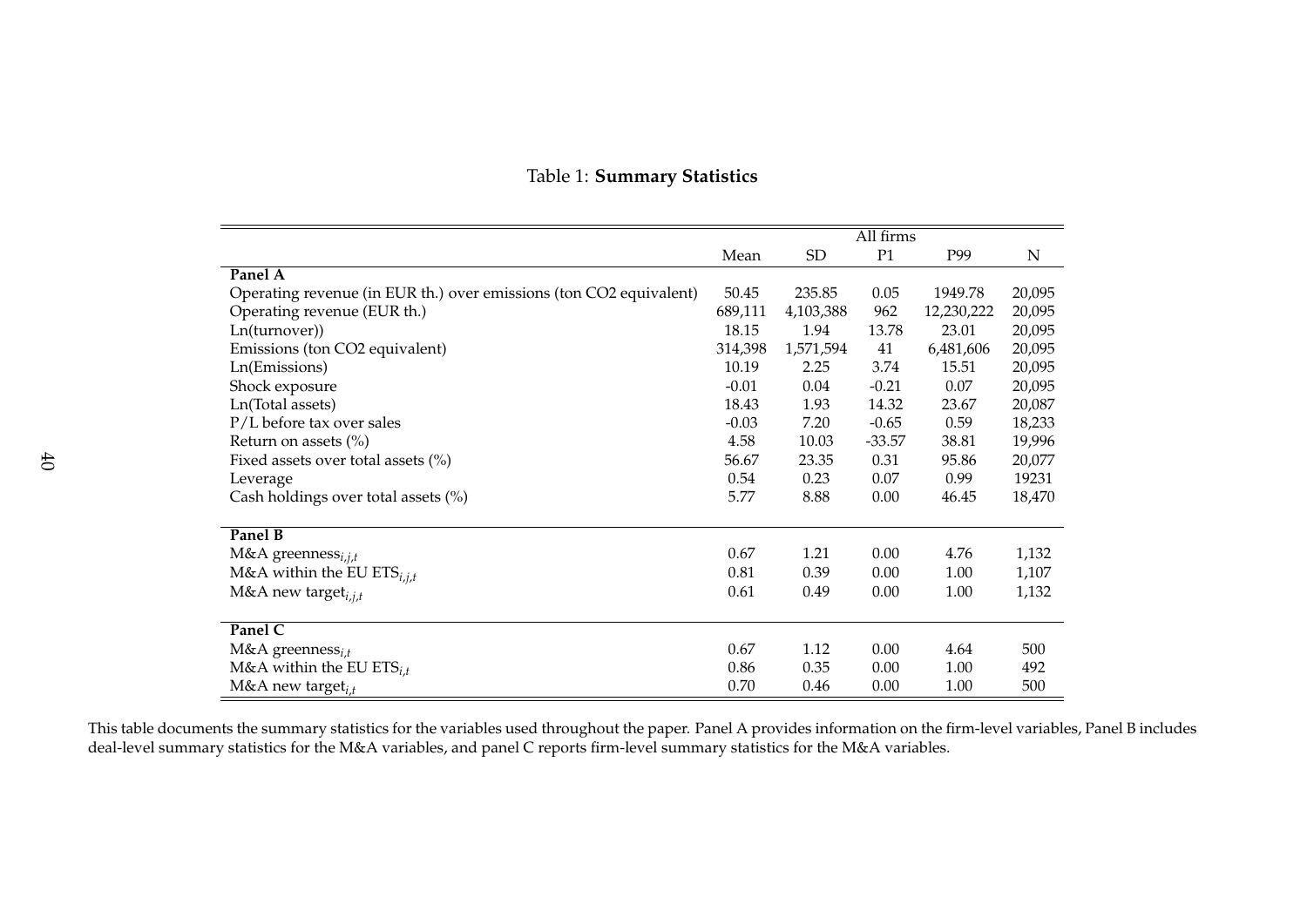<span id="page-42-0"></span>

|                                  | Dependent variable = $ln(\text{operating revenue / emissions})_{i,t}$ |             |            |            |  |  |
|----------------------------------|-----------------------------------------------------------------------|-------------|------------|------------|--|--|
|                                  | (1)                                                                   | (2)         | (3)        | (4)        |  |  |
| $Post_t$                         | $0.082***$<br>(0.009)                                                 |             |            |            |  |  |
| High exposure $_i$               |                                                                       | $-1.359***$ |            |            |  |  |
|                                  |                                                                       | (0.065)     |            |            |  |  |
| High exposure $_i \times Post_t$ |                                                                       |             | $0.049***$ | $0.087***$ |  |  |
|                                  |                                                                       |             | (0.017)    | (0.019)    |  |  |
| Observations                     | 20,095                                                                | 20,095      | 20,095     | 18,778     |  |  |
| R-squared                        | 0.954                                                                 | 0.078       | 0.963      | 0.968      |  |  |
| Firm FE                          | Y                                                                     | N           | Υ          | Y          |  |  |
| Year FE                          | $\mathbf N$                                                           | Y           | Y          | N          |  |  |
| Ind-country-year FE              | N                                                                     | N           | N          | Y          |  |  |
| N. of firms                      | 3,952                                                                 | 3,952       | 3,952      | 3,706      |  |  |

# Table 2: **Emission efficiency and ETS regulatory tightening**

The sample consists of firm-year level observations for the period 2014-2019. The dependent variable in each column is the natural logarithm of a firm's emission efficiency, proxied by its operating revenue (in thousand EUR) over emissions (in ton CO2 equivalents). *Post<sup>t</sup>* is a dummy equal to one from 2017 onwards. *High exposure<sup>i</sup>* is a dummy equal to one for all firms with an allowance shortage above the median in their NACE 2-digit sector. A firm's allowance shortage is defined as the firm-level 2013-2016 average of the difference between the total verified emissions and the number of free allowances, scaled by total assets. Robust standard errors (clustered at the firm level) are in parentheses.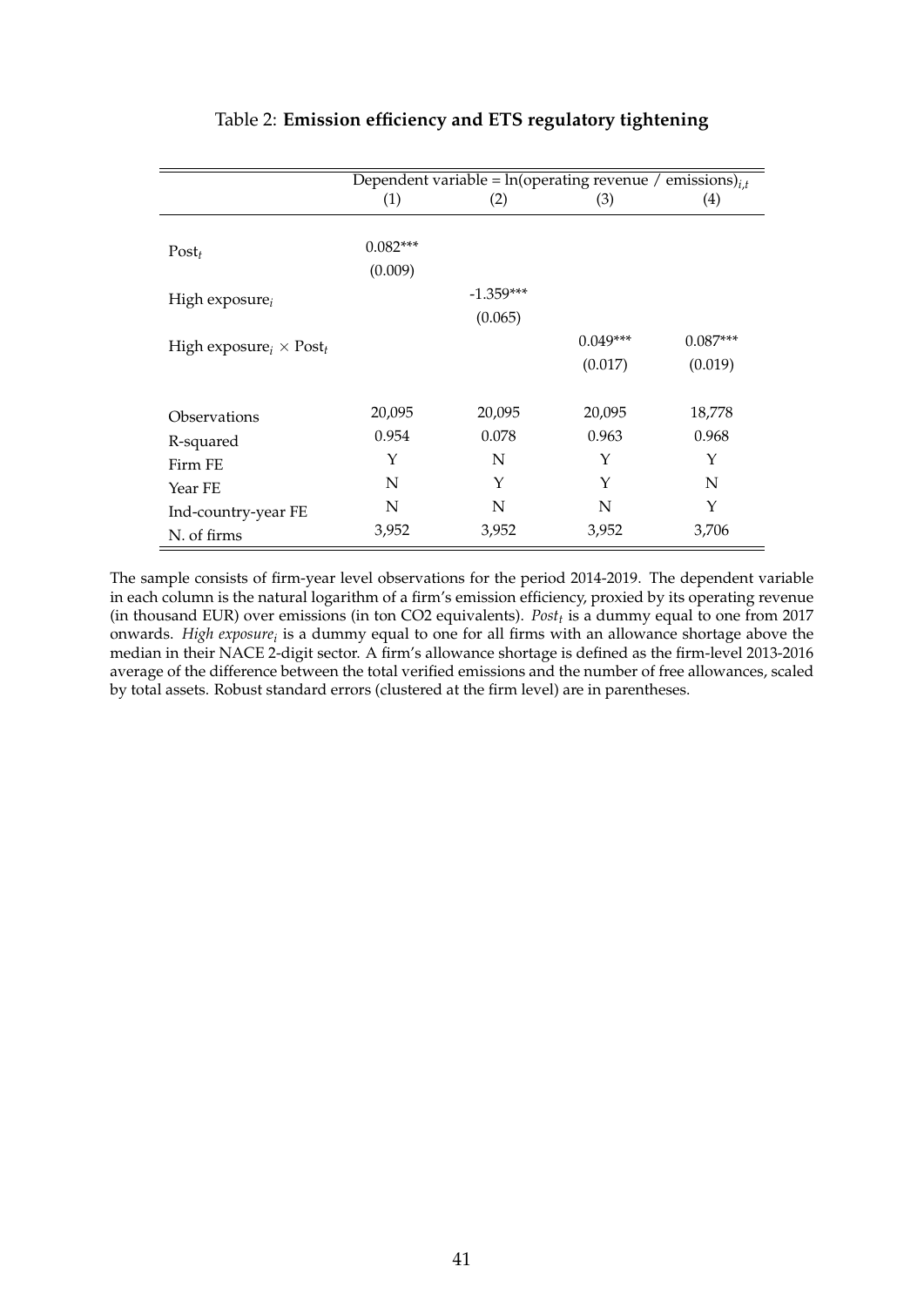|                                        |             | $\overline{\text{Ln}(\text{emissions})_{i,t}}$ | Ln(operating revenue) $_{i,t}$ |          |  |
|----------------------------------------|-------------|------------------------------------------------|--------------------------------|----------|--|
|                                        | (1)         | (2)                                            | (3)                            | (4)      |  |
|                                        |             |                                                |                                |          |  |
| High exposure $_i \times Post_t$       | $-0.072***$ |                                                | 0.012                          |          |  |
|                                        | (0.039)     |                                                | (0.014)                        |          |  |
| High exposure $\chi$ $D_{Year=2017}$   |             | $-0.045***$                                    |                                | 0.021    |  |
|                                        |             | (0.017)                                        |                                | (0.013)  |  |
| High exposure $\times D_{Year=2018}$   |             | $-0.094***$                                    |                                | 0.010    |  |
|                                        |             | (0.020)                                        |                                | (0.016)  |  |
| High exposure $\chi \to D_{Year=2019}$ |             | $-0.113**$                                     |                                | $-0.060$ |  |
|                                        |             | (0.049)                                        |                                | (0.054)  |  |
|                                        |             |                                                |                                |          |  |
| Observations                           | 18,778      | 18,778                                         | 18,778                         | 18,778   |  |
| R-squared                              | 0.975       | 0.975                                          | 0.983                          | 0.983    |  |
| Firm FE                                | Υ           | Υ                                              | Y                              | Y        |  |
| Ind-country-year FE                    | Y           | Y                                              | Y                              | Y        |  |
| N. of firms                            | 3,706       | 3,706                                          | 3,706                          | 3,706    |  |

# <span id="page-43-0"></span>Table 3: **Emissions, operating revenue and ETS regulatory tightening**

The sample consists of firm-year level observations for the period 2014-2019. The dependent variable in columns 1 and 2 is the natural logarithm of a firm's emissions (in ton CO2 equivalents). In columns 3 and 4, the dependent variable is the natural logarithm of a firm's operating revenue (in thousand EUR). *Post<sup>t</sup>* is a dummy equal to one from 2017 onwards. *High exposure<sup>i</sup>* is a dummy equal to one for all firms with an allowance shortage above the median in their NACE 2-digit sector. A firm's allowance shortage is defined as the firm-level 2013-2016 average of the difference between the total verified emissions and the number of free allowances, scaled by total assets.  $D_{Year=X}$  is a dummy equal to one for the year X. All specifications include firm fixed effects and industry-country-year fixed effects. Robust standard errors (clustered at the firm level) are in parentheses.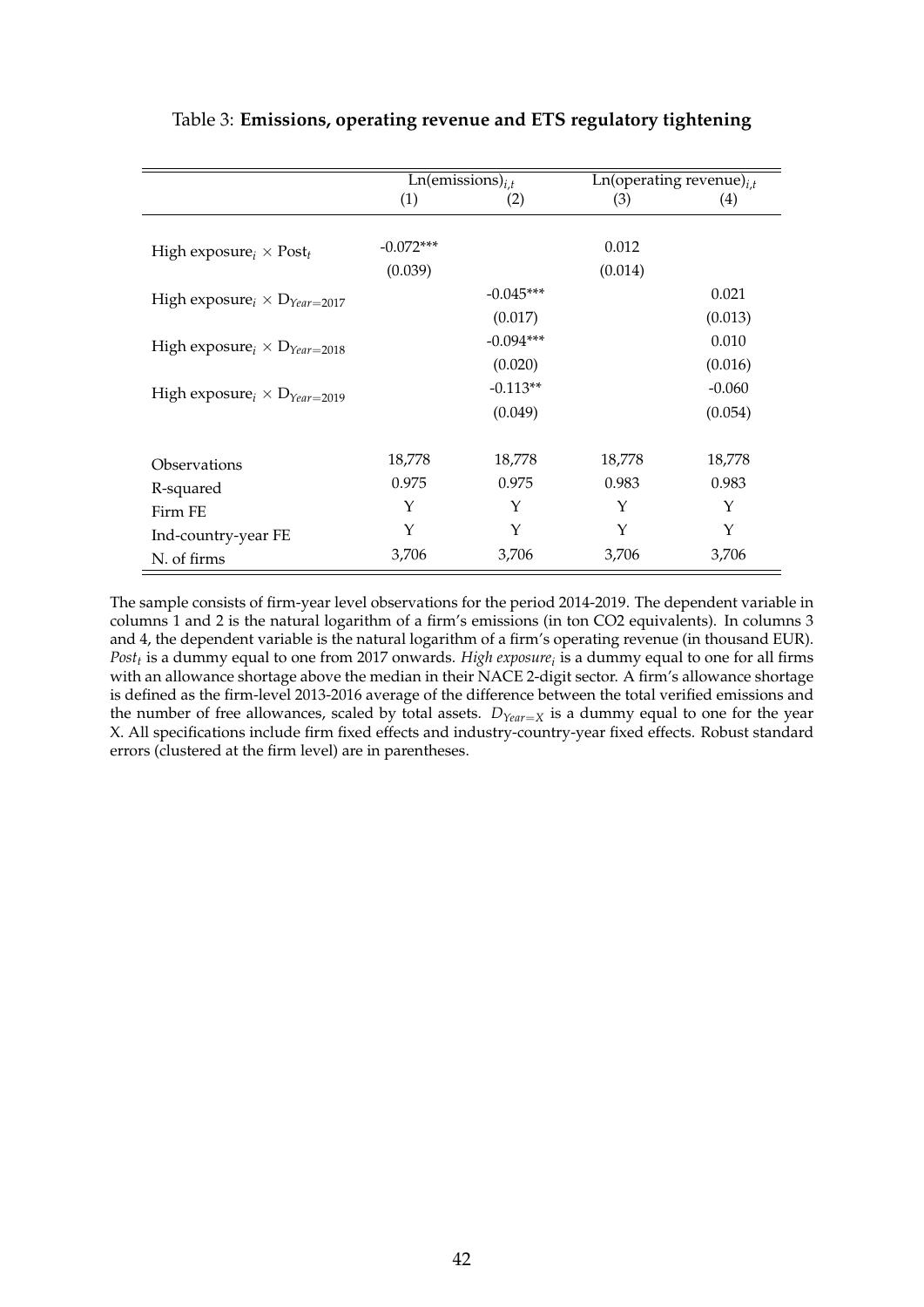<span id="page-44-0"></span>

|                                  | On carbon<br>leakage list | Not on carbon leakage list |                                                     |                                      |  |
|----------------------------------|---------------------------|----------------------------|-----------------------------------------------------|--------------------------------------|--|
|                                  |                           | all                        | electricity<br>producers                            | all, except electricity<br>producers |  |
|                                  | (1)                       | (2)                        | (3)                                                 | $\left( 4\right)$                    |  |
|                                  |                           |                            | Dep var = $ln(operating revenue / emissions)_{i,t}$ |                                      |  |
| High exposure $_i \times Post_t$ | 0.048<br>(0.033)          | $0.107***$<br>(0.024)      | $0.157**$<br>(0.072)                                | $0.098***$<br>(0.024)                |  |
| Observations                     | 5,727                     | 12,672                     | 2,091                                               | 10,546                               |  |
| R-squared                        | 0.965                     | 0.969                      | 0.940                                               | 0.977                                |  |
| Firm FE                          | Y                         | Y                          | Y                                                   | Y                                    |  |
| Ind-country-year FE              | Y                         | Y                          | Y                                                   | Y                                    |  |
| N. of firms                      | 1,136                     | 2,503                      | 407                                                 | 2,091                                |  |

# Table 4: **Initial endowments of ETS rights**

The sample in column 1 consists of firm-year level observations for the period 2014-2019 for all firms that are on the carbon leakage list. The sample in column 2 consists of all firms that are not on the carbon leakage list. In columns 3 and 4, we look at a sub-sample of firms from column 2: column 3 includes all electricity producers, while column 4 includes all non-electricity producers. The dependent variable in each column is the natural logarithm of a firm's emission efficiency, proxied by its operating income (in thousand EUR) over emissions (in ton CO2 equivalents). *Post<sup>t</sup>* is a dummy equal to one from 2017 onwards. *High exposure<sup>i</sup>* is a dummy equal to one for all firms with an allowance shortage above the median in their NACE 2-digit sector. For each column, it's calculated based on the sample in that column. A firm's allowance shortage is defined as the firm-level 2013-2016 average of the difference between the total verified emissions and the number of free allowances, scaled by total assets. All columns include firm fixed effects and industry-sector-year fixed effects. Robust standard errors (clustered at the firm level) are in parentheses.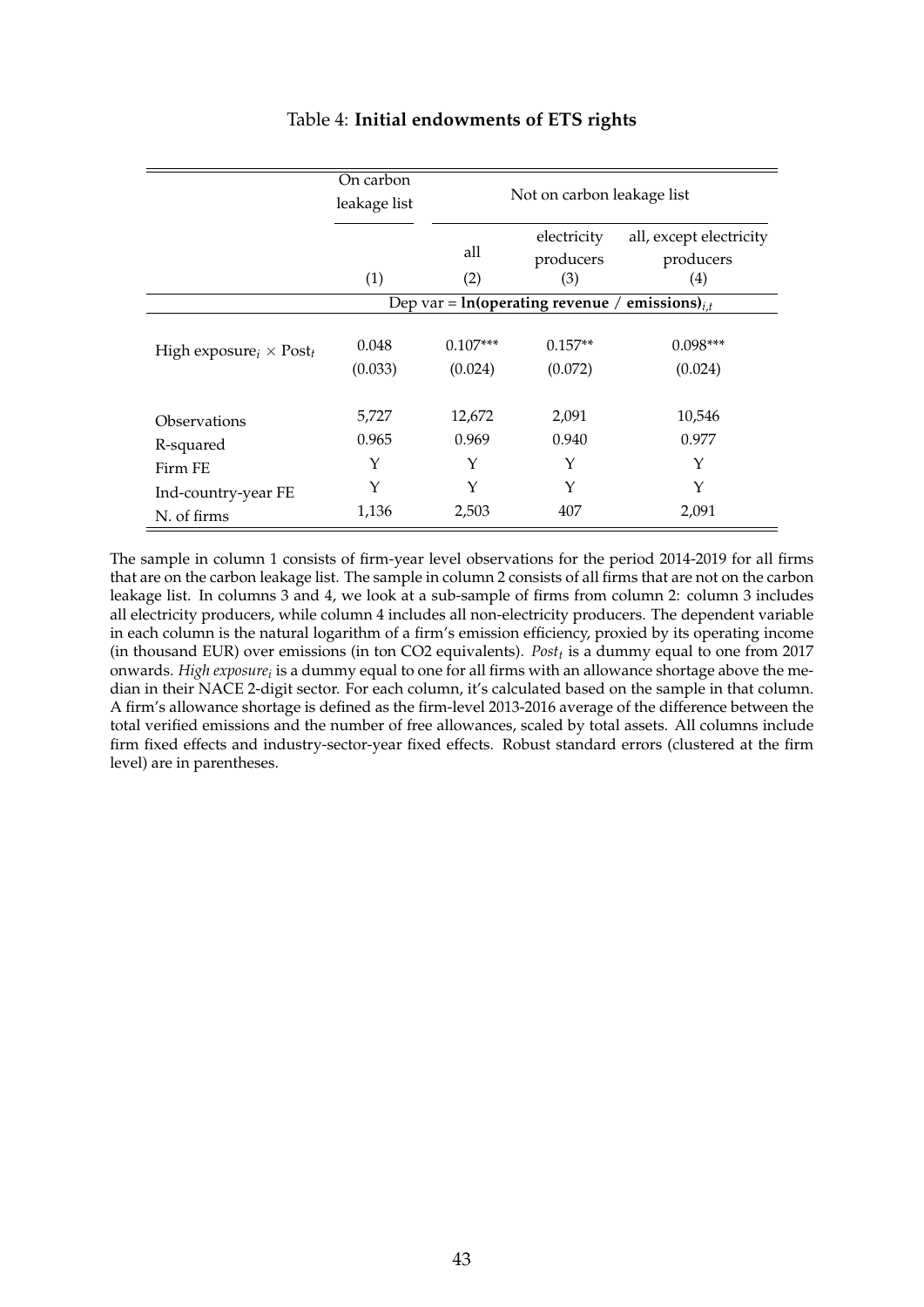<span id="page-45-0"></span>

|                                  | Dep var = <b>M&amp;A</b> greenness <sub>i.t</sub> |                      |                           |                               |  |
|----------------------------------|---------------------------------------------------|----------------------|---------------------------|-------------------------------|--|
|                                  | Full sample                                       |                      | On carbon<br>leakage list | Not on carbon<br>leakage list |  |
|                                  | (1)                                               | (2)                  | (3)                       | (4)                           |  |
| $Post_t$                         | $-0.126$                                          |                      |                           |                               |  |
| High exposure $_i$               | (0.111)<br>$-0.230**$<br>(0.116)                  |                      |                           |                               |  |
| High exposure $_i \times Post_t$ | $0.350**$<br>(0.150)                              | $0.480**$<br>(0.200) | 0.273<br>(0.261)          | $0.644**$<br>(0.294)          |  |
| Observations                     | 806                                               | 500                  | 242                       | 258                           |  |
| R-squared                        | 0.017                                             | 0.536                | 0.631                     | 0.487                         |  |
| Firm Controls                    | Υ                                                 | Υ                    | Y                         | Y                             |  |
| Firm FE                          | N                                                 | Υ                    | Y                         | Y                             |  |
| Year FE                          | $\mathbf N$                                       | Υ                    | Y                         | Y                             |  |
| N. of firms                      | 481                                               | 175                  | 82                        | 93                            |  |

# Table 5: **ETS price increases and M&A activity: M&A greenness**

Sample: firm level data of all M&A's of ETS firms with financials between 2014 and 2019, matched with their financials. M&A greenness*i*,*<sup>t</sup>* is based on textual analysis of three variables included in the Zephyr database containing text about the M&A's, namely: dealeditorial, dealrationale, and dealcomments. More specific, M&A greenness*i*,*<sup>t</sup>* captures the percent of words in these textual variables that relate to greenness, averaged over all acquisitions done by firm *i* in year *t*. The textual analysis employed an environmental dictionary looking for words like "green", "climate", "emission", etc. Firm controls included in the regressions are Ln(Total assets)*i*,*<sup>t</sup>* and Profit margin*i*,*<sup>t</sup>* .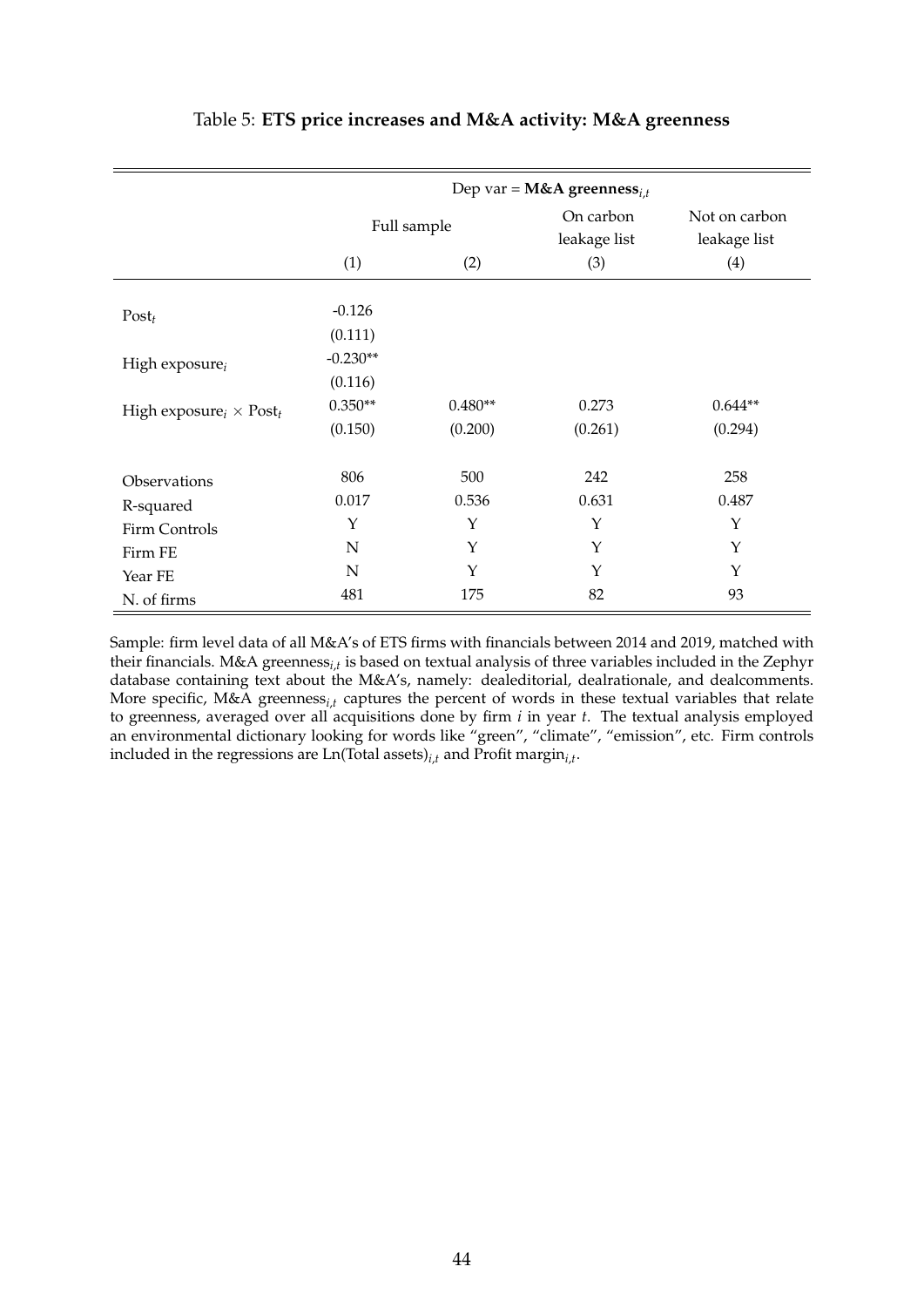|                                  | Dep var = <b>M&amp;A</b> greenness <sub>i.t</sub> |                            |                                   |  |  |  |  |  |
|----------------------------------|---------------------------------------------------|----------------------------|-----------------------------------|--|--|--|--|--|
|                                  |                                                   | Not on carbon leakage list |                                   |  |  |  |  |  |
|                                  | all                                               | electricity producers      | all, except electricity producers |  |  |  |  |  |
|                                  | (1)                                               | (2)                        | (3)                               |  |  |  |  |  |
| High exposure $_i \times Post_t$ | $0.644**$<br>(0.294)                              | $1.165*$<br>(0.577)        | $0.573*$<br>(0.337)               |  |  |  |  |  |
| Observations                     | 258                                               | 42                         | 215                               |  |  |  |  |  |
| R-squared                        | 0.487                                             | 0.661                      | 0.449                             |  |  |  |  |  |
| Firm Controls                    | Y                                                 | Υ                          | Y                                 |  |  |  |  |  |
| Firm FE                          | Y                                                 | Υ                          | Y                                 |  |  |  |  |  |
| Year FE                          | Y                                                 | Y                          | Y                                 |  |  |  |  |  |
| N. of firms                      | 93                                                | 14                         | 79                                |  |  |  |  |  |

# <span id="page-46-0"></span>Table 6: **ETS price increases, M&A activity, and M&A greenness: firm level evidence**

Sample: firm level data of all M&A's of ETS firms with financials between 2014 and 2019, matched with their financials. M&A greenness*i*,*<sup>t</sup>* is based on textual analysis of three variables included in the Zephyr database containing text about the M&A's, namely: dealeditorial, dealrationale, and dealcomments. More specific, M&A greenness*i*,*<sup>t</sup>* captures the percent of words in these textual variables that relate to greenness, averaged over all acquisitions done by firm *i* in year *t*. The textual analysis employed an environmental dictionary looking for words like "green", "climate", "emission", etc. Firm controls included in the regressions are Ln(Total assets)*i*,*<sup>t</sup>* and Profit margin*i*,*<sup>t</sup>* .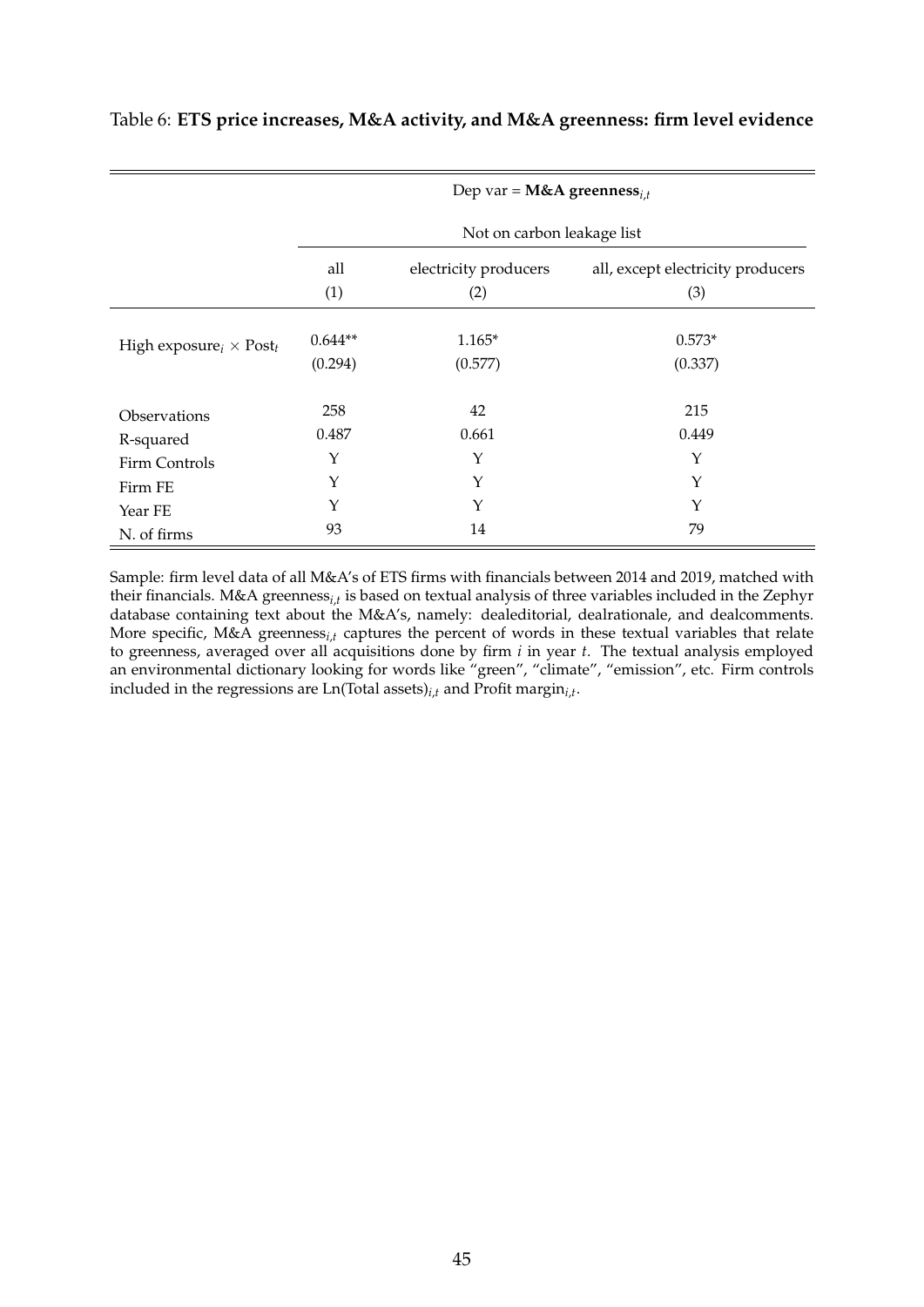<span id="page-47-0"></span>

| Panel A                          | Dep var = M&A within the EU ETS <sub>i,t</sub> |             |                                           |                               |  |
|----------------------------------|------------------------------------------------|-------------|-------------------------------------------|-------------------------------|--|
|                                  |                                                | Full sample | On carbon<br>leakage list                 | Not on carbon<br>leakage list |  |
|                                  | (1)                                            | (2)         | (3)                                       | (4)                           |  |
| $Post_t$                         | $-0.028$                                       |             |                                           |                               |  |
|                                  | (0.026)                                        |             |                                           |                               |  |
| High exposure $_i$               | $-0.040$                                       |             |                                           |                               |  |
|                                  | (0.033)                                        |             |                                           |                               |  |
| High exposure $_i \times Post_t$ | $0.078*$                                       | $0.123**$   | 0.118                                     | $0.137*$                      |  |
|                                  | (0.041)                                        | (0.061)     | (0.106)                                   | (0.070)                       |  |
| Observations                     | 795                                            | 486         | 232                                       | 254                           |  |
| R-squared                        | 0.032                                          | 0.521       | 0.524                                     | 0.505                         |  |
| Firm Controls                    | Y                                              | Y           | Y                                         | Υ                             |  |
| Firm FE                          | $\mathbf N$                                    | Y           | Y                                         | Υ                             |  |
| Year FE                          | $\mathbf N$                                    | Υ           | Y                                         | Υ                             |  |
| N. of firms                      | 478                                            | 169         | 77                                        | 92                            |  |
| Panel B                          |                                                |             | Dep var = $M&A$ new target <sub>i,t</sub> |                               |  |
|                                  |                                                | Full sample | On carbon                                 | Not on carbon                 |  |
|                                  |                                                |             | leakage list                              | leakage list                  |  |
|                                  | (1)                                            | (2)         | (3)                                       | (4)                           |  |
| $Post_t$                         | $-0.024$                                       |             |                                           |                               |  |
|                                  | (0.050)                                        |             |                                           |                               |  |
| High exposure $_i$               | 0.074                                          |             |                                           |                               |  |
|                                  | (0.049)                                        |             |                                           |                               |  |
| High exposure $_i \times Post_t$ | 0.049                                          | 0.138       | $-0.028$                                  | $0.263*$                      |  |
|                                  | (0.068)                                        | (0.096)     | (0.131)                                   | (0.134)                       |  |
| Observations                     | 806                                            | 500         | 242                                       | 258                           |  |
| R-squared                        | 0.023                                          | 0.471       | 0.466                                     | 0.508                         |  |
| Firm Controls                    | $\mathbf Y$                                    | $\mathbf Y$ | $\mathbf Y$                               | $\mathbf Y$                   |  |
| Firm FE                          | $\mathbb N$                                    | Y           | Y                                         | Y                             |  |
| Year FE                          | ${\bf N}$                                      | Y           | Y                                         | $\mathbf Y$                   |  |
| N. of firms                      | 481                                            | 175         | 82                                        | 93                            |  |

# Table 7: **ETS price increases and M&A activity: firm policy reactions**

Sample: firm level data of all M&A's of ETS firms with financials between 2014 and 2019, matched with their financials. M&A within the ETS31*i*,*<sup>t</sup>* equals one if firm *i* acquired at least 1 target in year *t* that is located in one of the 31 countries of the regulated ETS area, and zero if none of the targets was located inside this area. M&A new target*i*,*<sup>t</sup>* equals 1 if firm *i* acquired at least 1 target where the firm had no prior stake in before this deal in year *t*, and zero otherwise. Firm controls included in the regressions are Ln(Total assets)*i*,*<sup>t</sup>* and Profit margin*i*,*<sup>t</sup>* .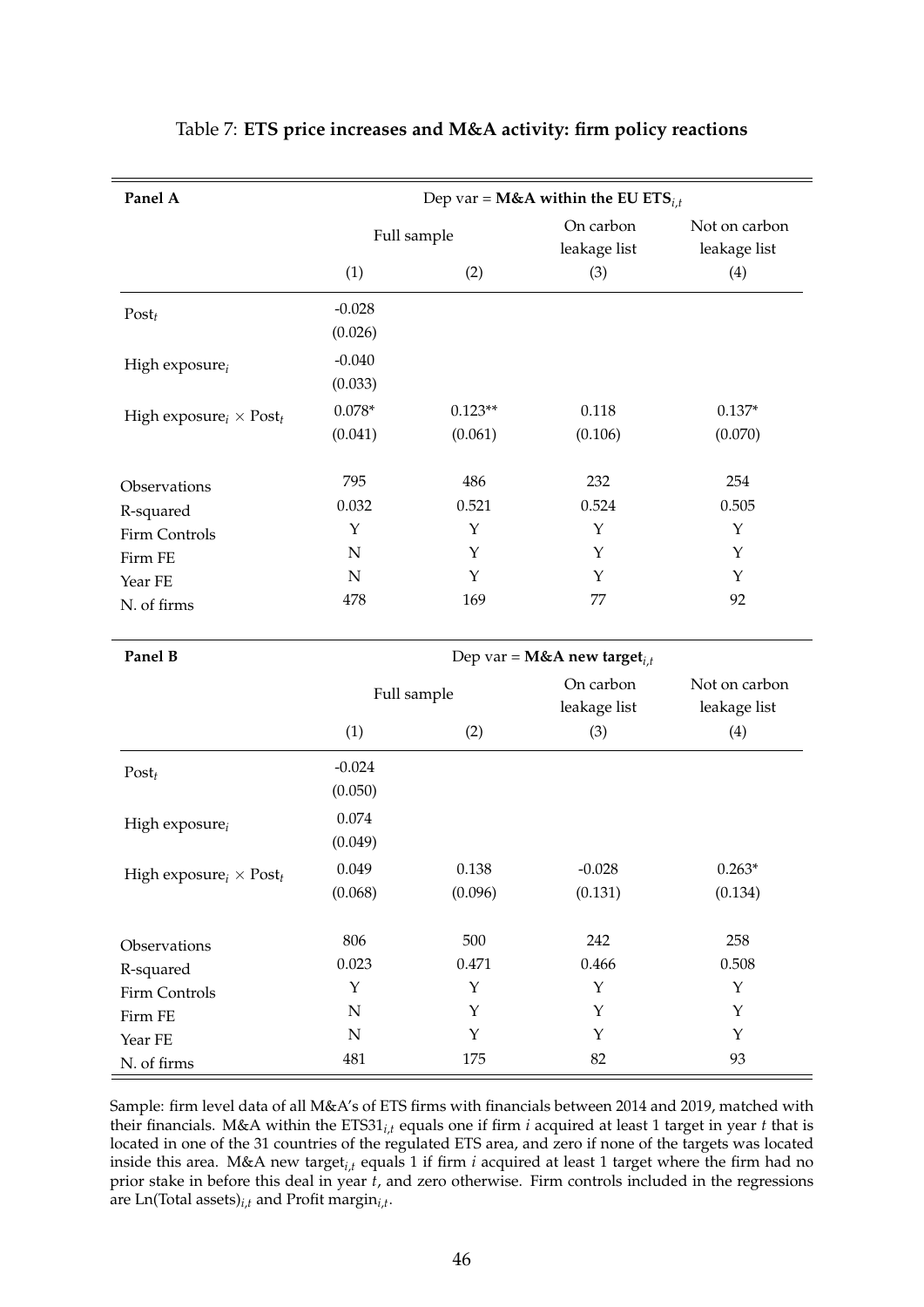|                                       | (1)                 | (2)              | (3)               | (4)                             | (5)                             |
|---------------------------------------|---------------------|------------------|-------------------|---------------------------------|---------------------------------|
|                                       | ln(sales/emissions) | ln(FA/emissions) | ln(TAs/emissions) | In(operating revenue/emissions) | In(operating revenue/emissions) |
|                                       |                     |                  |                   |                                 |                                 |
| High exposure $_i \times Post_t$      | $0.078***$          | $0.124***$       | $0.116***$        | $0.093***$                      |                                 |
| Ln(Total assets) $_{i,t-1}$           | (0.019)             | (0.024)          | (0.019)           | (0.018)<br>$0.398***$           |                                 |
| Profit margin $_{i,t-1}$              |                     |                  |                   | (0.038)<br>0.024                |                                 |
|                                       |                     |                  |                   | (0.038)                         |                                 |
| Allowance shortage $_i \times Post_t$ |                     |                  |                   |                                 | $1.227***$                      |
|                                       |                     |                  |                   |                                 | (0.427)                         |
| <b>Observations</b>                   | 17,115              | 18,661           | 18,769            | 16,876                          | 18,778                          |
| R-squared                             | 0.970               | 0.963            | 0.969             | 0.970                           | 0.970                           |
| Firm FE                               |                     |                  | $\mathsf{v}$      | $\checkmark$                    | $\check{ }$                     |
| Ind-country-year FE                   |                     | $\vee$           | $\vee$            | $\checkmark$                    | $\checkmark$                    |
| N. of firms                           | 3,376               | 3,689            | 3,706             | 3,355                           | 3,706                           |

# Table 8: **Emission Efficiency and ETS regulatory tightening: Robustness**

<span id="page-48-0"></span>The sample consists of firm-year level observations for the period 2014-2019. The dependent variables in columns <sup>1</sup> to 3 are alternative proxies for emission efficiency, respectively sales over emissions (column 1), fixed assets over emissions (column 2) and total assets over emissions (column 3). For all these variables, we use their natural logarithm as dependent variable. The dependent variable in column <sup>4</sup> and 5 is the natural logarithm of <sup>a</sup> firm's emission efficiency, proxied by its operating income (in thousand EUR) over emissions (in ton CO2 equivalents). *Post<sup>t</sup>* is <sup>a</sup> dummy equa<sup>l</sup> to one from <sup>2017</sup> onwards. *High exposure<sup>i</sup>* is <sup>a</sup> dummy equal to one for all firms with an allowance shortage above the median in their NACE 2-digit sector. <sup>A</sup> firm's *Allowance shortage<sup>i</sup>* is defined as the firm-level 2013-2016 average of the difference between the total verified emissions and the number of free allowances, scaled by total assets. *Ln(Total assets)<sup>i</sup>*,*t*−<sup>1</sup> is the oneyear lagged natural logarithm of a firm's total assets. *Profit margin<sub>i,t−1</sub>* is the one-year lagged profit margin of a firm. All columns include firm fixed effects and industry-sector-year fixed effects. Robust standard errors (clustered at the firm level) are in parentheses.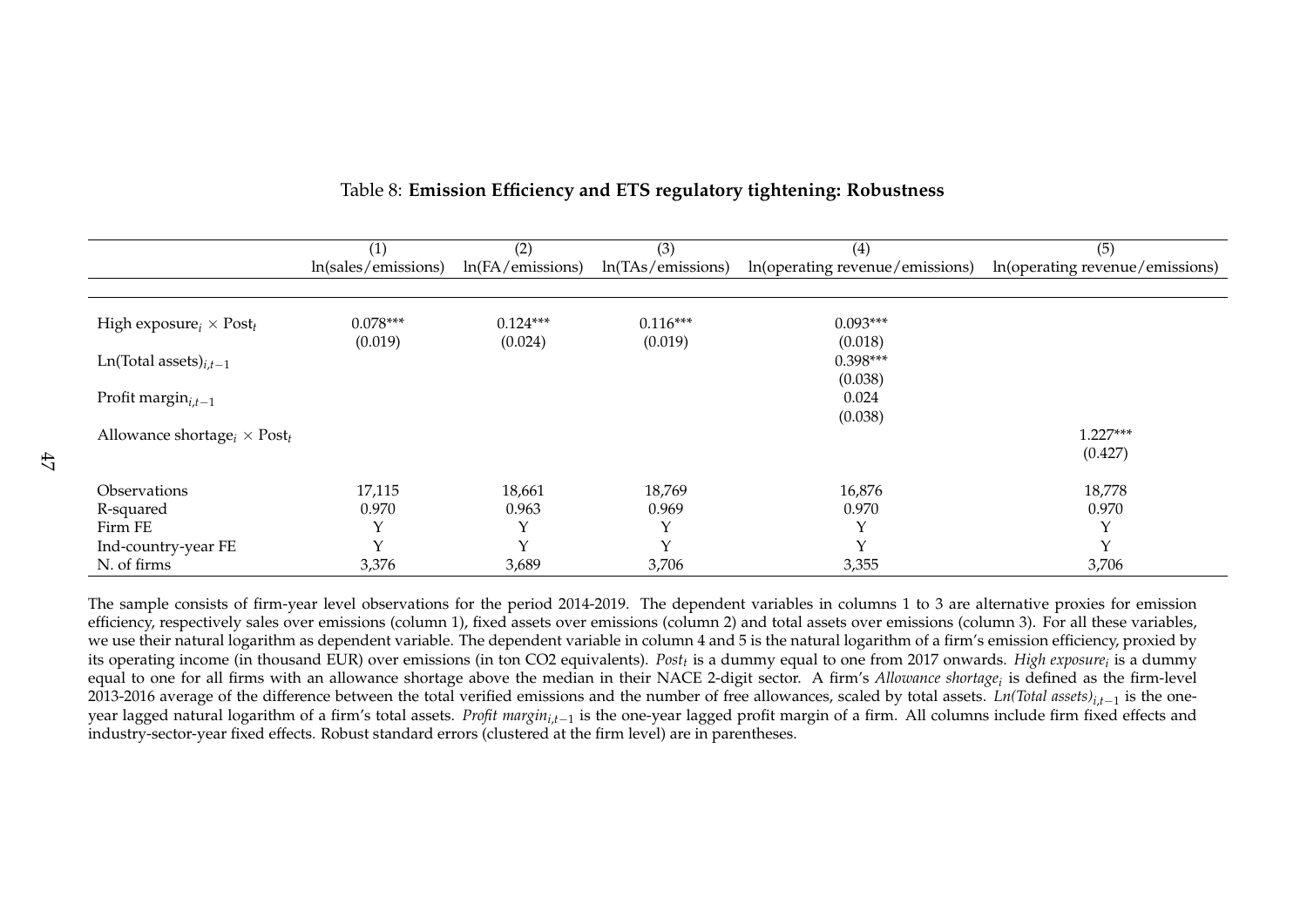|                                  | Dropping largest sector (NACE 35)             |               |                    | Dropping 3 largest sectors (NACE 35, 23, 24) |               |                    |  |
|----------------------------------|-----------------------------------------------|---------------|--------------------|----------------------------------------------|---------------|--------------------|--|
|                                  | (3)<br>$\left( 2\right)$                      |               | (4)                |                                              | (6)           |                    |  |
|                                  | $ln(\text{operating rev.}/\text{ emissions})$ | ln(emissions) | In(operating rev.) | In(operating rev./emissions)                 | ln(emissions) | In(operating rev.) |  |
|                                  |                                               |               |                    |                                              |               |                    |  |
| High exposure $_i \times Post_t$ | $0.061***$                                    | $-0.048***$   | 0.009              | $0.079***$                                   | $-0.051**$    | 0.022              |  |
|                                  | (0.020)                                       | (0.016)       | (0.016)            | (0.030)                                      | (0.023)       | (0.022)            |  |
|                                  |                                               |               |                    |                                              |               |                    |  |
| <i><b>Observations</b></i>       | 13,340                                        | 13,340        | 13,340             | 8,864                                        | 8,864         | 8,864              |  |
| R-squared                        | 0.972                                         | 0.978         | 0.983              | 0.965                                        | 0.974         | 0.978              |  |
| Firm FE                          |                                               |               |                    |                                              |               |                    |  |
| Ind-country-year FE              |                                               |               |                    |                                              |               |                    |  |
| N. of firms                      | 2,644                                         | 2,644         | 2,644              | 1,759                                        | 1,759         | 1,759              |  |

# Table 9: **Main results robust to dropping largest emitting sectors**

<span id="page-49-0"></span>The sample in columns <sup>1</sup> to <sup>3</sup> consists of firm-year level observations for the period 2014-2019 for firms that are not par<sup>t</sup> of NACE sector <sup>35</sup> (*Electricity, gas, steam and air conditioning supply*). The sample in columns <sup>4</sup> to <sup>6</sup> consists of firm-year level observations for the period 2014-2019 for firms that are not par<sup>t</sup> of NACEsector 35 (Electricity, gas, steam and air conditioning supply), NACE sector 23 (Manufacture of basic metals ) or NACE sector 24 (Manufacture of coke and refined petroleum *products*). The dependent variable in columns <sup>1</sup> and <sup>4</sup> is the natural logarithm of <sup>a</sup> firm's emission efficiency, proxied by its operating income (in thousand EUR) over emissions (in ton CO2 equivalents). The dependent variable in columns <sup>2</sup> and 5 is the natural logarithm of <sup>a</sup> firm's emissions (in ton CO2 equivalents). In columns 3 and 6, the dependent variable is the natural logarithm of <sup>a</sup> firm's operating income (in thousand EUR). *Post<sup>t</sup>* is <sup>a</sup> dummy equa<sup>l</sup> to one from <sup>2017</sup> onwards. *High exposurei* is <sup>a</sup> dummy equa<sup>l</sup> to one for all firms with an allowance shortage above the median in their NACE 2-digit sector. <sup>A</sup> firm's allowance shortage is defined as the firm-level 2013-2016 average of the difference between the total verified emissions and the number of free allowances, scaled by total assets. All specificationsinclude firm fixed effects and industry-country-year fixed effects. Robust standard errors (clustered at the firm level) are in parentheses.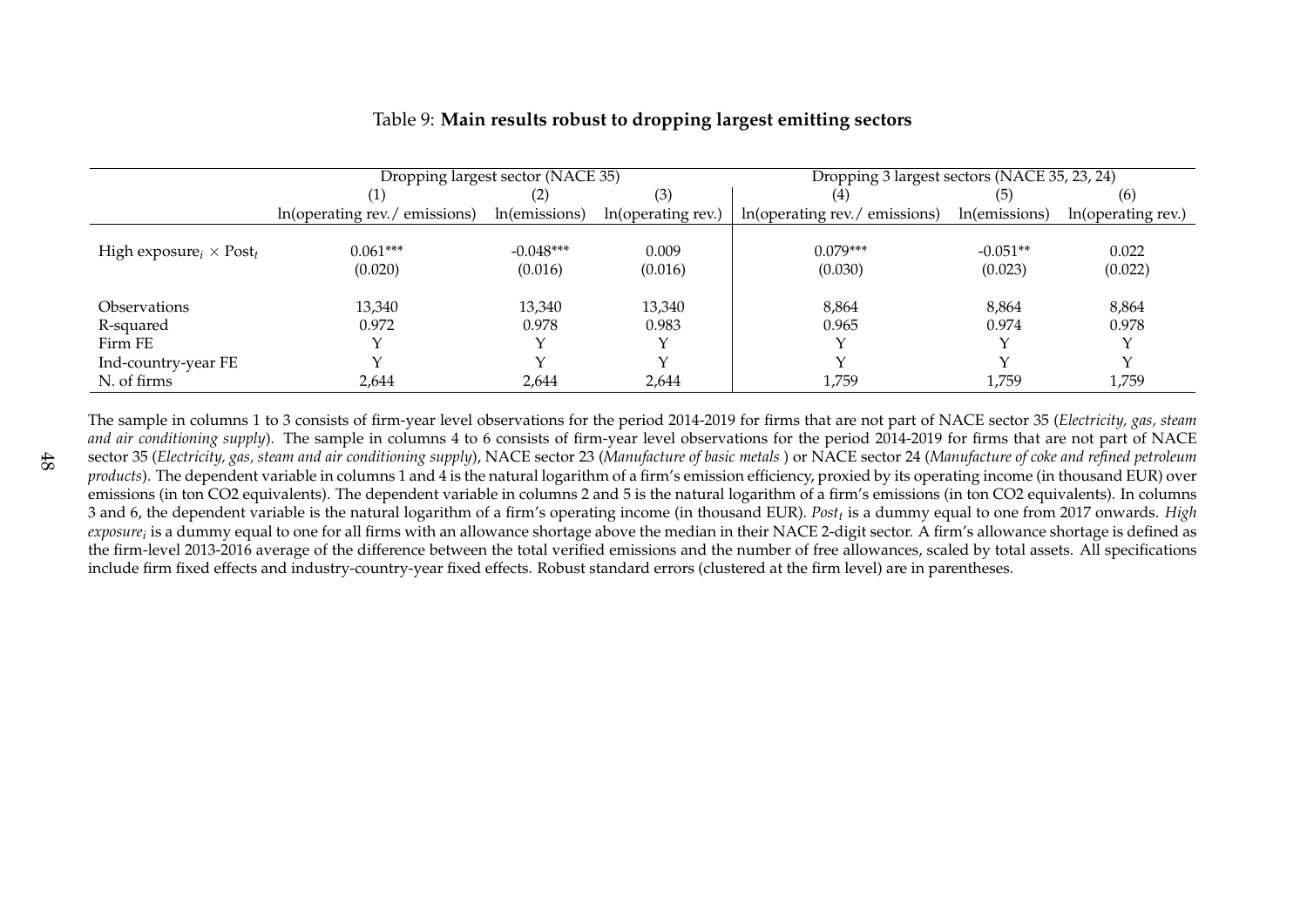#### **Appendix A: textual analysis and the M&A Greenness indicator**

We construct an *M&A* Greenness<sub>*i,j,t*</sub> variable based on textual information about merger and acquisition deals. The text is taken from three variables in the Zephyr database: deal editorial, deal rationale, and deal comments, which are available for each M&A deal. Using text analytical tools, we obtain a variable *M*&*A greennessi*,*j*,*<sup>t</sup>* which measures the % of words in the text that is part of the 'green' dictionary for firm *i*'s acquisition of target *j* in year *t*.

The fragments of text below come from examples of two acquisitions that can be considered as green (i.e. that have a high *M*&*A Greennessi*,*j*,*<sup>t</sup>* score), namely examples 1 and 2; and two acquisitions that cannot be considered green (i.e., that have an *M*&*A Greennessi*,*j*,*<sup>t</sup>* score that is equal to 0), namely examples 3 and 4.

# **Example 1 (green)**

"*...On 04/06/19 Mr Frank Mastiaux, EnBW CEO, said: The acquisition of VALECO marks a significant step forward in the rigorous expansion of EnBW in renewable energy to make them one of the main pillars of the company. In addition, the target of reaching 1,000 MW of installed capacity in the onshore wind sector by 2020 has now nearly been achieved. With VALECO, we now have one of the most experienced players on the French renewable energy market at our side. We will exploit the growth opportunities together and become one of the Top 5 players on the French wind and solar market in the medium term as strong partners...*"

## **Example 2 (green)**

"*...On 07/06/17 Mr Tomas Pleskac, CEZ Group chief renewable energy and distribution officer, stated: This is our first project in the French renewable energy market, and we believe that more will follow. With similar acquisitions in countries with stable regulatory environments, we continue to fulfil our strategy aimed at increasing our operating profit before depreciation from renewable sources by CZK 3 bn (EUR 114 mil) by 2020...*"

#### **Example 3 (not green)**

"*...On 11/01/17 Mr Finn Klostermann, CEO of Danish Crown Beef, said: We are convinced that we can generate further growth by integrating the German business. We will have access*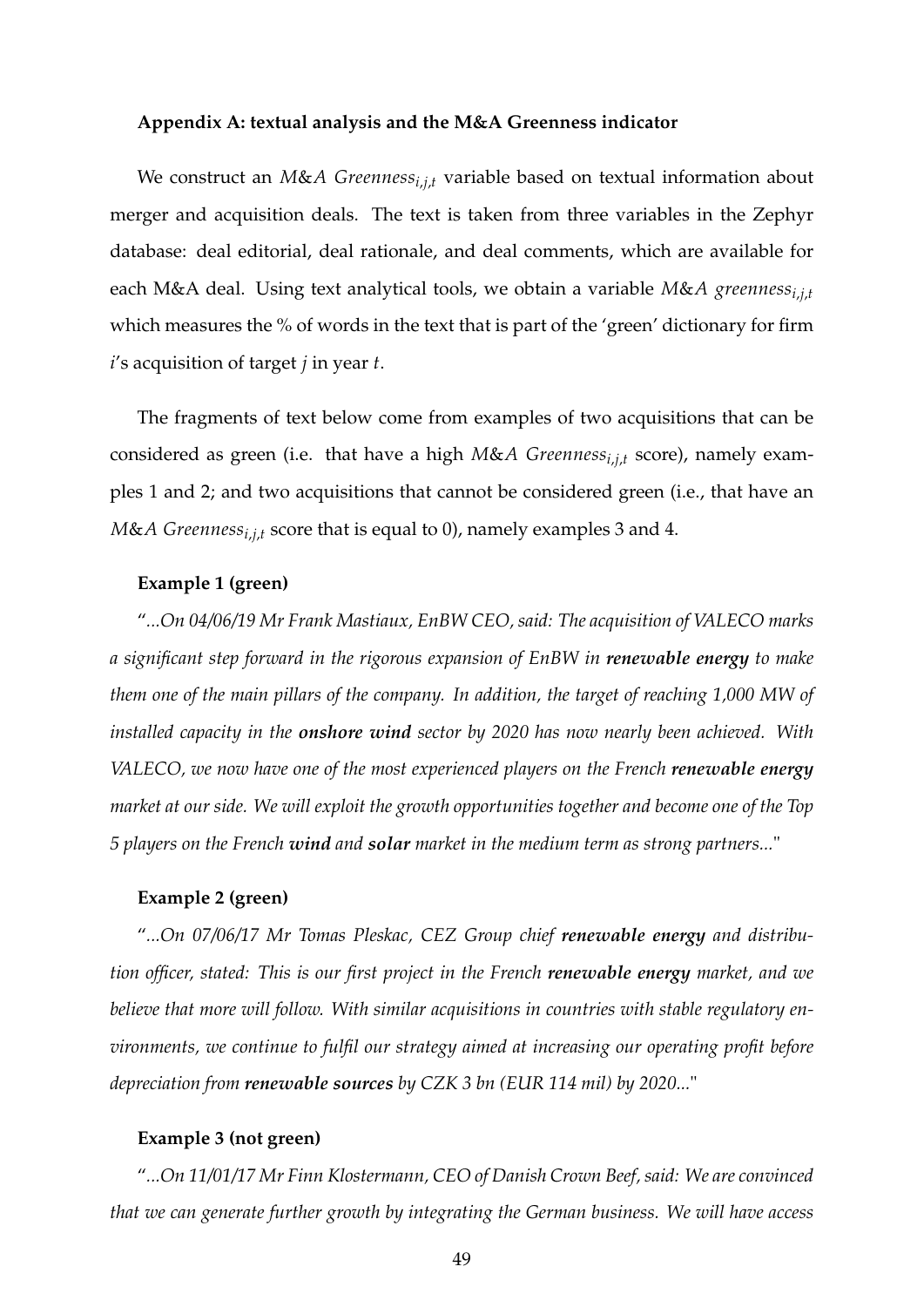*to larger supplies of German raw materials, and the German company will be able to access Danish Crown Beef's markets worldwide...*"

# **Example 4 (not green)**

"*...On 28/07/15 the CEO of Daigeo, Mr Ivan Menezes, said: We have worked very successfully with Heineken and NBL throughout our partnership, growing the beer business and establishing market leadership in spirits. From this leadership position we now believe that Diageo has the necessary scale to move to the next stage of growth for spirits, RTDs and our beer and cider portfolio in a focused, simplified ownership structure...*"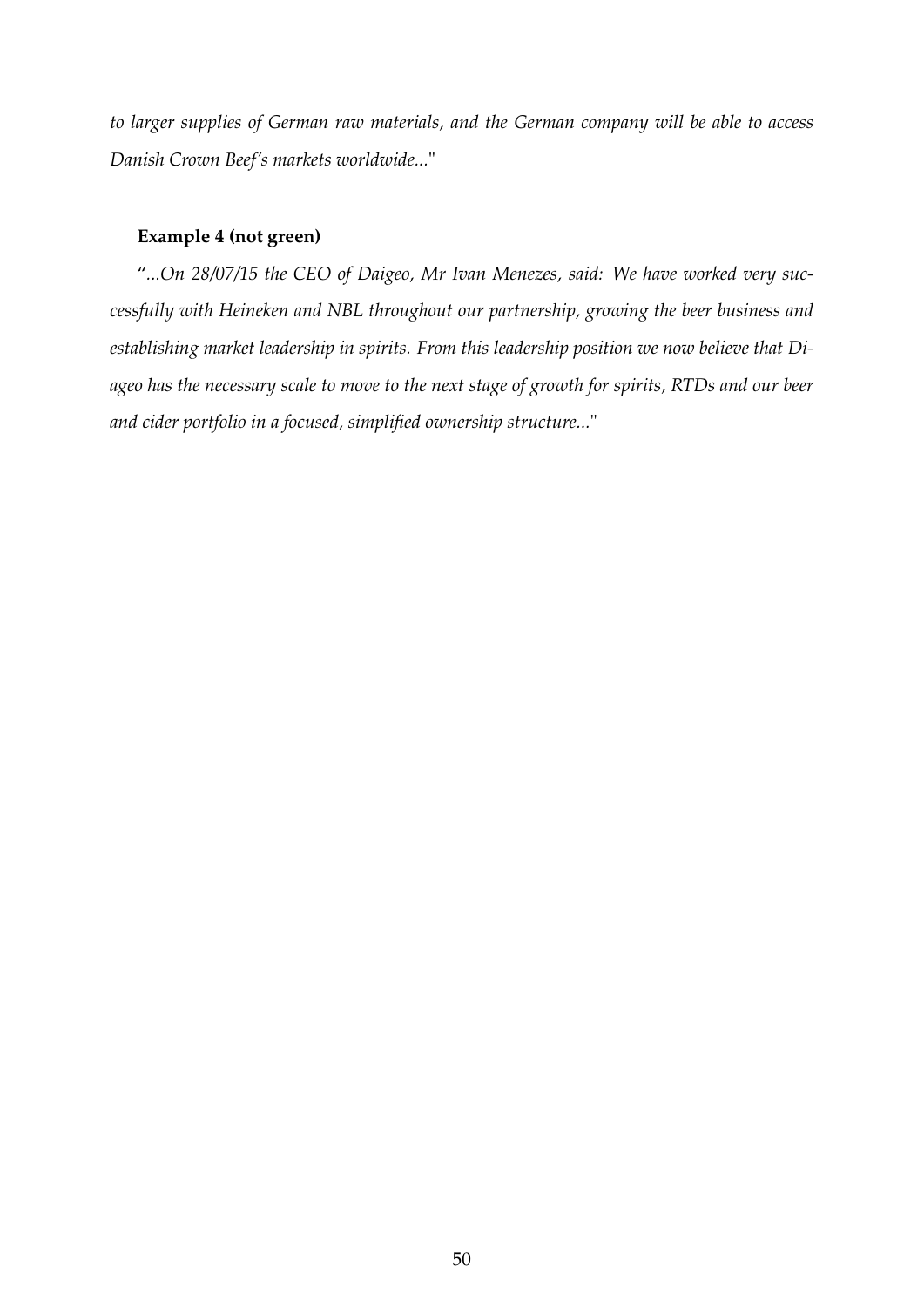### **NATIONAL BANK OF BELGIUM - WORKING PAPERS SERIES**

The Working Papers are available on the website of the Bank: http://www.nbb.be.

- 348. "Can inflation expectations in business or consumer surveys improve inflation forecasts?", by R. Basselier, D. de Antonio Liedo, J. Jonckheere and G. Langenus, *Research series*, October 2018.
- 349. "Quantile-based inflation risk models", by E. Ghysels, L. Iania and J. Striaukas, *Research series*, October 2018.
- 350. "International food commodity prices and missing (dis)inflation in the euro area", by G. Peersman, *Research series*, October 2018.
- 351. "Pipeline pressures and sectoral inflation dynamics", by F. Smets, J. Tielens and J. Van Hove, *Research series*, October 2018.
- 352. "Price updating in production networks", by C. Duprez and G. Magerman, *Research series*, October 2018.
- 353. "Dominant currencies. How firms choose currency invoicing and why it matters", by M. Amiti, O. Itskhoki and J. Konings, *Research series*, October 2018.
- 354. "Endogenous forward guidance", by B. Chafwehé, R. Oikonomou, R. Priftis and L. Vogel, *Research series*, October 2018.
- 355. "Is euro area Iowflation here to stay? Insights from a time-varying parameter model with survey data", by A. Stevens and J. Wauters, *Research series*, October 2018.
- 356. "A price index with variable mark-ups and changing variety", by T. Demuynck and M. Parenti, *Research series*, October 2018.
- 357. "Markup and price dynamics: Linking micro to macro", by J. De Loecker, C. Fuss and J. Van Biesebroeck, *Research series*, October 2018.
- 358. "Productivity, wages and profits: Does firms' position in the value chain matter?", by B. Mahy, F. Rycx, G. Vermeylen and M. Volral, *Research series*, October 2018.
- 359. "Upstreamness, social upgrading and gender: Equal benefits for all?", by N. Gagliardi, B. Mahy and F. Rycx, *Research series*, December 2018.
- 360. "A macro-financial analysis of the corporate bond market", by H. Dewachter, L. Iania, W. Lemke and M. Lyrio, *Research series*, December 2018.
- 361. "Some borrowers are more equal than others: Bank funding shocks and credit reallocation", by O. De Jonghe, H. Dewachter, K. Mulier, S. Ongena and G. Schepens, *Research series*, December 2018.
- 362. "The origins of firm heterogeneity: A production network approach", by A. B. Bernard, E. Dhyne, G. Magerman, K. Manova and A. Moxnes, *Research series*, January 2019.
- 363. "Imperfect competition in firm-to-firm trade", by A. Ken Kikkawa, G. Magerman and E. Dhyne, *Research series*, January 2019.
- 364. "Forward guidance with preferences over safe assets", by A. Rannenberg, *Research series*, January 2019.
- 365. "The distinct effects of information technologies and communication technologies on the age-skill composition of labour demand", by S. Blanas, *Research series*, January 2019.
- 366. "A survey of the long-term impact of Brexit on the UK and the EU27 economies", by P. Bisciari, *Document series*, January 2019.
- 367. "A macroeconnomic model with heterogeneous and financially-constrained intermediaries", by Th. Lejeune and R. Wouters, *Research series*, February 2019.
- 368. "The economic importance of the Belgian ports: Flemish maritime ports, Liège port complex and the port of Brussels – Report 2017", by E. Gueli, P. Ringoot and M. Van Kerckhoven, *Document series*, March 2019.
- 369. "Does banks' systemic importance affect their capital structure and balance sheet adjustment processes?", by Y. Bakkar, O. De Jonghe and A. Tarazi, *Research series*, March 2019.
- 370 "A model for international spillovers to emerging markets", by R. Houssa, J. Mohimont and C. Otrok, *Research series*, April 2019.
- 371. "Estimation methods for computing a branch's total value added from incomplete annual accounting data", S. Vansteelandt, F. Coppens, D. Reynders, M. Vackier and L. Van Belle, *Research series*, April 2019.
- 372. "Do SVARs with sign restrictions not identify unconventional monetary policy shocks?", by J. Boeckx, M. Dossche, A. Galesi, B. Hofmann and G. Peersman, *Research series*, June 2019.
- 373. "Research and development activities in Belgium: A snapshot of past investment for the country's future", by S. Vennix, *Research series*, July 2019.
- 374. "State dependent fiscal multipliers with preferences over safe assets" by A. Rannenberg, *Research series*, July 2019.
- 375. "Inequality, the risk of secular stagnation and the increase in household debt", by A. Rannenberg, *Research series*, August 2019.
- 376. "Welfare effects of business cycles and monetary policies in a small open emerging economy", by J. Mohimont, *Research series*, October 2019.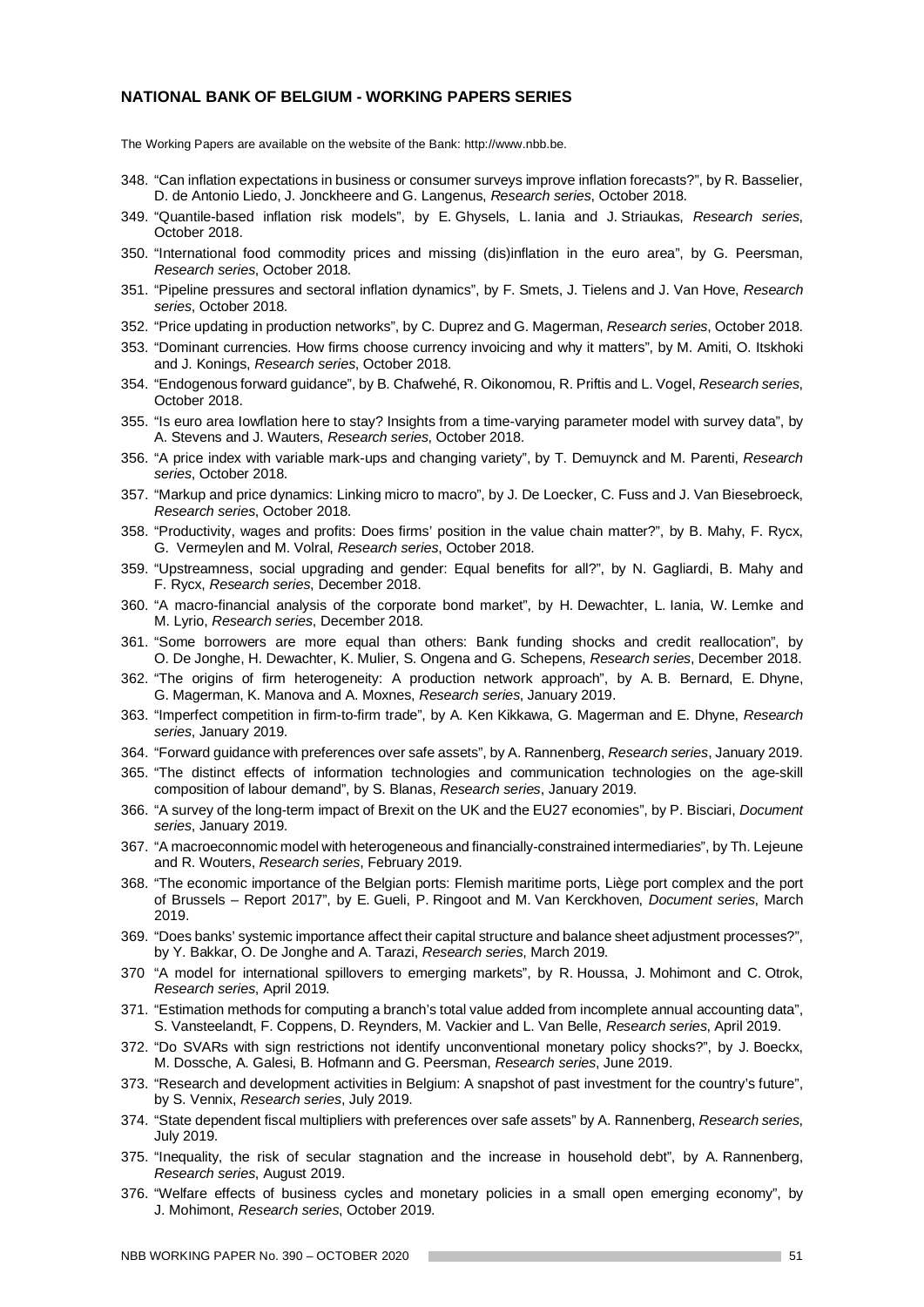- 377. "Learning about demand abroad from wholesalers: a B2B analysis", by W. Connell, E. Dhyne and H. Vandenbussche, *Research series*, November 2019.
- 378. "Measuring trade in value added with Firm-level Data, by R. Bems and A. K. Kikkawa, *Research series*, November 2019.
- 379. "Scrapping the entitlement to unemployment benefits for young labor market entrants: An effective way to get them to work?", by B. Cockx, K. Declercq, M. Dejemeppe, L. Inga and B. Van der Linden, *Research series,* December 2019.
- 380. "The impact of Brexit uncertainties on international trade: Evidence from Belgium", by E. E. Schmitz, *Research series*, December 2019.
- 381. "The heterogeneous employment outcomes of first- and second-generation immigrants in Belgium", by C. Piton and F. Rycx, *Research series*, January 2020.
- 382. "A Dane in the making of European Monetary Union A conversation with Niels Thygesen", by I. Maes and S. Péters, *Research series*, May 2020.
- 383. "Multi-product exporters: Costs, prices and markups on foreign vs domestic markets", by Catherine Fuss, *Research series*, June 2020.
- 384. "Economic importance of the Belgian maritime and inland ports Report 2018", by I. Rubbrecht and K. Burggraeve, *Document series*, July 2020.
- 385. "Service characteristics and the choice between exports and FDI: Evidence from Belgian firms", by L. Sleuwaegen and P.M. Smith, *Research series*, July 2020.
- 386. "Low pass-through and high spillovers in NOEM: What does help and what does not", by G. de Walque, T. Lejeune, A. Rannenberg and R. Wouters, *Research series*, July 2020.
- 387. "Minimum wages and wage compression in Belgian industries", by S. Vandekerckhove, S. Desiere and K. Lenaerts, *Research series*, July 2020.
- 388. "Network effects and research collaborations", by D. Essers, F. Grigoli and E. Pugacheva, *Research series*, July 2020.
- 389. "The political economy of financing climate policy evidence from the solar PV subsidy programs", by O. De Groote, A. Gautier and F. Verboven, *Research series*, October 2020.
- 390. "Going green by putting a price on pollution: Firm-level evidence from the EU", by O. De Jonghe, K. Mulier and G. Schepens, *Research series*, October 2020.